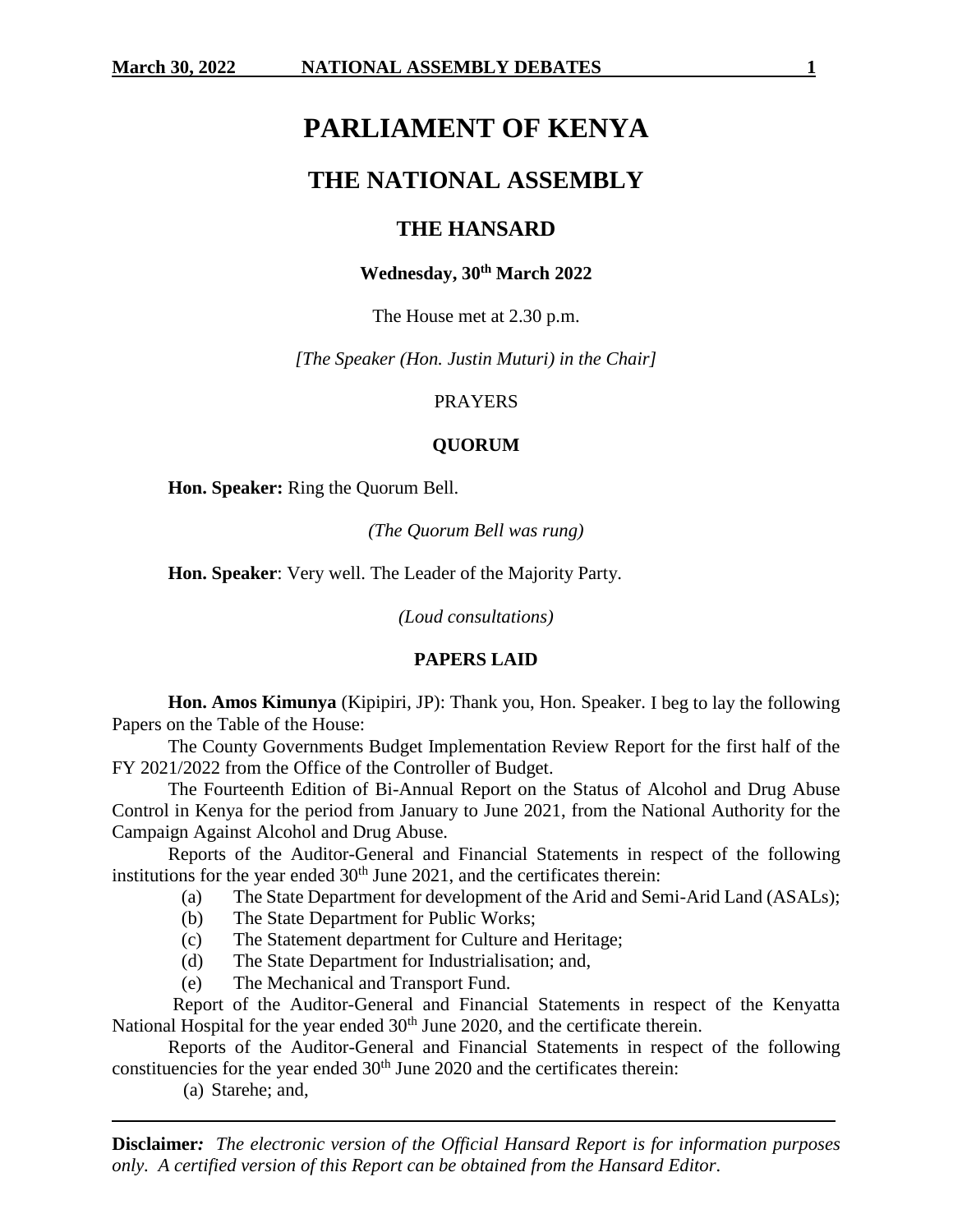(b) Embakasi West.

Report of the Auditor-General and Financial Statement of Siaya Institute of Technology for the year ended 30<sup>th</sup> June 2019 and the certificate therein.

**Hon. Speaker:** Next Order.

#### **QUESTIONS AND STATEMENTS**

#### **ORDINARY QUESTIONS**

The first segment is on Questions. The first Question is by the Member for Ndhiwa, Hon. Martin Owino.

#### *Question No.090/2022*

#### CONSTRUCTION OF RODI KOPANY-NDHIWA (C672) AND NDHIWA CENTRE-SORI ROADS

**Hon. Martin Owino** (Ndhiwa, ODM): Thank you, Hon. Speaker. I rise to ask Question No.090/2022 to the Cabinet Secretary of Transport, Infrastructure, Housing, Urban Development and Public Works:

- (i) Could the Cabinet Secretary explain the progress of construction and the scope of works on the Rodi Kopany-Ndhiwa (C672) and Ndhiwa Centre-Sori roads?
- (ii) Could the Cabinet Secretary state the criteria used to split the project's implementation and scope of works into two contracts, explain how the two firms undertaking the works were awarded the contracts, and provide the identity of the said firms?
- (iii) Could the Cabinet Secretary further state the number of local residents currently benefiting from the said project, including those directly employed as skilled and nonskilled workers, and avail the terms of their engagement and remuneration?

Hon. Speaker, this is the second time I am asking this Question. Last time, I was given a written answer and I did not know where it came from. I have held consultations with the Chair, but, at least, I should be called to appear before the Committee to ask this Question and get clarity. I hope the Chair will expedite this and call me to appear before the Cabinet Secretary.

**Hon. Speaker**: Hon. Martin Owino, you are always in the chamber; but pay attention when the Leader of the Majority Party will be reading out Questions that will be responded to every coming week so as to ensure you appear before the Committee. It is not the business of the Committee to call Members, but they have a responsibility to themselves and their constituents to always be here in the chamber and make follow-ups. More importantly, to know when the Leader of the Majority Party is indicating a particular Question or when a cabinet secretary will be appearing before a particular committee to respond to whatever number of Questions and Statements.

**Hon. Martin Owino** (Ndhiwa, ODM): Hon. Speaker, I agree, but talking to the Chair, the meeting never took place.

**Hon. Speaker**: Now you have answered the Question. That is water under the bridge, and it must have been in the other session.

**Hon. Martin Owino** (Ndhiwa, ODM): I think so.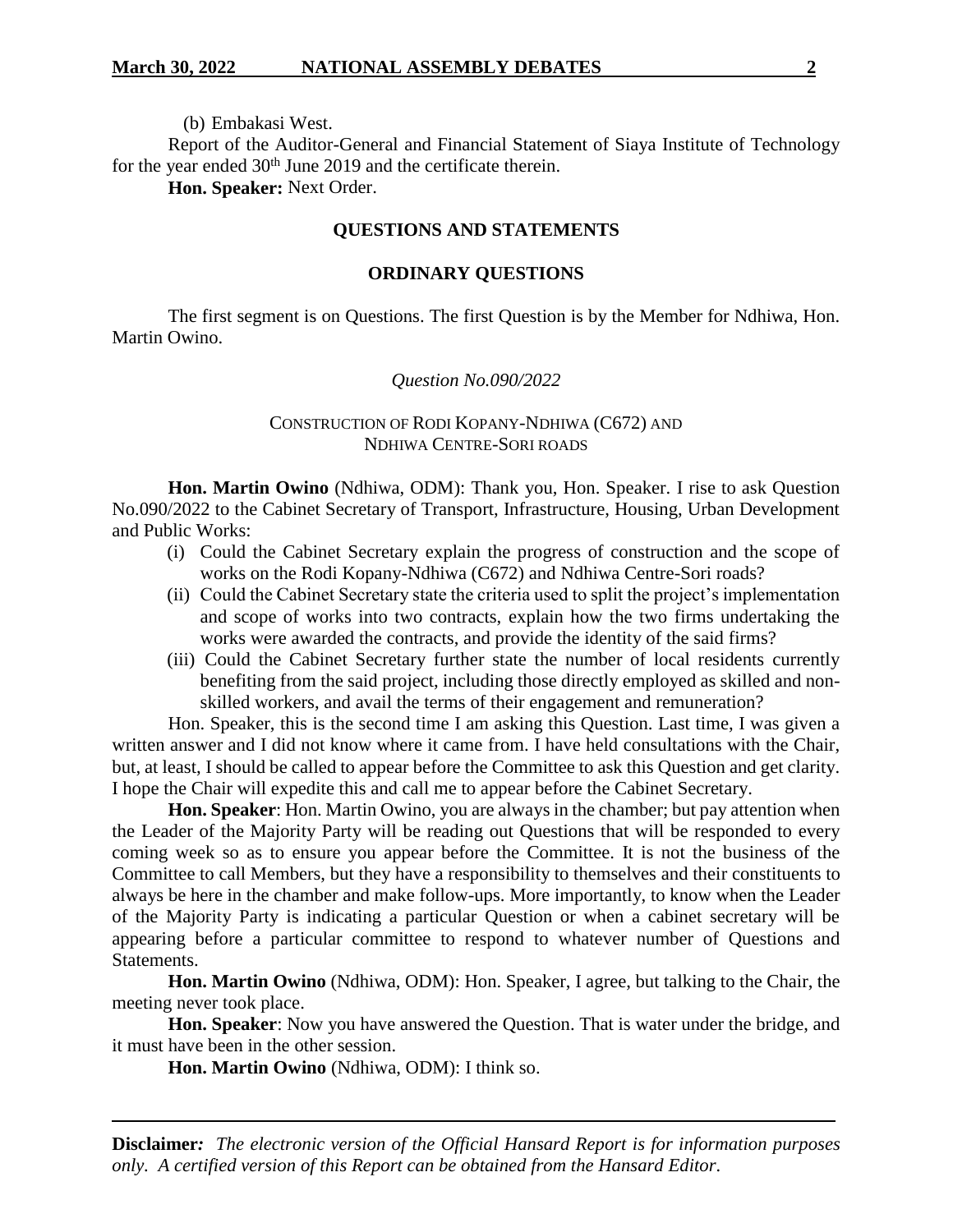**Hon. Speaker**: That is finished, *hiyo ya ule wakati mwingine yaliisha, sasa tugange yajayo.* There is somebody who did not get *tugange yajayo,* and thought it is something different; *yaliyopita si ndwele.* The Member for Kangundo seems to enjoy that because he knows who the culprit was. The Question will be replied before the Departmental Committee on Transport, Public Works and Housing and the Chair is in the House.

The next Question is by the Member for Kuria East, Hon Marwa Maisori, who has written to me requesting that the Question be deferred so that it can be redrafted. His request has been acceded to. So the Question is deferred.

#### *Question No.091/2022*

#### UPGRADING OF MUHURU BAY-MIGORI-KEHANCHA-LOLGORIAN-MARARIANTA-LEMEC-NGORE NGORE-NAROK ROAD

*(Question deferred)*

The last Question is by the Member for Likoni, Hon Mishi Mboko.

### *Question No.092/2022*

#### IMPROVEMENT OF CONDITIONS OF MTONGWE FERRY CHANNEL

**Hon. (Ms.) Mishi Mboko** (Likoni, ODM): Thank you, Hon. Speaker. I rise to ask Question No.092/2022:

- (i) Could the Cabinet Secretary state when the Government intends to improve the condition of Mtongwe Ferry Channel in Mombasa County, including addressing previous safety concerns?
- (ii) When will the Channel be made fully operational for use by members of the public?

**Hon Speaker**: The Question will be replied to before the Departmental Committee on Transport, Public Works and Housing. The next segment is on Statements, but there are no requests. Hon Sankok what is your intervention about?

**Hon David ole Sankok** (Nominated, JP): Hon Speaker, I want to seek your guidance because yesterday we had the Supplementary Budget. As a House, we adopted the Report of the Parliamentary Committee on Broadcasting and Library on the Formulation of Parliamentary Broadcasting Channel last year, but I did not see it reflecting in the budget. We really need to implement this so that Parliament can tell its own story. The story of Parliament is being told by bloggers and the mainstream media, and they choose what to air and what not to air.

The work we do in our committees has never been told, yet there is a lot that we do during our committee meetings. We had passed that Report and adopted it, but it seems that Parliament is not ready to implement it. There is a social media platform that Parliament is doing called 'The Lawmaker' by Hiram Omondi and Macharia. I urge the Members of Parliament to contact them so that our stories can be told by us rather than waiting for them to tell our stories.

Hon. Speaker, I wanted your guidance on when this Report will be implemented and how we will have our broadcasting channel rather than depending on the Kenya Broadcasting Corporation (KBC), yet we do not even have an employee or staff of Parliament there.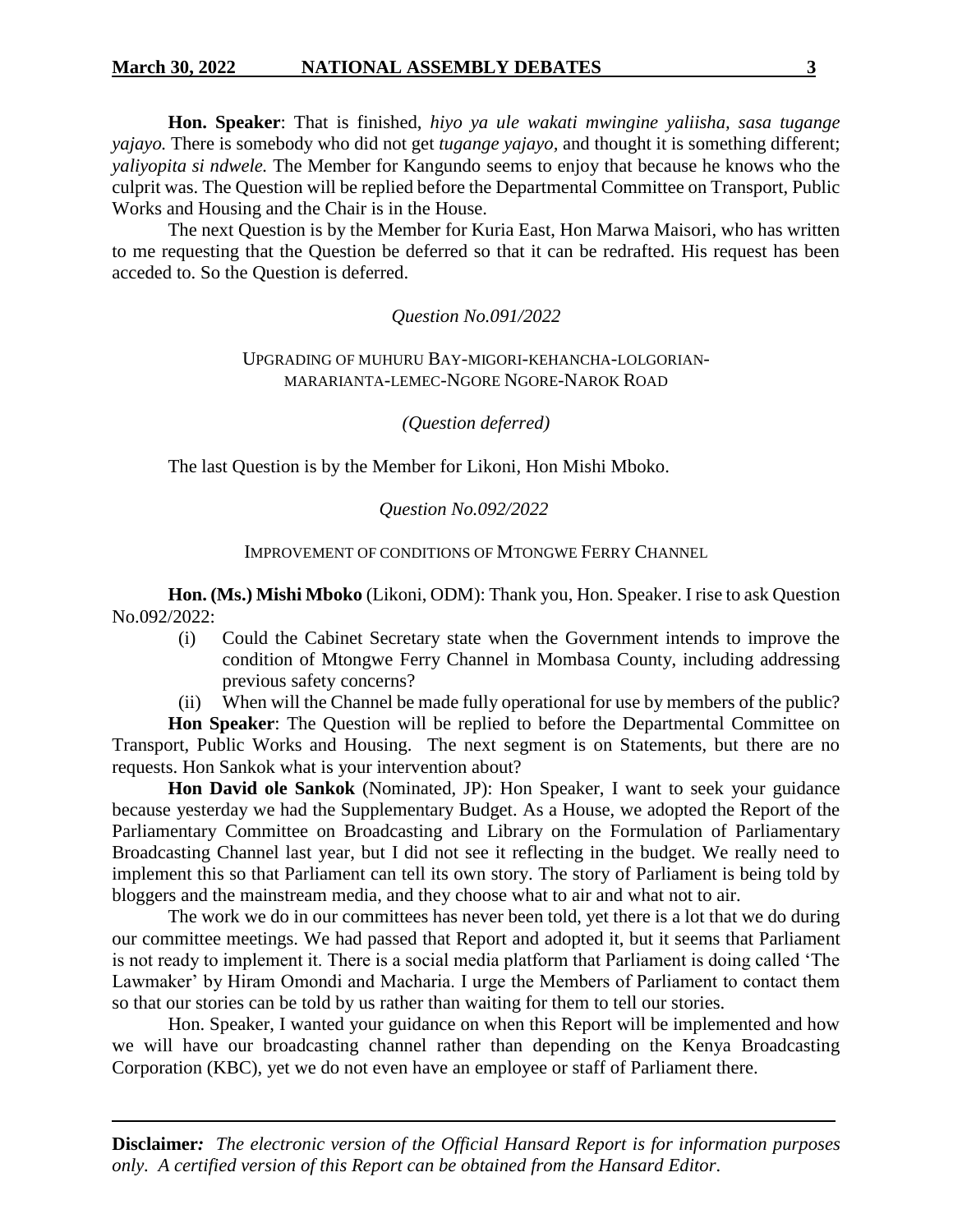Hon. Speaker, your story would have been told to an extent that we would not be referring to you as Hon. Speaker, but Your Excellency, the incoming President. We do not have a channel to tell what we do or how you sit on that Chair up to midnight. If there is a channel to tell the country what you do before you come to the chamber, it would create a different perception out there. So, I just wanted your guidance.

**Hon. Speaker**: First of all, do you sit in the Parliamentary Broadcasting and Library Committee?

**Hon. David ole Sankok** (Nominated, JP): No, I am just keen in following, but I do not sit in that Committee.

**Hon. Speaker**: That is very good and being very proactive. Indeed, it is true that the Report was adopted, and I must thank the Committee on Implementation, chaired by Hon. ole Kenta because they have also moved with speed to find out about the implementation status. I know they have written to the Secretary, Parliamentary Service Commission, on the issue of funding for purposes of implementing that Resolution. Hon. ole Kenta, is that correct?

**Hon. Richard ole Kenta** (Narok North, ODM): Thank you, Hon. Speaker. In fact, we have been pursuing that matter, and even insisted that some money be put in the budget for this particular purpose. I would like to assure the Member that it shall be done, definitely.

**Hon. Speaker:** Yeah. Indeed, I like the action taken by the Committee on Implementation in that regard. That should just tell you that I follow up on what is happening.

What is it again?

**Hon. David ole Sankok** (Nominated, JP): Hon. Speaker, how do you have all this information on your fingertips? All of it! I am shocked!

**Hon. Speaker:** That is the job you gave me. I am happy that the Committee on Implementation is really following up on this matter. I am in receipt of the Report by this Committee, and the action taken by demanding the Secretary to the Parliamentary Service Commission to appear and explain why there is delay in the implementation of this Resolution of the House.

One of the legacies I hope this House will remember is that you agreed to create the Committee on Implementation, which ensures that the Resolutions of the House are implemented by whomsoever they may be directed to. This is a very good thing.

Member for Murang'a, you had indicated you have a Statement?

**Hon. (Ms.) Sabina Chege (**Murang'a CWR, JP): Thank you, Hon. Speaker.

**Hon. Speaker**: The Chair of the Departmental Committee on Health and not the Member for Murang'a.

#### **STATEMENT**

#### EFFICACY OF MEDICAL PRODUCTS/DEVICES BEING SOLD BY M/S CERAGEM (KENYA) LTD

**Hon. (Ms.) Sabina Chege** (Murang'a (CWR), JP): Hon. Speaker Sir, I rise pursuant to Standing Order 44(2)(c) to give a Statement to this House on a matter regarding a Statement sought by Hon. Moses Kuria, concerning medical products and devices being promoted and sold in the country by M/s Ceragem (Kenya) Limited.

In the Statement, Hon. Moses Kuria sought to know the following: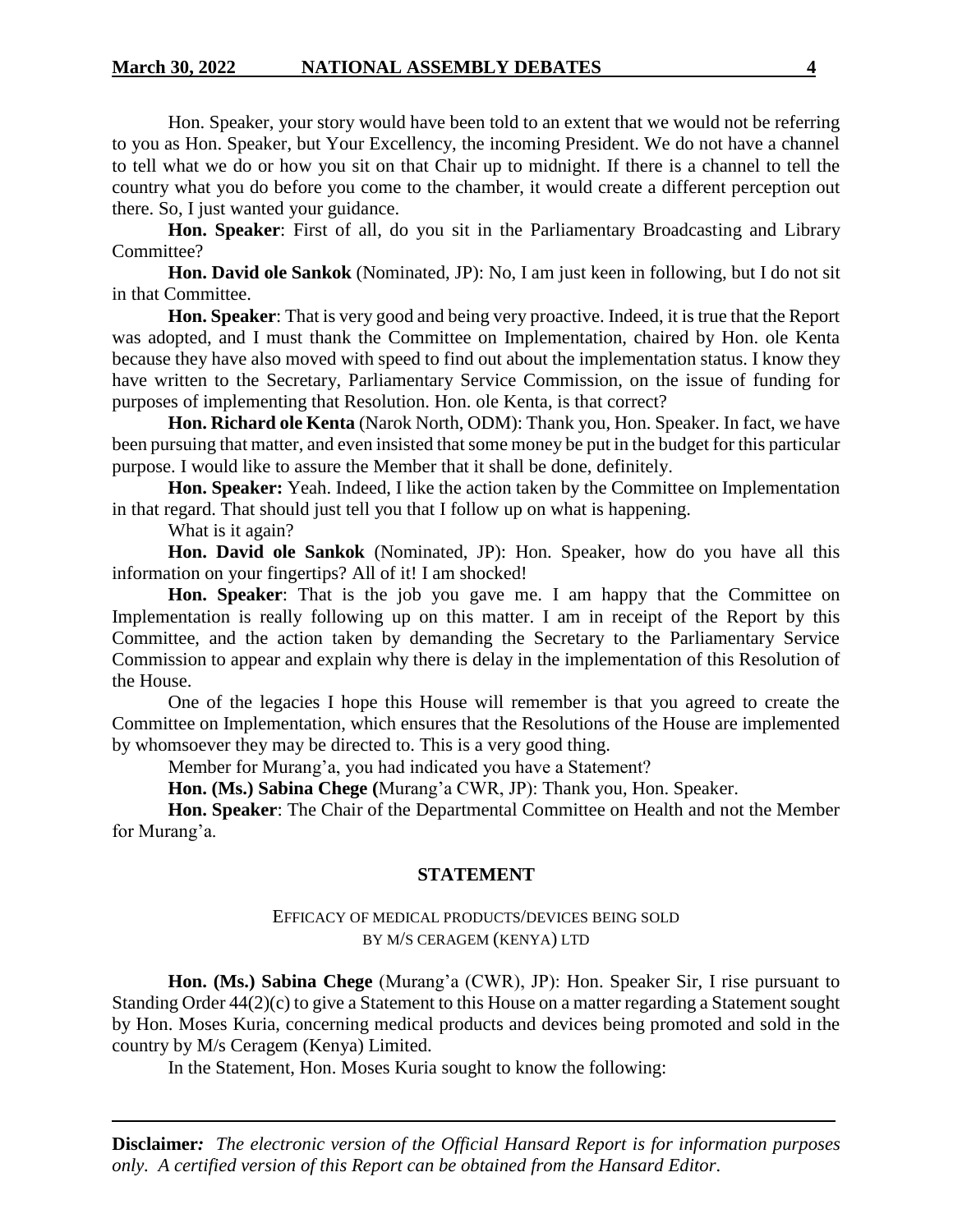- (i) List of all medical products and devices being sold or promoted in the county by M/s Ceragem (Kenya) Limited.
- (ii) If the said products are approved by both the Pharmacy and Poisons Board (PPB), and the Kenya Bureau of Standards (KEBS).
- (iii) If there are any outlets of Ceragem in Kenya.
- (iv) If the Ministry of Health is aware of the ban issued on Ceragem products in the United States of America.
- (v) Any legal action to be taken if Ceragem is not licenced to market or sell their products.

Hon. Speaker, the Departmental Committee on Health took up the matter and engaged the Ministry of Health and the Pharmacy and Poisons Board. The Ministry of Health tasked the Pharmacy and Poisons Board to undertake an investigation on the matter. The Pharmacy and Poisons Board, which is the national drug regulatory authority in the Ministry of Health, gave us a few findings. Ceragem is a health science company with its origin in South Korea. It started in South Korea in 1998 as an alternative treatment method, and has spread to over 80 countries worldwide. Ceragem discovered that most health issues and lifestyle diseases have their origin in the spine (central nervous system), and came up with a solution to this through research and development of Ceragem thermal acupressure devices.

In Kenya, Total Ceragem Africa Limited was registered in February, 2018, and the Ceragem head office is located in Comet House, 1<sup>st</sup> Floor, Room 14b, on Monrovia Street. Their basic products range include automatic spinal thermal massager (Ceratonic master V3), internal waste and fats remover (slim belt), Ceratonic belt (ceramic B1), thermal therapeutic ceratonic mat (ceraball S1), and many other products. The alternative medicine principles applied by Ceragem are massage, thermal and sound therapy.

During the investigation, the Pharmacy and Poisons Board (PPB) visited all the 11 Ceragem Africa Limited branches in the country, which are:

- 1. Total Ceragem Africa Limited headquarters.
- 2. Woodley Centre.
- 3. Ruaka Centre.
- 4. Thika Centre.
- 5. Muranga Centre.
- 6. Nakuru Centre.
- 7. Eldoret Centre.
- 8. Mombasa Centre.
- 9. Eastleigh Centre.
- 10. Kasarani Centre.
- 11. Kiambu Centre.

During the investigation, the Pharmacy and Poisons Board (PPB) made the following findings:

- 1. The premise was registered as a private limited company and had five members of staff.
- 2. Their supplier was based at South Korea.
- 3. The standard operating procedures were not available.
- 4. There were 24 hours' security guards who manned the main entrance, and there were no alarms nor CCTV surveillance at the facility.

The PPB evaluated the following documents:

- 1. Lists of clients from all the centres who bought the mat and their contacts.
- 2. Details as well as the stock balances.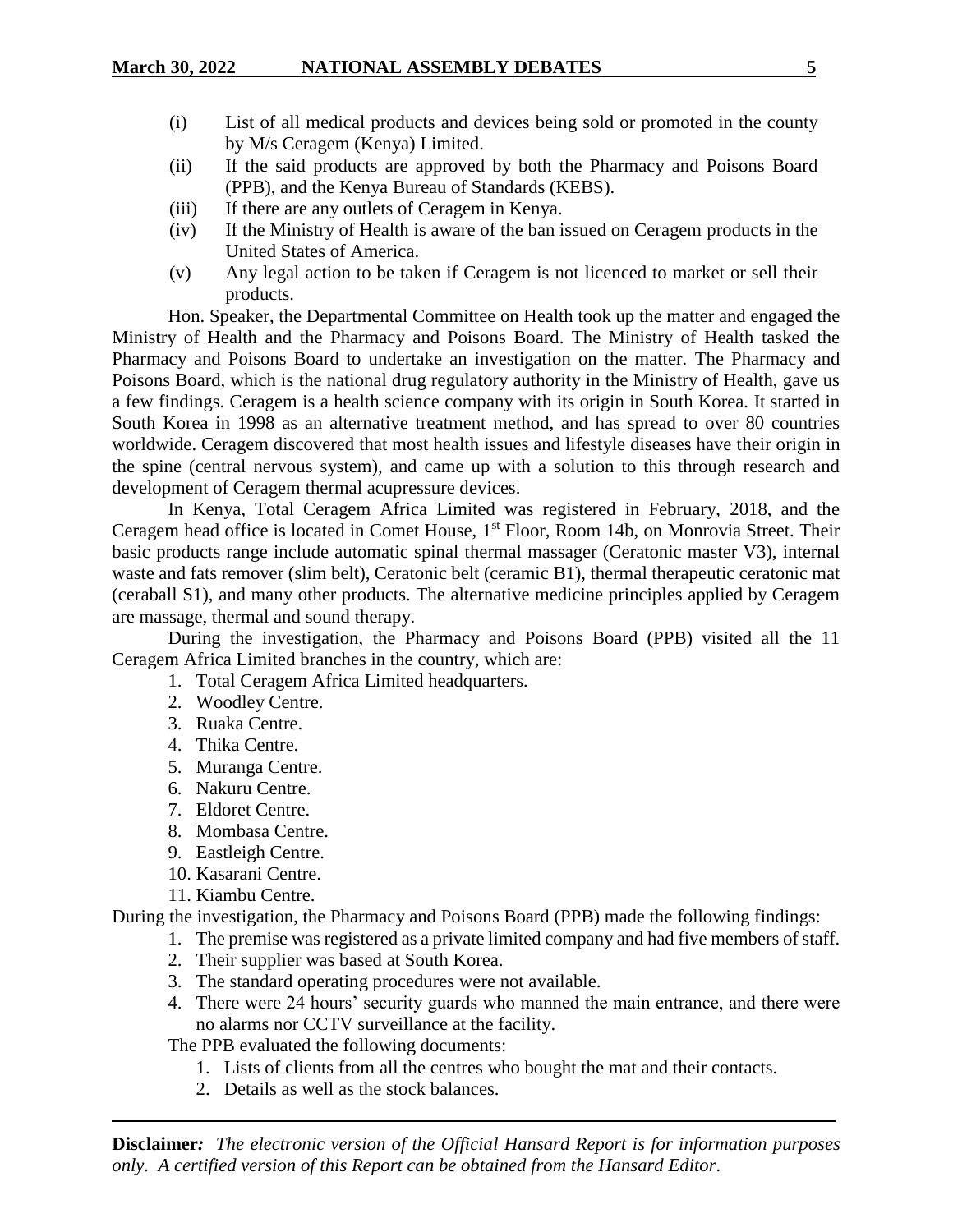- 
- 3. List of clients who engaged in Experience Ceragem at Home (ECHOM) and evidence of the signed contract.
- 4. List of the import documents for the last shipment.
- 5. Closure notices.
- 6. List of all suppliers.
- 7. List of all products stocked
- 8. Current price list.
- 9. Invoices and delivery notes.
- 10. Copies of delivery notes and invoices by suppliers.

Hon. Speaker, Ceragem Thermal Massagers are the major supplies that are imported. All products stocked had their labels and package inserts written in English. No signs of tampering were reported or witnessed. On reference materials, there were books.

After conducting the investigations, the PPB observed as follows:

- 1. Total Ceragem Africa limited was duly registered by the Registrar of Companies and is the head office of Ceragem products in Kenya.
- 2. The Ceragem products were not registered by the Pharmacy and Poisons Board.
- 3. The products were imported and cleared without an import permit from the Pharmacy and Poisons Board.
- 4. The latest shipment containing the Ceragem Thermal Therapeutic Mat was imported in May, 2019, and had a Certificate of Conformity (CoC) from KEBS.
- 5. There was no evidence of staff training on the use of thermal therapeutic devices.
- 6. The Ceragem healthcare consultation card was a tool used to capture new client information and client record for consequent visits.
- 7. The ECHOM (Experience Ceragem at Home) is a customer home trial agreement of ceragem product after which the product is retained or returned after the home experience period.
- 8. At the time of the investigation, only three pieces of Ceragem Thermal Mat were remaining in stock out of 30 units that were imported in May, 2019.
- 9. There were no SOPs or procedures for dealing with complaints and returned/recalled /expired products.

During the Committee's meeting with the Ministry of Health and the Pharmacy and Poisons Board held on Thursday, 21<sup>st</sup> October 2021, the Committee considered the Ministry's and the Board's investigative report regarding medical products and devices being promoted and sold in the country by Ceragem Kenya Ltd, and agreed to the following proposed recommendations.

1. Total Ceragem Africa Limited was to cease distribution and operations with immediate effect.

2. Any unsold items were to be quarantined on-site.

3. All the outlets of Total Ceragem Africa Limited to be closed until licensed by the Pharmacy and Poisons Board.

4. All the thermal therapeutic devices were to be registered at the Pharmacy and Poisons Board.

5. Ceragem was to develop standard operating procedures related to client complaints before reopening.

6. There was to be evidence of registration and training of personnel offering the services to the clients, and evidence that clients will receive training on the use of the devices before the company could resume operations.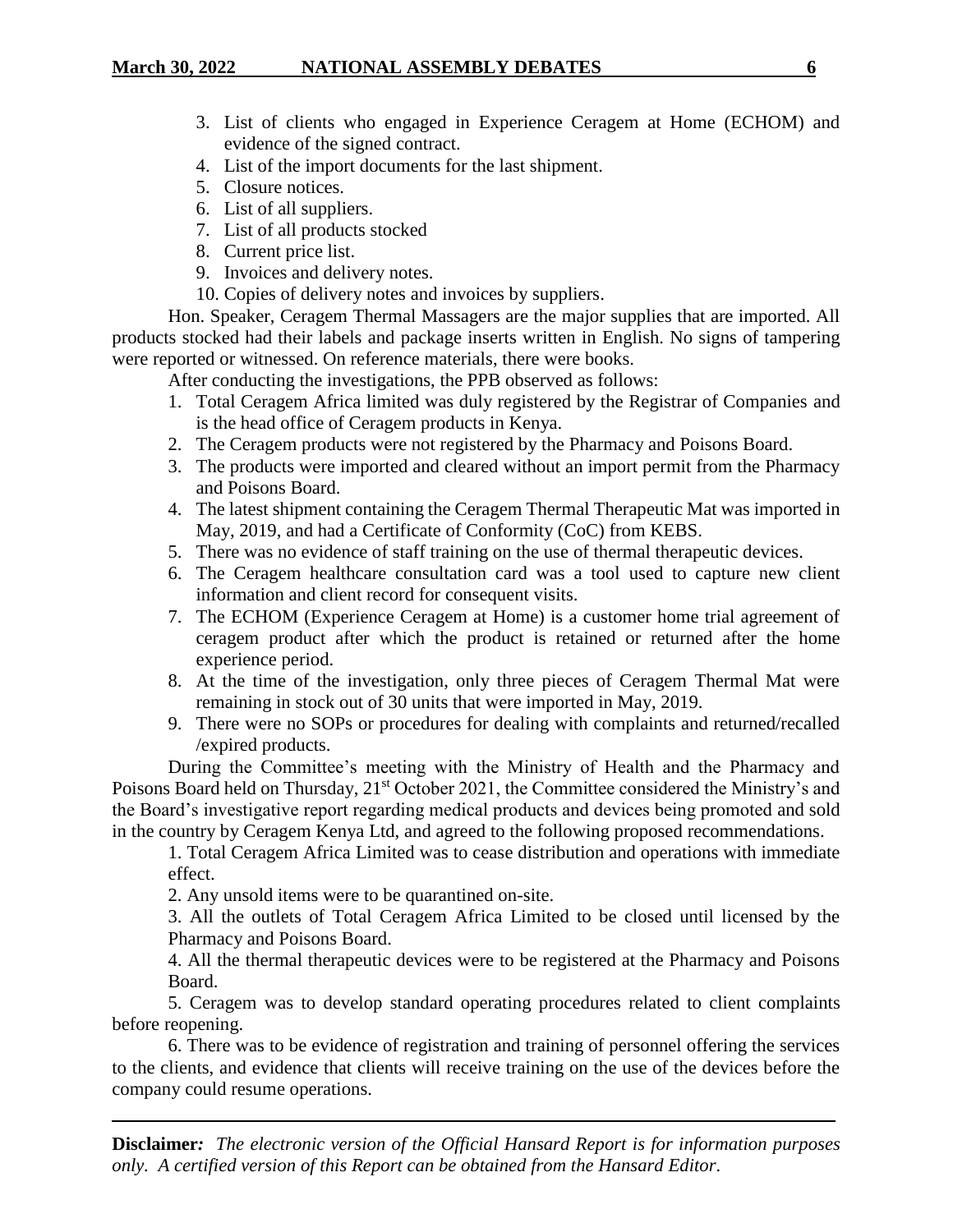I beg to table.

**Hon. Speaker**: Does the person who sought the Statement have the capacity to attend the sittings? Very well. Just table it for the benefit of the House.

*(Hon. (Ms.) Sabina Chege laid the document on the Table)*

Next Order.

*(Hon. Richard Tong'i walked into the Chamber)*

Is that the Member for Nyaribari Chache? I may not know that other Hon. Member.

## **CONSIDERATION OF REPORT AND THIRD READING**

THE RADIOGRAPHERS BILL

**Hon. Speaker:** Hon. Members, debate on this Bill at the Committee of the whole House was concluded, but the Question could not be put for agreement. I, therefore, proceed to put the Question for agreement.

*(Question put and agreed to)*

Let us have the Mover.

**Hon. Ms. Sabina Chege** (Murang'a CWR, JP): Hon Speaker, I beg to move that the Radiographers Bill (National Assembly Bill No.47 of 2019), be now read a Third Time.

I also request Hon. Owino to second. **Hon. Speaker**: Hon. Owino. **Hon. Martin Owino** (Ndhiwa, ODM): Hon. Speaker, I second.

*(Question proposed)*

**Hon. Members:** Put the Question! **Hon. Speaker**: Having confirmed that the House has Quorum, I will put the Question.

*(Question put and agreed to)*

*(The Bill was accordingly read the Third Time and passed)*

## **COMMITTEE OF THE WHOLE HOUSE**

*(Order for Committee read)*

*[The Speaker (Hon. Justin Muturi) left the Chair]*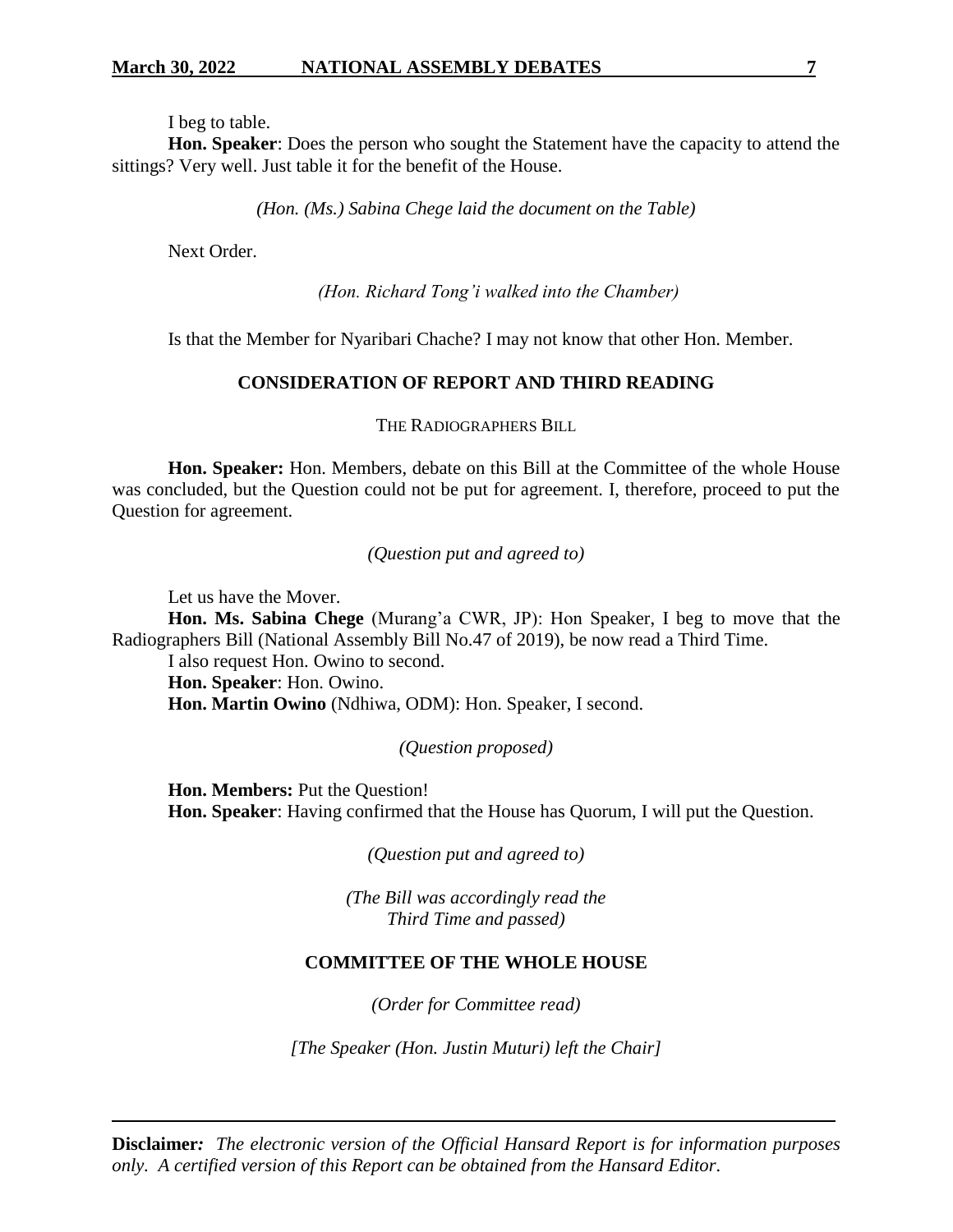### IN THE COMMITTEE

## *[The Temporary Deputy Chairlady (Hon. (Ms.) Soipan Tuya) in the Chair]*

#### THE HEALTH LAWS (AMENDMENT) BILL

**The Temporary Deputy Chairlady** (Hon. (Ms.) Soipan Tuya): Order, Hon. Members! We are now in the Committee of the whole House to consider the Health Laws (Amendment) Bill (National Assembly Bill No.2 of 2021).

### CLAUSE 2 - SCHEDULES

#### PROVISIONS RELATING TO THE PHARMACY AND POISONS ACT CAP 244

*Section 3*

**The Temporary Deputy Chairlady** (Hon. (Ms.) Soipan Tuya): Hon. Chair?

**Hon. (Ms.) Sabina Chege** (Murang'a CWR, JP): Hon. Temporary Deputy Chairlady, I beg to move:

THAT**,** the Schedule to the Bill be amended —

- 1. in the proposed amendments to the Pharmacy and Poisons Act, Cap. 244
	- by deleting the proposed amendments to Section 3 and substituting therefor the following new amendments−
- s. 3 Delete and substitute therefor the following new section–
	- Establish ment of 3. (1) There is established a Board which shall consist of—
	- Pharmacy and Poisons (a) a non-executive chairperson appointed by the President and who shall−
	- Board.
- (i) be a registered pharmacist of good standing with a degree in pharmacy; and
- (ii) have at least ten years' experience in the pharmaceutical sector, five of which shall be at managerial level;
- (b) the Principal Secretary in the ministry for the time being responsible for health, or a representative appointed in writing;
- (c) the Attorney General or a representative appointed in writing;
- (d) the Director General for health or a representative appointed in writing;
- (e) five other persons, not being public officers, appointed by the Cabinet Secretary by virtue of gender, disability and regional balance, with knowledge and experience in management of whom−
	- (i) three shall be from the pharmacy profession nominated by the Pharmaceutical Society of Kenya and the Kenya Pharmaceutical Association, and two of whom shall be pharmacists with knowledge on regulatory affairs,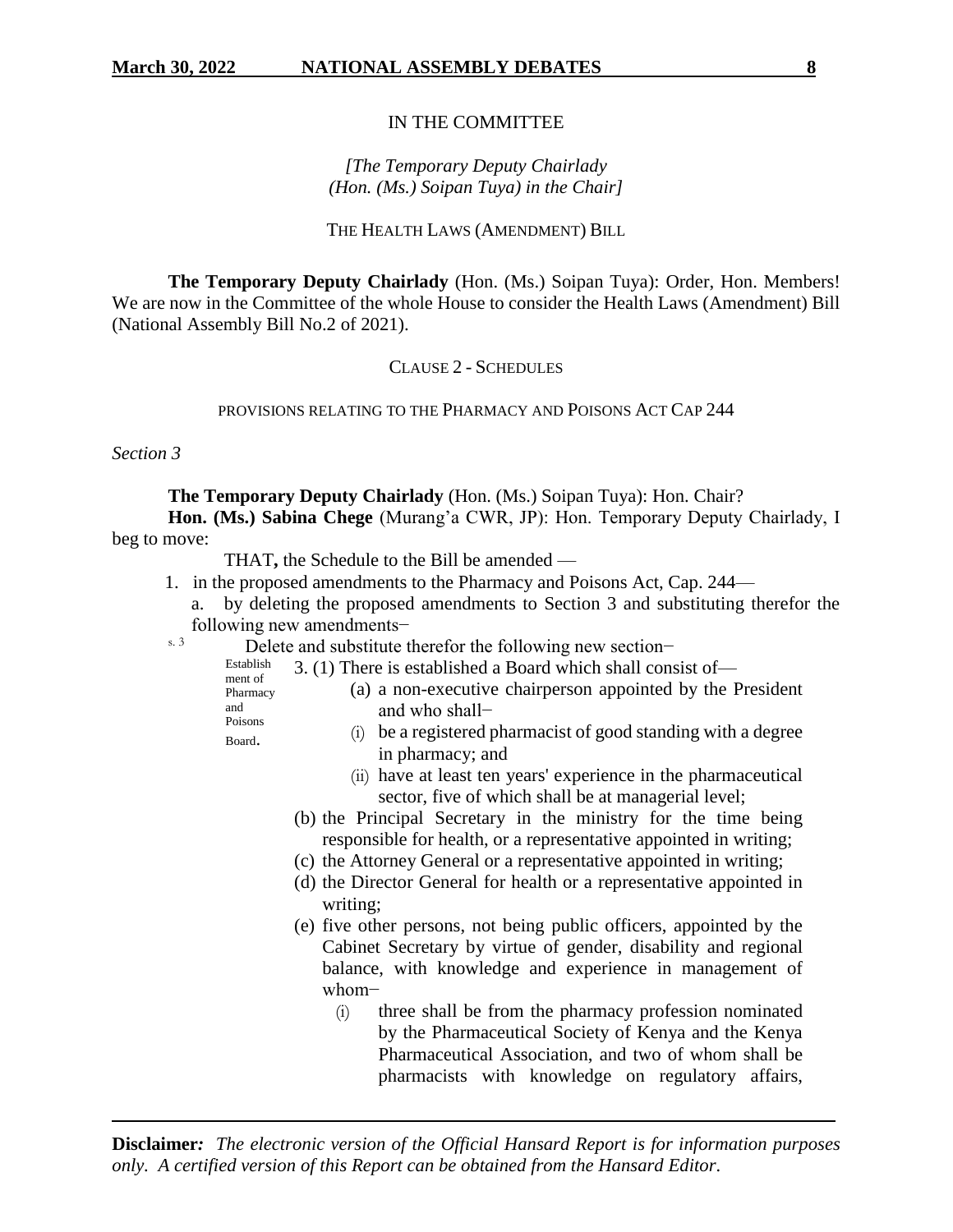quality assurance and pharmaceutical development with one being a pharmaceutical technologist;

- (ii) one pharmacist nominated by universities in Kenya which have the power to grant a qualification which is registerable under this Act;
- (iii) one shall be a person with knowledge and experience in matters relating to accounting, business management, public health, economics, law or any other relevant field; and
- (f) the Registrar who shall be the Chief Executive Officer and an *ex officio* member of the Board.

(2) The persons appointed under subsection (1)(e) shall be appointed by the Cabinet Secretary from among members nominated by their relevant professional associations, each of which shall nominate two candidates in each category taking into consideration gender, ethnicity and regional balance.

(3) The nominations under subsection  $(1)(e)$  shall be done within a period of thirty days from the date of occurrence of the vacancy, and where the relevant association or institution fails to provide the nomination, the Cabinet Secretary shall nominate representatives from such associations or institutions.

 (4) A person appointed as a member of the Board under subsection  $(1)(a)$  and  $(e)$  shall serve for a term of three years and shall be eligible for reappointment for a further and final term of three years but may cease to be a member of the Board if—

- (a) at any time the member resigns from office by giving notice, in writing, to the President or Cabinet Secretary, respectively;
- (b) has been absent from three consecutive meetings of the Board without permission of the chairperson;
- (c) is convicted of an offence and sentenced to imprisonment for a term exceeding six months without the option of a fine; or
- (d) is incapacitated by prolonged physical or mental illness from performing his duties as a member of the Board.

 (5) The Board shall be a body corporate with perpetual succession and a common seal, and shall be capable in its corporate name, of—

(a) suing and being sued;

- (b) taking, purchasing or otherwise acquiring, charging and disposing of movable and immovable property;
- (c) borrowing money; entering into contracts; and
- (d) doing or performing all other things or acts necessary for the proper performance of its functions under this Act.

The amendment introduces the qualifications for one to be appointed as a chairperson of the board. It also seeks to ensure that the board shall be composed of persons with knowledge and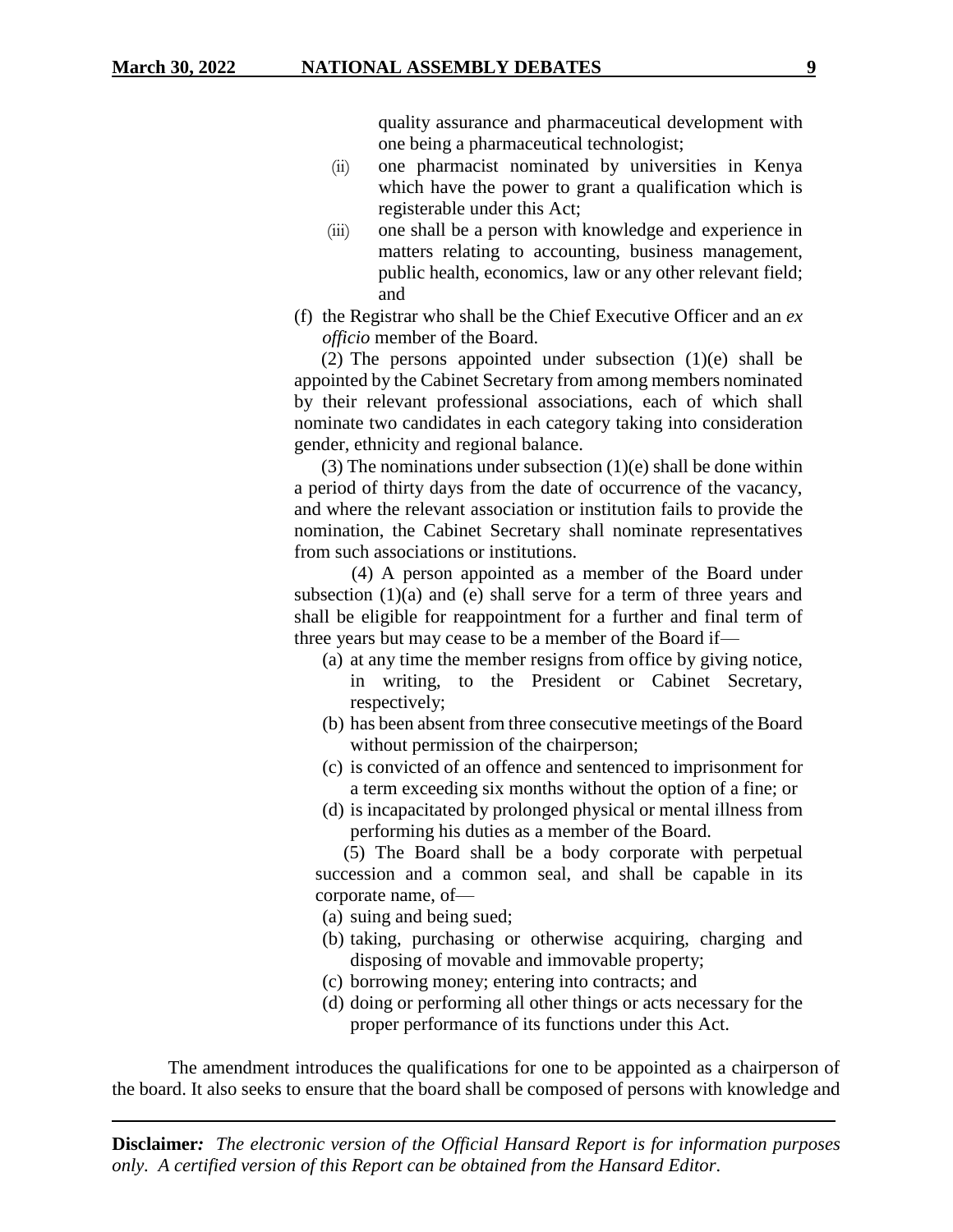expertise in matters related to the pharmacy profession. It also seeks to include the Attorney-General in the membership of the board in line with the provisions of Section 6(1)(d) of the State Corporations Act, Cap 446.

The amendment further includes the Director-General for Health in the board as this inclusion is necessary for the purposes of provision of the sector-specific technical knowledge and expertise. It also introduces the provision providing for the corporate status of the board so as to enable it to perform its functions independently as a legal entity.

I move.

*(Question of the amendment proposed)*

*(Question, that the words to be left out be left out, put and agreed to)*

*(Question, that the words to be inserted in place thereof be inserted, put and agreed to*

*(Section 3 as amended agreed to)*

**The Temporary Deputy Chairlady** (Hon. (Ms.) Soipan Tuya): I have noticed that Hon. Didmus Barasa has an amendment on this one, but since the Chair's amendment has been carried, his amendments fall. So, we can proceed.

*(Proposed amendment by Hon. Didmus Barasa dropped)*

*Section 4*

**The Temporary Deputy Chairlady** (Hon. (Ms.) Soipan Tuya): Hon. Chair.

**Hon. (Ms.) Sabina Chege** (Murang'a CWR, JP): Hon. Temporary Deputy Chairlady, I beg to move:

THAT**,** the Schedule to the Bill be amended —

1. in the proposed amendments to the Pharmacy and Poisons Act, Cap. 244—

c. by deleting the proposed amendments to Section 4.

The justification for the deletion is to retain the quorum of the board at five members so as to ensure the quorum shall be an odd number for voting purposes.

I move.

*(Question of the amendment proposed)*

**The Temporary Deputy Chairlady** (Hon. (Ms.) Soipan Tuya): Can I go on to put the Question?

> *(Question, that the words to be left out be left out, put and agreed to)*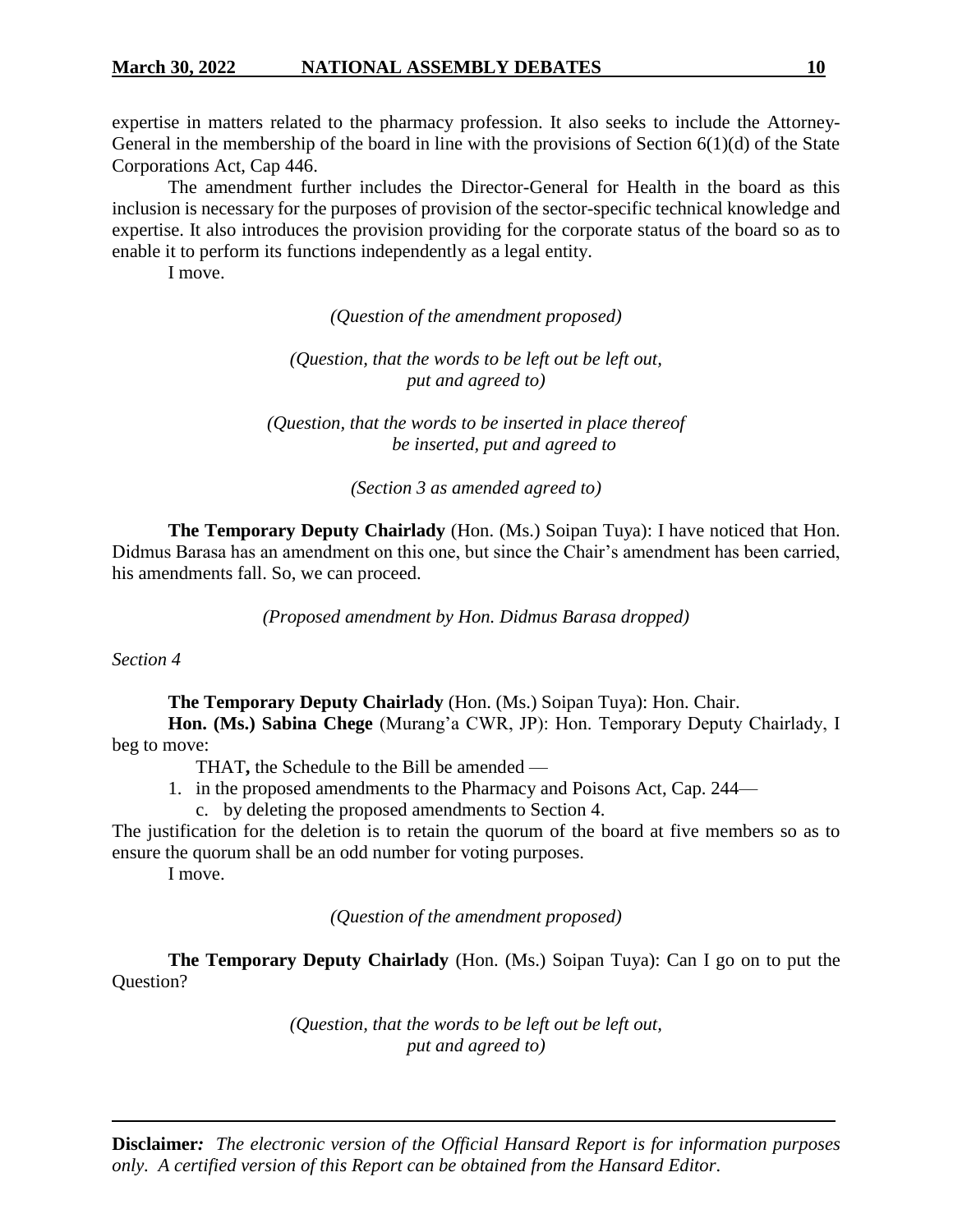**Hon. David ole Sankok** (Nominated, JP): On a point of order, Hon. Temporary Deputy Chairlady.

**The Temporary Deputy Chairlady** (Hon. (Ms.) Soipan Tuya): Yes, Hon. Sankok?

**Hon. David ole Sankok** (Nominated, JP): Hon. Temporary Deputy Chairlady, we have been given today's Order Paper, but most of us are really lost and we would like to know where we are. Hon Shamalla, who is a law maker and a very competent lawyer, is also lost.

**The Temporary Deputy Chairlady** (Hon. (Ms.) Soipan Tuya): Hon. Sankok, you are also a law maker, and you cannot also purport to speak for everybody.

**Hon. David ole Sankok** (Nominated JP): Yes, Hon. Temporary Deputy Chairlady.

**The Temporary Deputy Chairlady** (Hon. (Ms.) Soipan Tuya): It is fair enough to say that you are lost. Speak for yourself.

#### *(Loud consultations)*

Go to Page 336 of your Order Paper. Hon. Sankok, are you okay? Page 336(b).

#### *(Loud consultations)*

Hon. Chair, we have a bit of regularisation to do to the Schedule before us here. So, you can finalise your consultations. Yes, Hon. Wandayi?

**Hon. Opiyo Wandayi** (Ugenya, ODM): Hon. Temporary Deputy Chairlady, I am just seeking your indulgence in view of the mix-up we are facing with the Schedule. Therefore, would it be right for us to take some time off as the regularisation continues, or if we cannot, we could take this chance to deliberate on other pertinent issues that concern the nation.

**The Temporary Deputy Chairlady** (Hon. (Ms.). Soipan Tuya): Do not worry, Hon. Wandayi. We are on course and just need to synchronise the Order Paper.

**Hon. Opiyo Wandayi** (Ugenya, ODM): This is especially on the lies being peddled by my friend, Hon. Sankok.

**The Temporary Deputy Chairlady** (Hon. (Ms.). Soipan Tuya): Order, Hon. Wandayi! You are now out of order. Take the microphone away from him. We should give the Chair a few seconds to finalise her consultations, and then we move on.

**Hon. (Ms.) Sabina Chege (**Murang'a CWR, JP): Hon. Temporary Deputy Chairlady, I think we are fine and should move to Section 3B.

**The Temporary Deputy Chairlady** (Hon. (Ms.). Soipan Tuya): Yes, so we will just go back a little.

**Hon. (Ms.) Sabina Chege** (Murang'a CWR, JP): It is on Page 336, and then we go to (c) and (d), as per the Order Paper.

**The Temporary Deputy Chairlady** (Hon. (Ms.). Soipan Tuya): Hon. Members, check Page 336 on the Order Paper.

#### *Section 3B*

**The Temporary Deputy Chairlady** (Hon. (Ms.). Soipan Tuya): I call upon the Chairlady. **Hon. (Ms.) Sabina Chege** (Murang'a CWR, JP): Hon. Temporary Deputy Chairlady, I beg to move:

THAT**,** the Schedule to the Bill be amended —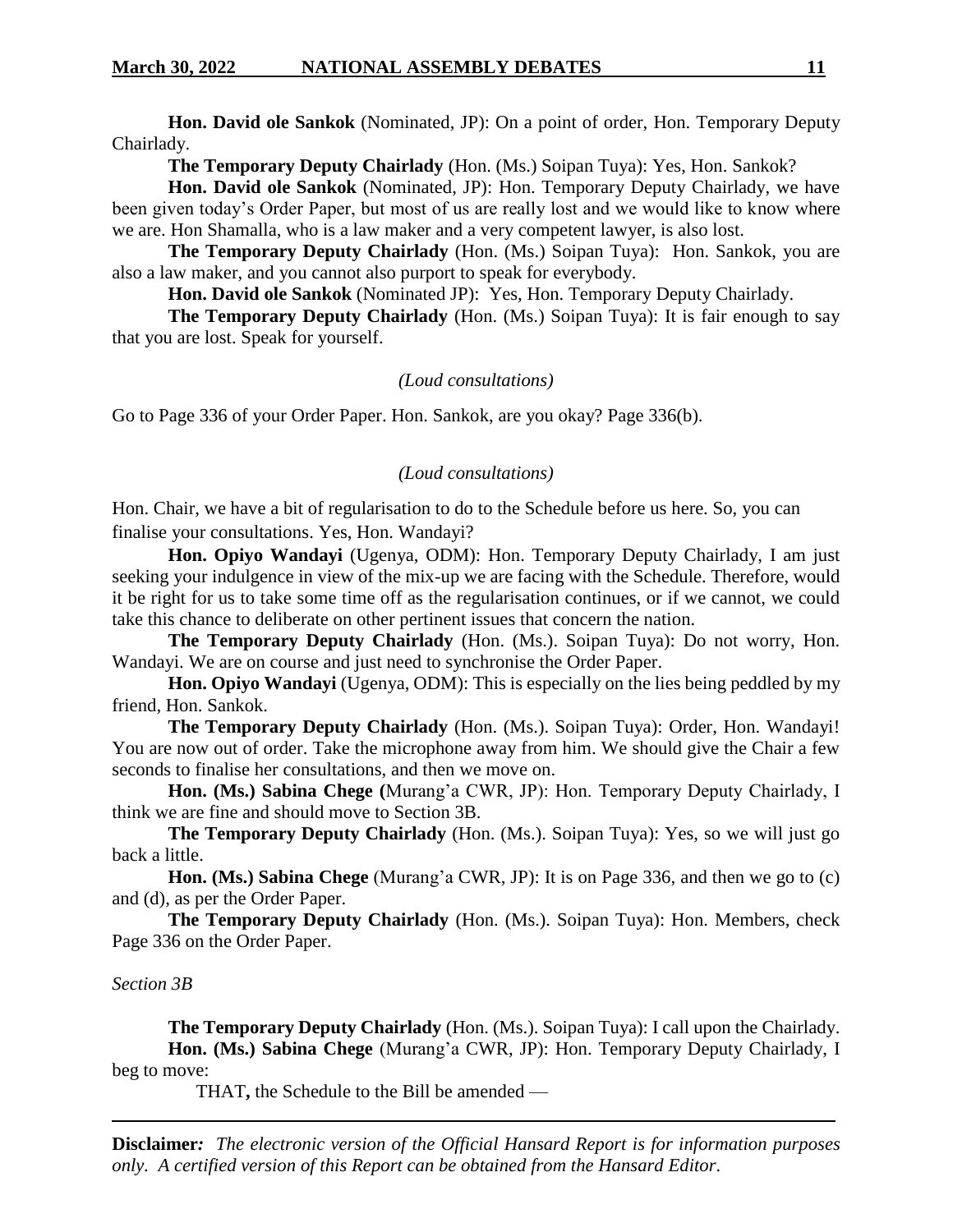- b. by inserting the following new amendment immediately after the proposed amendment to Section 3−
	- s.3B Insert the following new subsection immediately after subsection  $(3)$  –

"(4) The Board shall perform its functions under subsection

(2) in consultation with the Board of Management of the National Quality Control Laboratory."

The amendment seeks to ensure that the Pharmacy and Poisons Board shall perform its functions relating to the regulation of medicinal substance in consultation with the Board of Management of the National Quality Control Laboratory.

I beg to move.

*(Question of the amendment proposed)*

*(Question, that the words to be inserted be inserted, put and agreed to)*

*(Section 3 as amended agreed to)*

*Section 4*

**The Temporary Deputy Chairlady** (Hon. (Ms.). Soipan Tuya): We are on the same page, Hon. Sankok. Look at (c), which is on Section 4.

Chair?

**Hon. (Ms.) Sabina Chege** (Murang'a CWR, JP): Thank you, Hon. Temporary Deputy Chairlady, I beg to that move:

THAT**,** the Schedule to the Bill be amended —

2. in the proposed amendments to the Pharmacy and Poisons Act, Cap. 244—

d. by deleting the proposed amendments to Section 4.

This is a deletion of the amendment which seeks to retain the quorum for the meeting of the board and ensure the quorum shall be an odd number for voting purposes.

I beg to move.

*(Question of the amendment proposed)*

**The Temporary Deputy Chairlady** (Hon. (Ms.). Soipan Tuya): Member for Nyando?

**Hon. Jared Okelo** (Nyando, ODM): Thank you very much, Hon. Temporary Deputy Chairlady. I am in support of this because we have seen situations where we have even numbers and during voting, there has been a gridlock. So, when it is odd numbers as it is being proposed by the Chairlady, it helps to settle any other impasses that may emanate from a voting pattern.

**The Temporary Deputy Chairlady** (Hon. (Ms.). Soipan Tuya): Hon. Sankok?

**Hon. David ole Sankok** (Nominated, JP): I am okay because an even number for voting purposes is not tenable. Again, as far as we have 11 members according to *Mwongozo*, and half of them, which is five members, is quorum, then I support.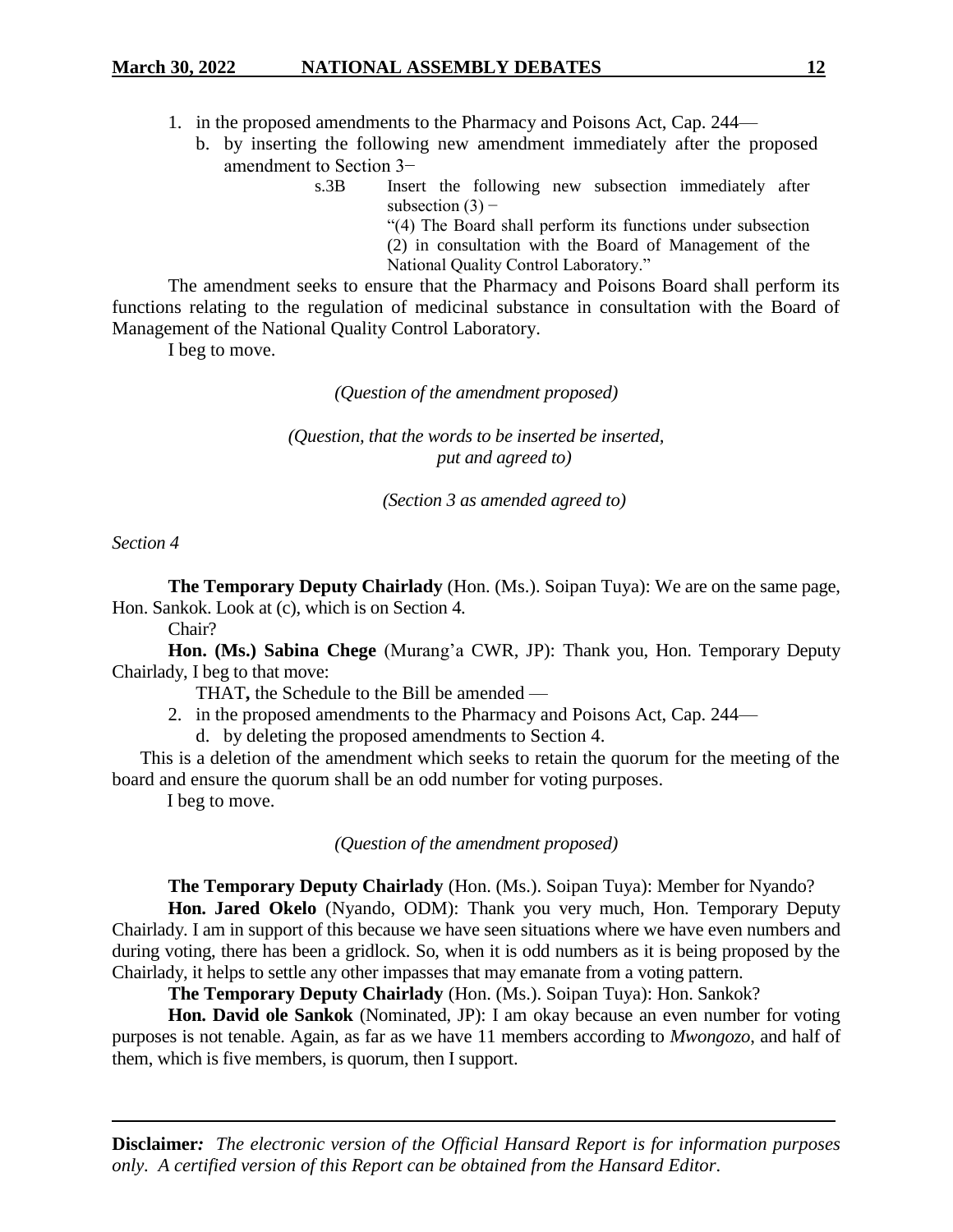*(Question, that the words to be left out be left out, put and agreed to)*

*(Section 4 as amended agreed to)*

*New Section 5*

**The Temporary Deputy Chairlady** (Hon. (Ms.) Soipan Tuya): The new Section 5 is on page 7 of the Bill and we have no amendments to it.

*(New Section 5 agreed to)*

*Section 35C*

**The Temporary Deputy Chairlady** (Hon. (Ms.) Soipan Tuya): Chair.

**Hon. (Ms.) Sabina Chege** (Murang'a CWR, JP): Hon. Temporary Deputy Chairlady, I beg to move:

THAT, the Schedule to the Bill be amended —

1. in the proposed amendments to the Pharmacy and Poisons Act, Cap. 244—

d. by deleting the proposed amendment to section 35C;

It seeks to retain the National Quality Control Laboratory as an independent entity and a body corporate since it plays a very vital role in examination, testing and analysis of drugs. I move.

*(Question of the amendment proposed)*

*(Question, that the words to be left out be left out, put and agreed to)*

*(Section 35C as amended agreed to)*

*Section 35D*

**The Temporary Deputy Chairlady** (Hon. (Ms.) Soipan Tuya): Chair.

**Hon. (Ms.) Sabina Chege** (Murang'a CWR, JP): Hon. Temporary Deputy Chairlady, I beg to move:

THAT, the Schedule to the Bill be amended —

- 1. in the proposed amendments to the Pharmacy and Poisons Act, Cap. 244
	- e. by deleting the proposed amendment to section 35D;

This is consequential now that we have retained the National Quality Control Laboratory. I move.

*(Question of the amendment proposed)*

*(Question, that the words to be left out be left out, put and agreed to)*

*(Section 35D as amended agreed to)*

*Section 35E*

**The Temporary Deputy Chairlady** (Hon. (Ms.) Soipan Tuya): Chair.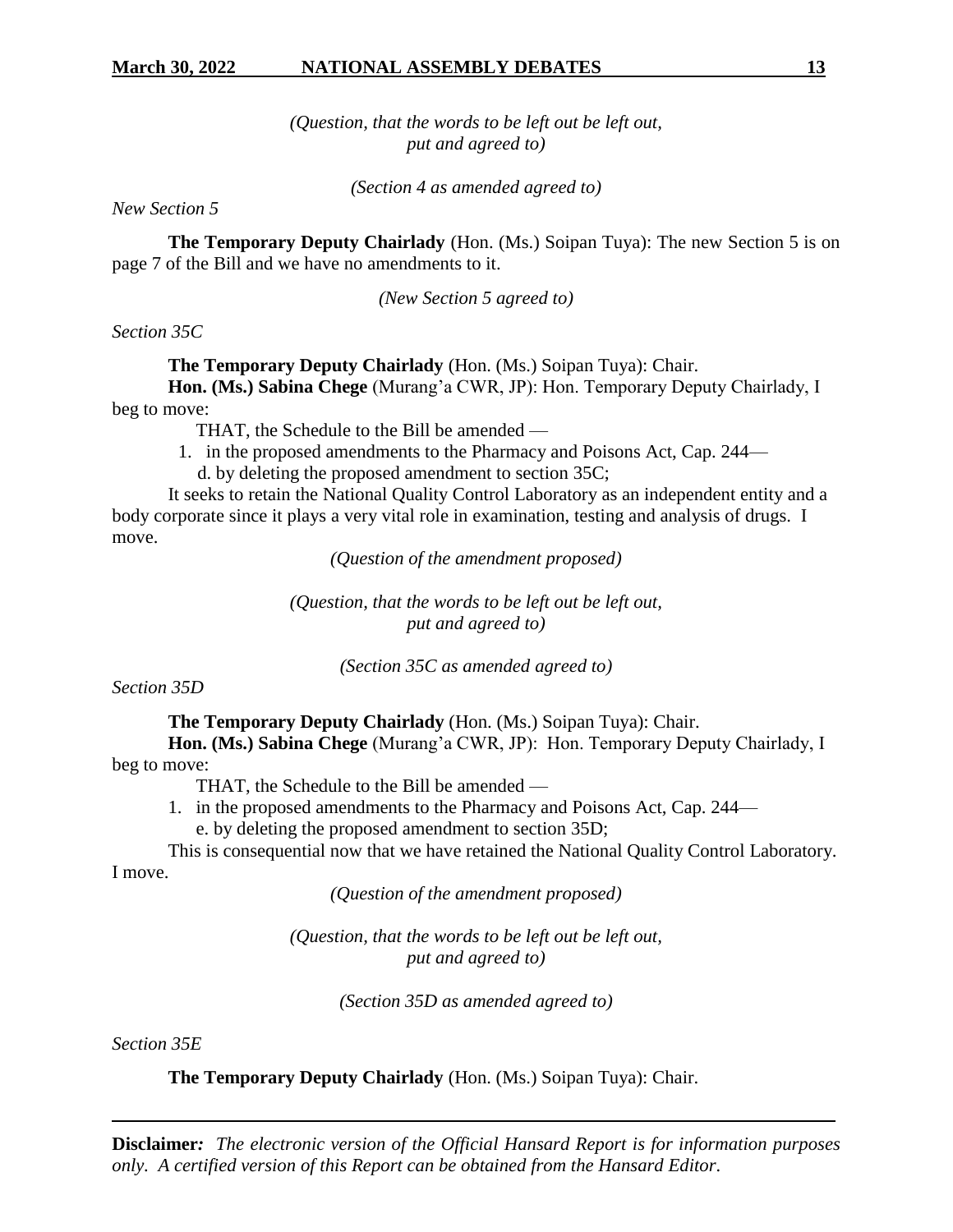**Hon. (Ms.) Sabina Chege** (Murang'a (CWR), JP): Hon. Temporary Deputy Chairlady, I beg to move:

THAT, the Schedule to the Bill be amended —

1. in the proposed amendments to the Pharmacy and Poisons Act, Cap. 244 f. by deleting the proposed amendment to section 35E

This is consequential now that we are retaining the National Quality Control Laboratory. I move.

*(Question of the amendment proposed)*

*(Question, that the words to be left out be left out, put and agreed to)*

*(Section 35E as amended agreed to)*

*Section 35F*

**The Temporary Deputy Chairlady** (Hon. (Ms.) Soipan Tuya): Chair.

**Hon. (Ms.) Sabina Chege** (Murang'a CWR, JP): Hon. Temporary Deputy Chairlady, I beg to move:

THAT, the Schedule to the Bill be amended —

- 1. in the proposed amendments to the Pharmacy and Poisons Act, Cap. 244
	- g. by deleting the proposed amendment to section 35F and inserting the following new amendment−
- s.35F Delete subsection (1) and insert the following new subsection–

"(1) There shall be a Board of Management for the Laboratory, which shall consist of nine members, to be appointed by the Cabinet Secretary, as follows−

- (a) a non-executive chairperson who shall−
- (i) be a registered pharmacist of good standing with a degree in pharmacy; and
- (ii) have at least ten years' experience in the pharmaceutical sector;
- (b) the Principal Secretary in the ministry for the time being responsible for matters relating to health, or a representative appointed in writing;
- (c) the Principal Secretary in the ministry for the time being responsible for matters relating to finance, or a representative appointed in writing;
- (d) the Director General for health or a representative appointed in writing;
- (e) the Attorney-General or a representative appointed in writing;
- (f) one person having knowledge and experience in supply chain management, nominated by the Council of County Governors;
- (g) one pharmacist, not being a public officer, with knowledge and experience in drug analysis, pharmaceutical manufacturing and regulatory affairs of health products and technologies;
- (h) one person from the healthcare profession having knowledge and experience in quality management systems; and
- (i) the Director who shall be the Chief Executive Officer and an *ex officio* member of the Board.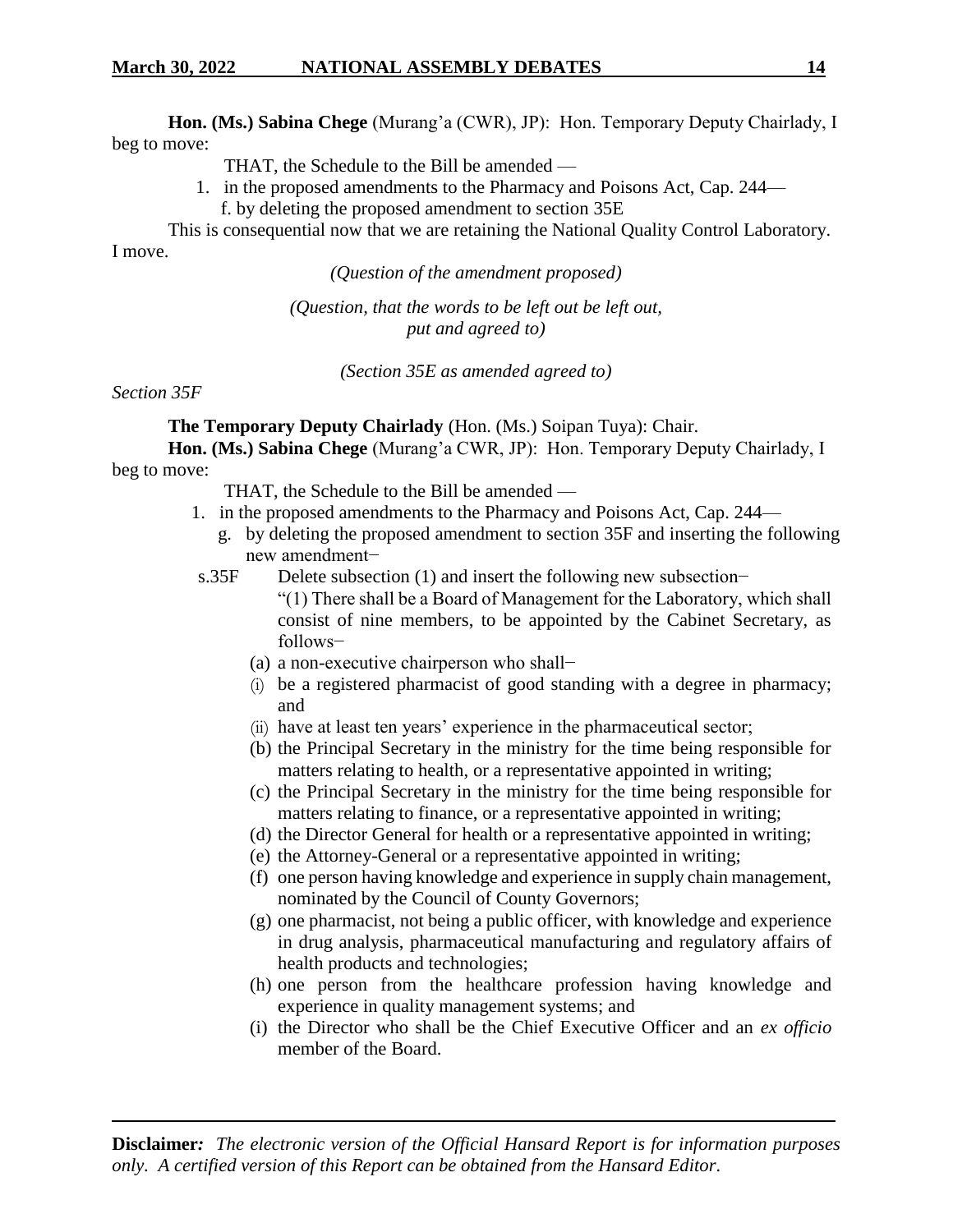This amendment seeks to provide that the Members of the Board of National Quality Control Laboratory shall be appointed by the Cabinet Secretary (CS) from set criteria so as to avoid any ambiguity that may arise. I move.

#### *(Question of the amendment proposed)*

#### **The Temporary Deputy Chairlady** (Hon. (Ms.) Soipan Tuya):Hon. Sankok.

**Hon. David ole Sankok** (Nominated, JP): The way this Board is being proposed, I see Members like the Principal Secretary and Director-General for Health. Both the Principal Secretary and the Director General for Health come from the Government side. I think the need to have State corporations on such boards is to bring the corporate world into Government management. We should have more professionals than people within the Government quarters.

**The Temporary Deputy Chairlady** (Hon. (Ms.) Soipan Tuya): Hon. Chair, do you want to clarify?

**Hon. (Ms.) Sabina Chege** (Murang'a CWR, JP): Yes, Hon. Temporary Deputy Chairlady. This is a very sensitive Board and there have been struggles before. It has a history because if was first under the Pharmacy and Poisons Board and that is why we are making it an independent Board.

On (g), we have one pharmacist who is not a public officer with knowledge and experience in drug analysis, pharmaceutical manufacturing and regulatory affairs of health products and technology. We also have one person from the healthcare profession having knowledge and experience in quality management services. So, we already have outsiders voice within the Board and a non-executive chair. The concerns of Hon. Sankok are already well taken care of.

**The Temporary Deputy Chairlady** (Hon. (Ms.) Soipan Tuya): Hon. Ndindi Nyoro.

**Hon. Ndindi Nyoro** (Kiharu, JP): Thank you, Hon. Temporary Deputy Chairlady. As we talk about the executive chair, we need to debunk the issue of 10 years' experience because we are dealing with gadgets and devices in terms of diagnostics. Technology keeps changing. Experience may actually mean inexperience because every other year and every other time, you are dealing with new things because technology is very dynamic. I, therefore, oppose the proposal of a 10 years' experience. If we have presidents around the world who are even barely 30 years managing a country, what is a board to need 10 years' experience?

**The Temporary Deputy Chairlady** (Hon. (Ms.) Soipan Tuya): Hon. Chair, do you want to say something before we put the Question?

**Hon. (Ms.) Sabina Chege** (Murang'a CWR, JP): Yes. This is just a point of information to my colleague and friend Hon. Ndindi. We are talking about the National Quality Control Laboratory, where the drugs that we consume in this country are approved and tested. This is not about gadgets. It is mainly about the medicines that we take and that is why we are talking about a non-executive chair who is a registered pharmacist of good standing with a degree in Pharmacy and at least has experience in the pharmaceutical sector which is a huge sector. On this one, we cannot take a chance. Experience is key.

Hon. Temporary Deputy Chairlady, I beg to move.

**The Temporary Deputy Chairlady** (Hon. (Ms.) Soipan Tuya): Hon. Martin Owino.

**Hon. Martin Owino** (Ndhiwa, ODM): Thank you, Hon. Temporary Deputy Chairlady. I just want to support our Chair on this because it has been a struggle between the Pharmacy and Poisons Board and the National Quality Control to an extent that these two sectors were not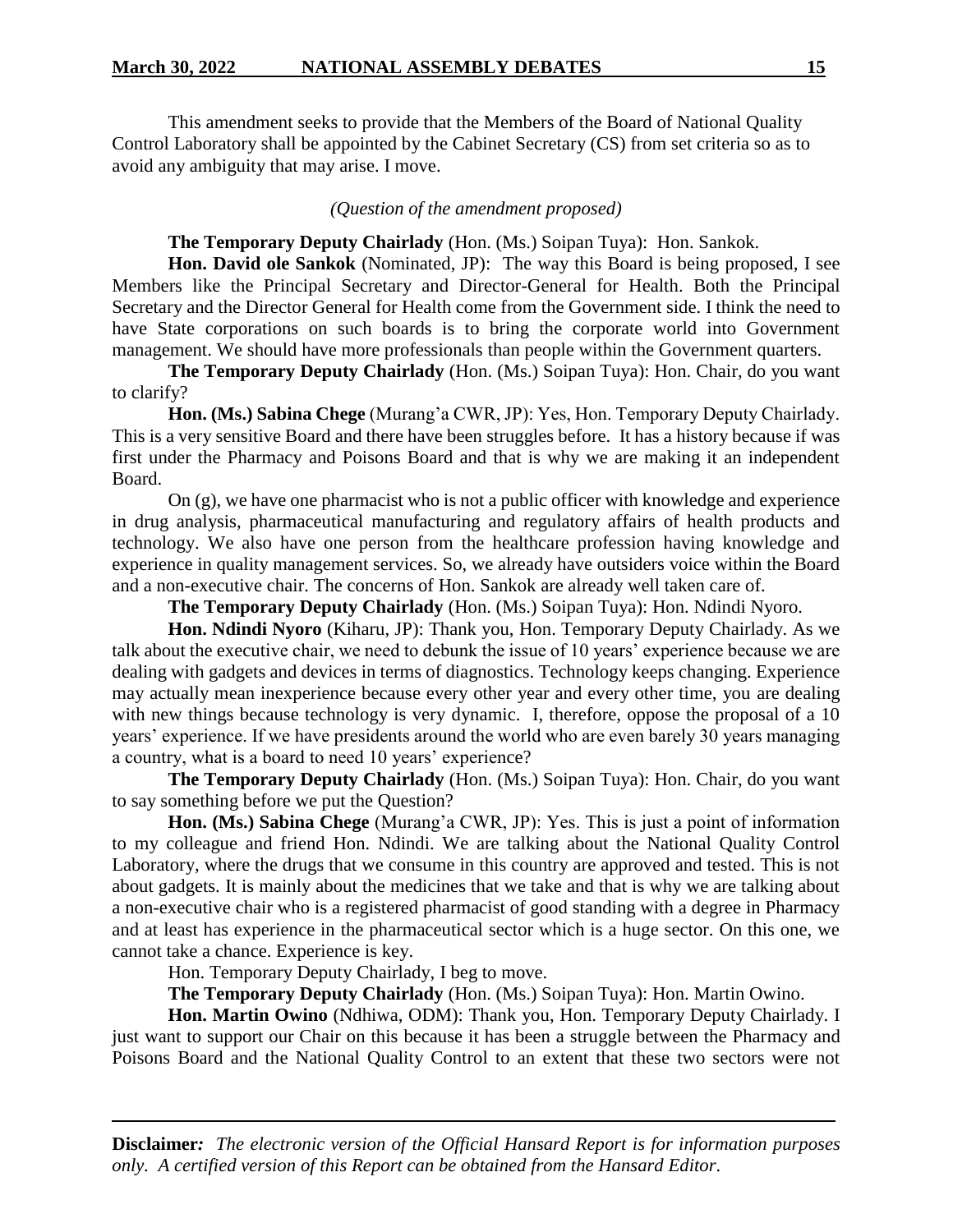functioning. The 10 years' experience is needed because of the sensitivity of these actions needed by the QFC.

Hon. Ndindi Nyoro, you will never beat experience even if you are so qualified with a Doctorate. I think that is totally in place.

Thank you, Hon. Temporary Deputy Chairlady.

**The Temporary Deputy Chairlady** (Hon. (Ms.) Soipan Tuya): Leader of the Majority Party.

**Hon. Amos Kimunya** (Kipipiri, JP): I think the need for these amendments came from request on the Floor of this House to harmonise all these regulatory bodies with those where the House had already passed similar rules and laws. If you look across, about all of them have a requirement of a 10 years' experience for the Chairman. It would be unfair to go to the Quality Control Board and tell them to provide for less years while the other chairmen are required to have a 10 years' experience. You will realise that all the amendments coming from the regulatory bodies and ones that were passed in the Health Laws Bill of 2019 were proposing 10 years. There is need for harmony within other institutions.

**The Temporary Deputy Chairlady** (Hon. (Ms.) Soipan Tuya): We can now move on. Can I put the Question?

> *(Question, that the words to be left out be left out, put and agreed to)*

*(Question, that the words to be inserted in place thereof be inserted, put and agreed to)*

*(Section 35F as amended agreed to)*

*Section 35G*

**Hon. (Ms.) Sabina Chege** (Murang'a, JP): Hon. Temporary Deputy Chairlady, I beg to move:

THAT, the Schedule to the Bill be amended by deleting the proposed amendment to section 35G.

This amendment seeks to retain the function of the National Quality Control Laboratory Board (NQCLB) as an independent entity and body corporate. The same is true of the subsequent amendments. We have retained the functions of the Board. I move.

*(Question of the amendment proposed)*

*(Question, that the words to be left out be left out, put and agreed to)*

*(Section 35G as amended agreed to)*

*Section 35H*

**The Temporary Deputy Chairlady** (Hon. Soipan Tuya): Chairperson.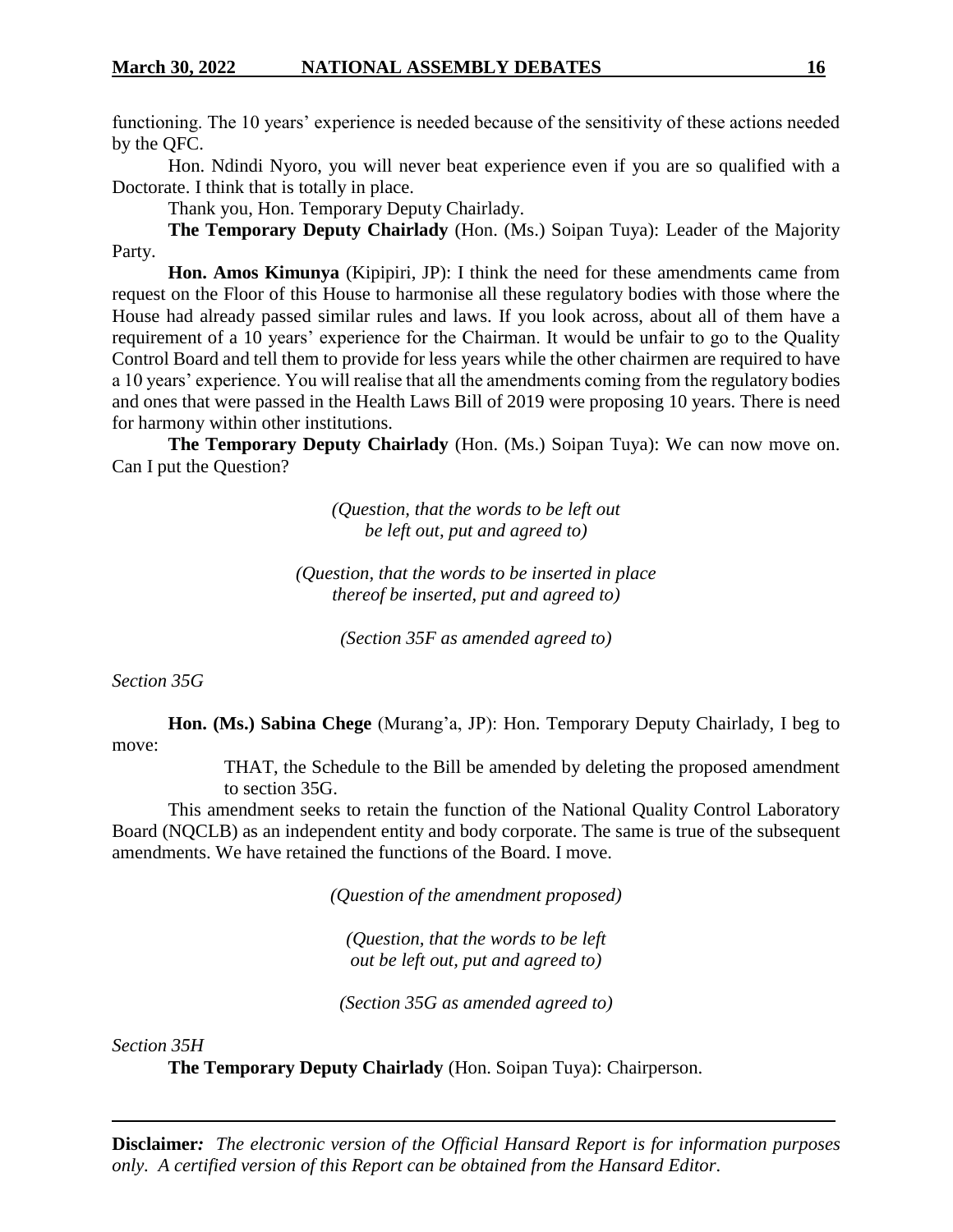**Hon. (Ms.) Sabina Chege** (Murang'a, JP): Hon. Temporary Deputy Chairlady, I beg to move:

> THAT, the Schedule to the Bill be amended by deleting the proposed amendment to section 35H.

This is a consequential amendment on the NQCLB. I move

*(Question of the amendment proposed)*

*(Question, that the words to be left out be left out, put and agreed to)*

*(Section 35H as amended agreed to)*

*Section 35I*

**The Temporary Deputy Chairlady** (Hon. Soipan Tuya): Chairperson.

**Hon. (Ms.) Sabina Chege** (Murang'a, JP): Hon. Temporary Deputy Chairlady, I beg to move:

> THAT, the Schedule to the Bill be amended by deleting the proposed amendment to section 35I.

This is to harmonise powers relating to the Director of the NQCLB.

*(Question of the amendment proposed)*

*(Question, that the words to be left out be left out, put and agreed to)*

*(Section 35I as amended agreed to)*

#### *Section 35J*

**The Temporary Deputy Chairlady** (Hon. Soipan Tuya): Chairperson.

**Hon. (Ms.) Sabina Chege** (Murang'a, JP): Hon. Temporary Deputy Chairlady, I beg to move:

> THAT, the Schedule to the Bill be amended by deleting the proposed amendment to section 35J.

This amendment seeks to retain the financial provisions relating to the NQCLB. I move.

*(Question of the amendment proposed)*

*(Question, that the words to be left out be left out, put and agreed to)*

*(Section 35J as amended agreed to)*

*Section 35K*

**The Temporary Deputy Chairlady** (Hon. Soipan Tuya): Chairperson.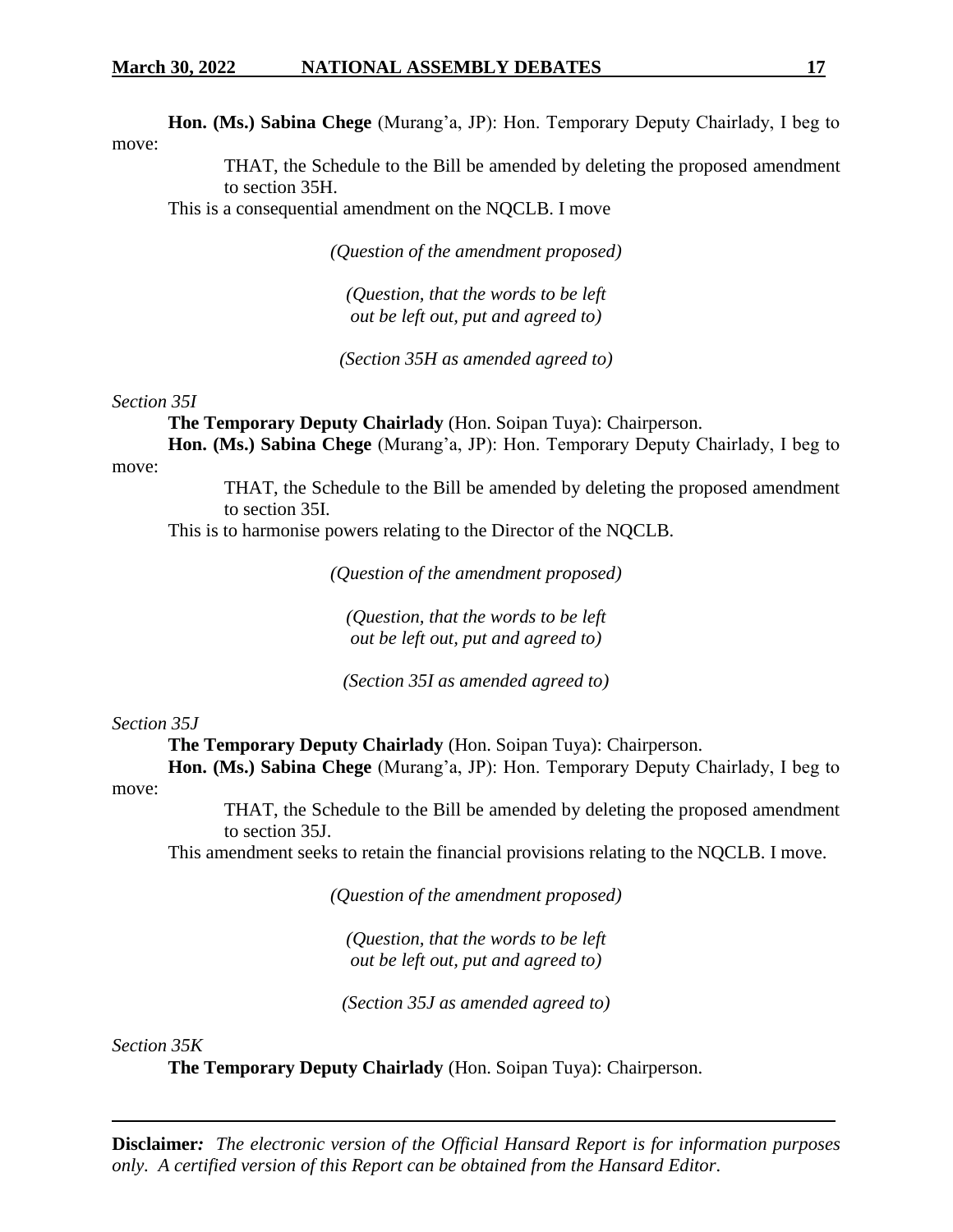**Hon. (Ms.) Sabina Chege** (Murang'a, JP): Hon. Temporary Deputy Chairlady, I beg to move:

> THAT, the Schedule to the Bill be amended by deleting the proposed amendment to section 35K.

This is to retain the requirement of issuance of certificates of analyses by the NQCLB. I move.

*(Question of the amendment proposed)*

*(Question, that the words to be left out be left out, put and agreed to)*

*(Section 35K as amended agreed to)*

*(Provisions relating to the Pharmacy and Poisons Act, as amended, agreed to)*

*(Provisions relating to the Mental Health Act agreed to)*

PROVISIONS RELATING TO THE MEDICAL PRACTITIONERS AND DENTISTS ACT

#### *Section 3A*

**The Temporary Deputy Chairlady** (Hon. Soipan Tuya): Chairperson.

**Hon. (Ms.) Sabina Chege** (Murang'a, JP): Hon. Temporary Deputy Chairlady, I beg to move:

> THAT, the Schedule to the Bill be amended by deleting the proposed amendments to section 3A and substituting therefor the following new amendments−

Delete and substitute therefor the following new section−

Composition of the Council.

3A. (1) The Council shall consist of—

(a) a non-executive chairperson appointed by the President and who shall─

> (i) be a specialist medical or dental practitioner of good standing; and

> (ii) have at least ten years' experience, five of which shall be in a managerial position;

(b) the Principal Secretary in the ministry for the time being responsible for matters relating to health, or a representative appointed in writing;

(c) the Principal Secretary in the ministry for the time being responsible for matters relating to finance, or a representative appointed in writing;

(d) the Director General for health or a representative appointed in writing;

(e) six other persons, not being public officers, appointed by the Cabinet Secretary by virtue of gender, disability and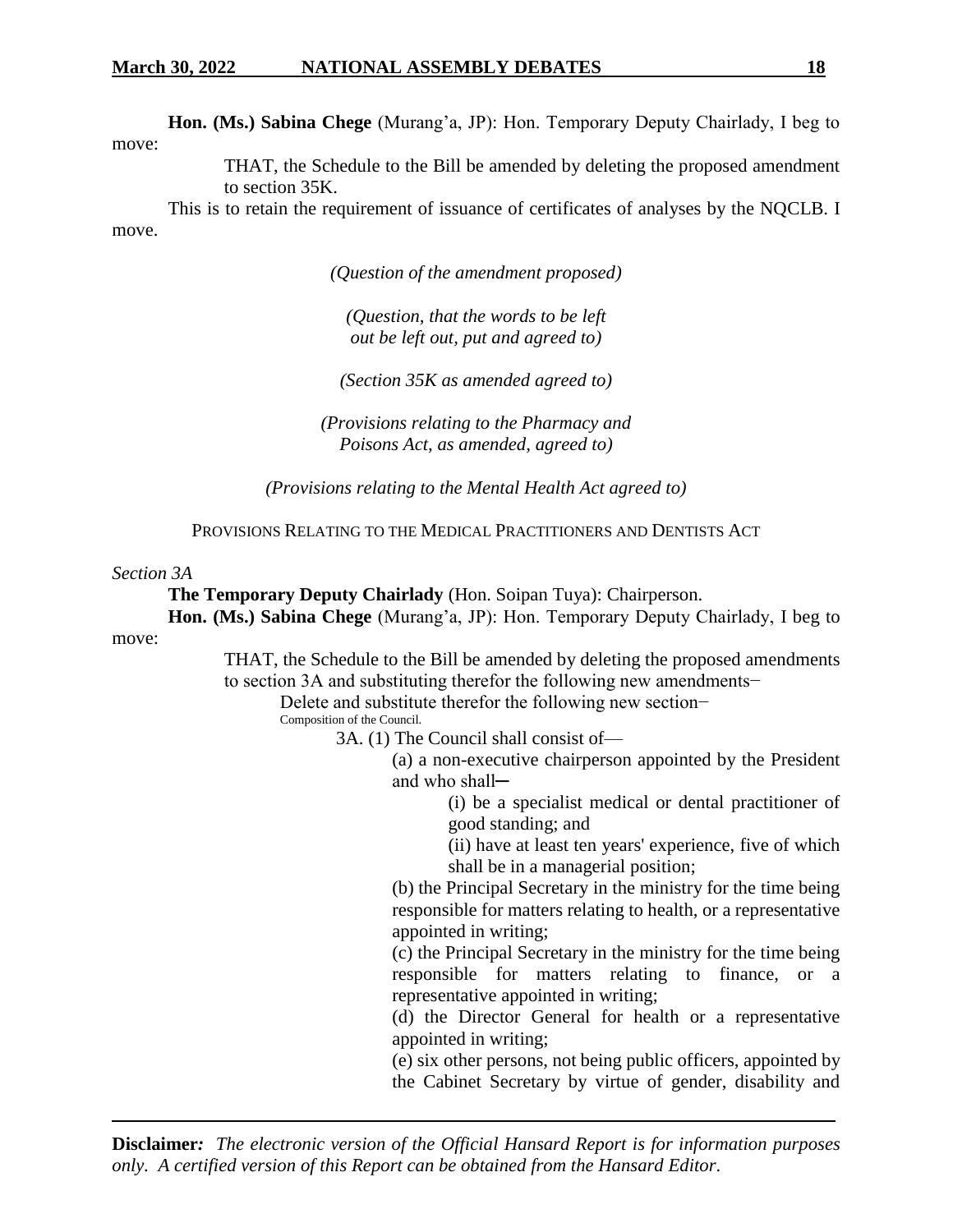regional balance, with knowledge and experience in management of whom—

> (i) one person shall be a representative of universities in Kenya which have the power to grant a qualification which is registerable under this Act;

(ii) one person who shall be a representative of the Kenya Medical Association;

(iii) one person who shall be a representative of Kenya Dental Association;

(iv) one person who shall be a representative of oral health practitioners;

(v) one person who shall be a representative of the Consumer Federation of Kenya;

(vi) one person with knowledge and expertise in finance and audit, accounting, business management, economics, law or any other relevant field; and

(f) the Registrar who shall be the Chief Executive Officer and an ex officio member of the Board.

(2) The persons appointed under subsection (1)(e) shall be appointed by the Cabinet Secretary from among members nominated by their relevant professional associations, each of which shall nominate two candidates in each category taking into consideration gender, ethnicity and regional balance.

(3) The nominations under subsection (1)(e) shall be done within a period of thirty days from the date of occurrence of the vacancy, and where the relevant association or institution fails to provide the nomination, the Cabinet Secretary shall nominate representatives from such associations or institutions.

(4) A person appointed as a member of the Council under subsection  $(1)(a)$  and  $(e)$  shall serve for a term of three years and shall be eligible for reappointment for a further and final term of three years but may cease to be a member of the Council if—

> (a) at any time the member resigns from office by giving notice, in writing, to the President or Cabinet Secretary, respectively;

> (b) has been absent from three consecutive meetings of the Council without permission of the chairperson; (c) is convicted of an offence and sentenced to imprisonment for a term exceeding six months without the option of a fine; or

> (d) is incapacitated by prolonged physical or mental illness from performing his duties as a member of the Council.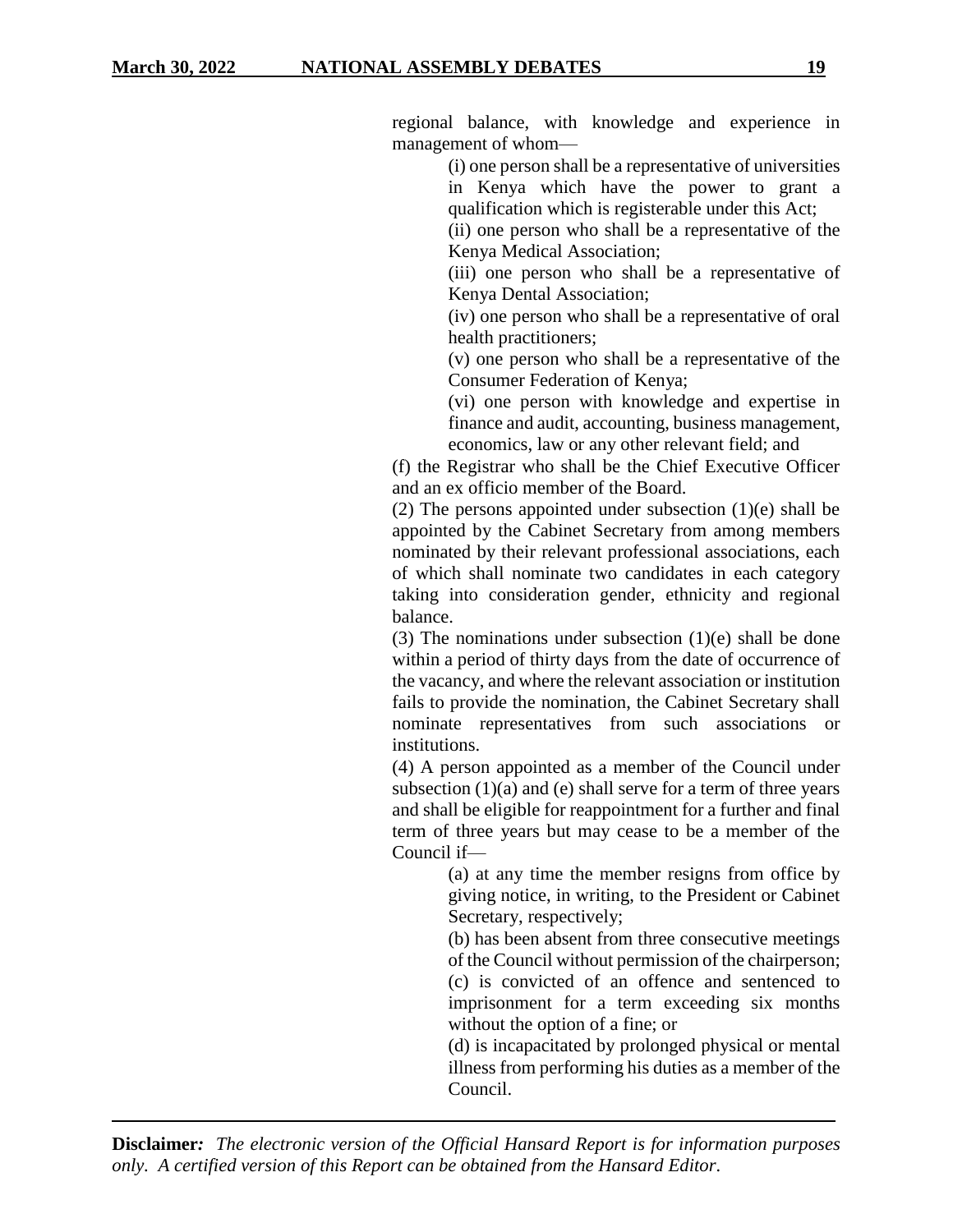(5) The quorum for the conduct of business at a meeting of the Council shall be five members.

(6) The chairperson shall preside at all meetings of the Council but in the absence of the chairperson the members present shall appoint one of their number to preside at the meeting.

(7) The Council shall meet at least once in every three months.

(8) The Council may appoint suitable persons to assist in carrying out particular decisions of the Council or particular duties or investigations for the Council.

(9) The powers of the Council shall not be affected by any vacancy in the membership thereof.

(10) Subject to the provisions of this Act, the Council may regulate its own procedure.

The amendment introduces qualifications for one to be appointed as a Chairperson of the Board and to ensure that the Council shall comprise persons with knowledge and expertise to matters related to the medical and dental profession. The amendment also seeks to include the Principal Secretaries for Health and Finance in the membership of the Council in compliance with provisions of section 6(1) of the State Corporations Act. The amendment further provides, with certainty, the institutions which shall nominate representatives to the Council. This is an improvement of the Bill, which only provides that the Cabinet Secretary shall appoint persons who are not public officers.

I move, Hon. Temporary Deputy Chairlady.

*(Question of the amendment proposed)*

*(Question, that the words to be left out be left out, put and agreed to)*

*(Question, that the words to be inserted in place thereof be inserted, put and agreed to)*

*(Section 3A as amended agreed to)*

*(New Section 4D agreed to)*

*New Section 4 E*

**The Temporary Deputy Chairlady** (Hon. (Ms.) Soipan Tuya): Chair.

**Hon. (Ms.) Sabina Chege** (Murang'a CWR, JP): Hon. Temporary Deputy Chairlady, I beg to move:

THAT, the Schedule to the Bill be amended —

2. in the proposed amendments to the Medical Practitioners and Dentists Act, [Cap. 253−

b. in the proposed new Section 4E, by deleting the words "relevant Government agencies" and substituting therefor the words "Salaries and Remuneration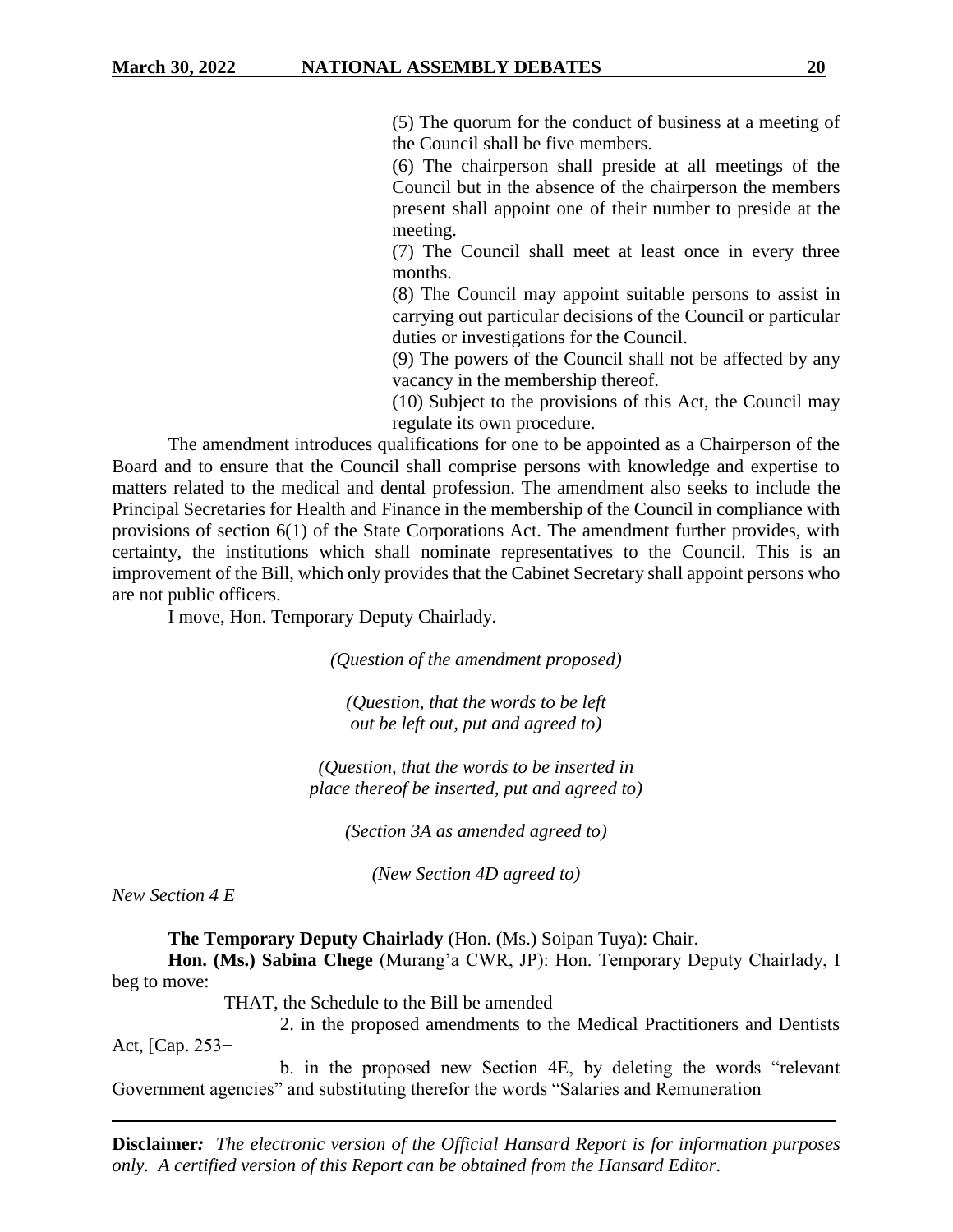Commission".

This amendment seeks to make express reference to the Salaries and Remuneration Commission (SRC) as the body which is constitutionally mandated to review and determine the salaries of public officers.

*(Question of the amendment proposed)*

*(Question, that the words to be left out be left out, put and agreed to)*

*(Question, that the words to be inserted in place thereof be inserted, put and agreed to)*

*(New Section 4E as amended agreed to)*

*(Section 15(10)(A) agreed to)*

*(Provisions relating to the Medical Practitioners and Dentists Act, Cap. 253 as amended agreed to)*

PROVISIONS RELATING TO THE NURSES ACT, CAP. 257

#### *Section 4*

**Hon. (Ms.) Sabina Chege** (Murang'a CWR, JP): Hon. Temporary Deputy Chairlady, I beg to move:

THAT, the Schedule to the Bill be amended —

3. in the proposed amendments to the Nurses Act, Cap. 257−

a. by deleting the proposed amendments to Section 4 and inserting the following

new amendment−

s.4 Delete and substitute therefor the following new section–

Membership of the Council.

4. (1) The Council shall consist of—

(a) a non-executive Chairperson appointed by the President and who shall-

(i) be a registered nurse of good standing; and

(ii) have at least ten years' experience, five of which shall be in a managerial position;

(b) the Principal Secretary in the Ministry for the time being responsible for health, or a representative appointed in writing;

(c) the Principal Secretary in the ministry for the time being responsible for matters relating to finance, or a representative appointed in writing;

(d) the Director of Nursing Services;

(e) four other persons, not being public officers, appointed by the Cabinet Secretary by virtue of gender, disability and regional balance, with managerial experience of whom−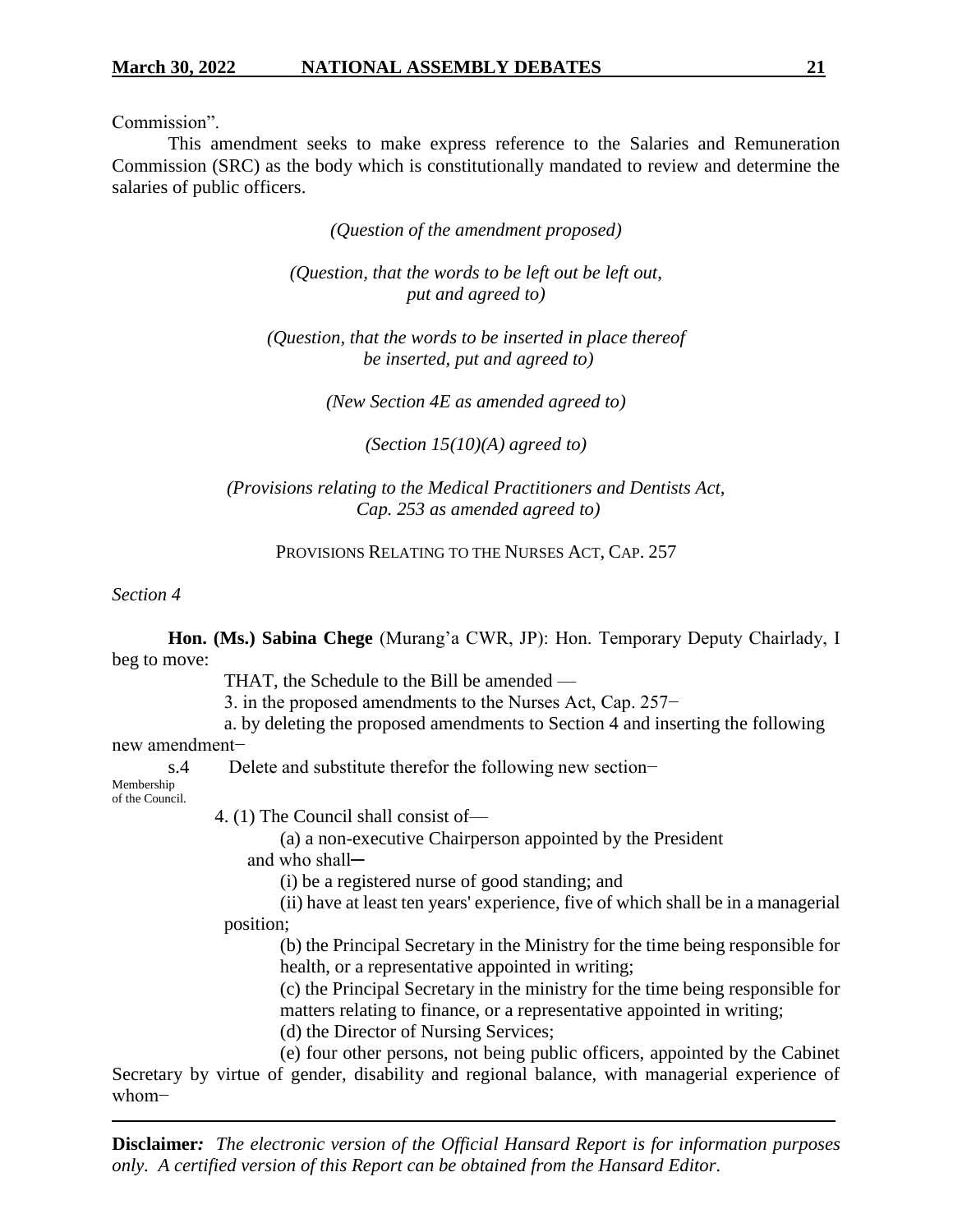(i) one shall be a nurse nominated by the National Nurses Association of Kenya;

- (ii) one shall be a nurse nominated by the Kenya Progressive Nurses Association;
- (iii) one shall be a registered nurse educator actively involved in the training of nurses nominated by recognised universities in Kenya;

(iv) one shall be a person with a professional background in human resource management; and

- (f) the Registrar who shall be the Chief Executive Officer and an ex officio member of the Board.
- (2) The persons appointed under subsection (1)(e) shall be appointed by the Cabinet Secretary from among members nominated by their relevant professional associations, each of which shall nominate two candidates in each category taking into consideration gender, ethnicity and regional balance.

(3) The nominations under subsection  $(1)(e)$  shall be done within a period of thirty days from the date of occurrence of the vacancy, and where the relevant association or institution fails to provide the nomination, the Cabinet Secretary shall nominate representatives from such associations or institutions.

(4) A person appointed as a member of the Council under subsection  $(1)(a)$  and  $(e)$ shall serve for a term of three years and shall be eligible for reappointment for a further and final term of three years but may cease to be a member of the Council

if—

- (a) at any time the member resigns from office by giving notice, in writing, to the President or Cabinet Secretary, respectively;
- (b) has been absent from three consecutive meetings of the Council without permission of the Chairperson;
- (c) is convicted of an offence and sentenced to imprisonment for a term exceeding six months without the option of a fine; or
- (d) is incapacitated by prolonged physical or mental illness from performing his duties as a member of the Council.

This amendment introduces the qualifications for one to be appointed as the Chairperson of the Council. It also seeks to ensure that the Council shall comprise of persons who have knowledge and expertise in nursing profession. It also seeks to include the Principal Secretary for Health in the membership to be in charge of finances in compliance with the provision of Section 6(1) of the State Corporations.

The amendment further provides with certainty the institution which shall nominate representatives in the Council. This is an improvement of the Bill which only provided that the Cabinet Secretary shall appoint the persons who are not public officers.

*(Question of the amendment proposed)*

*Question, that the words to be left out be left out, put and agreed to)*

*(Question, that the words to be inserted in place thereof be inserted, put and agreed to)*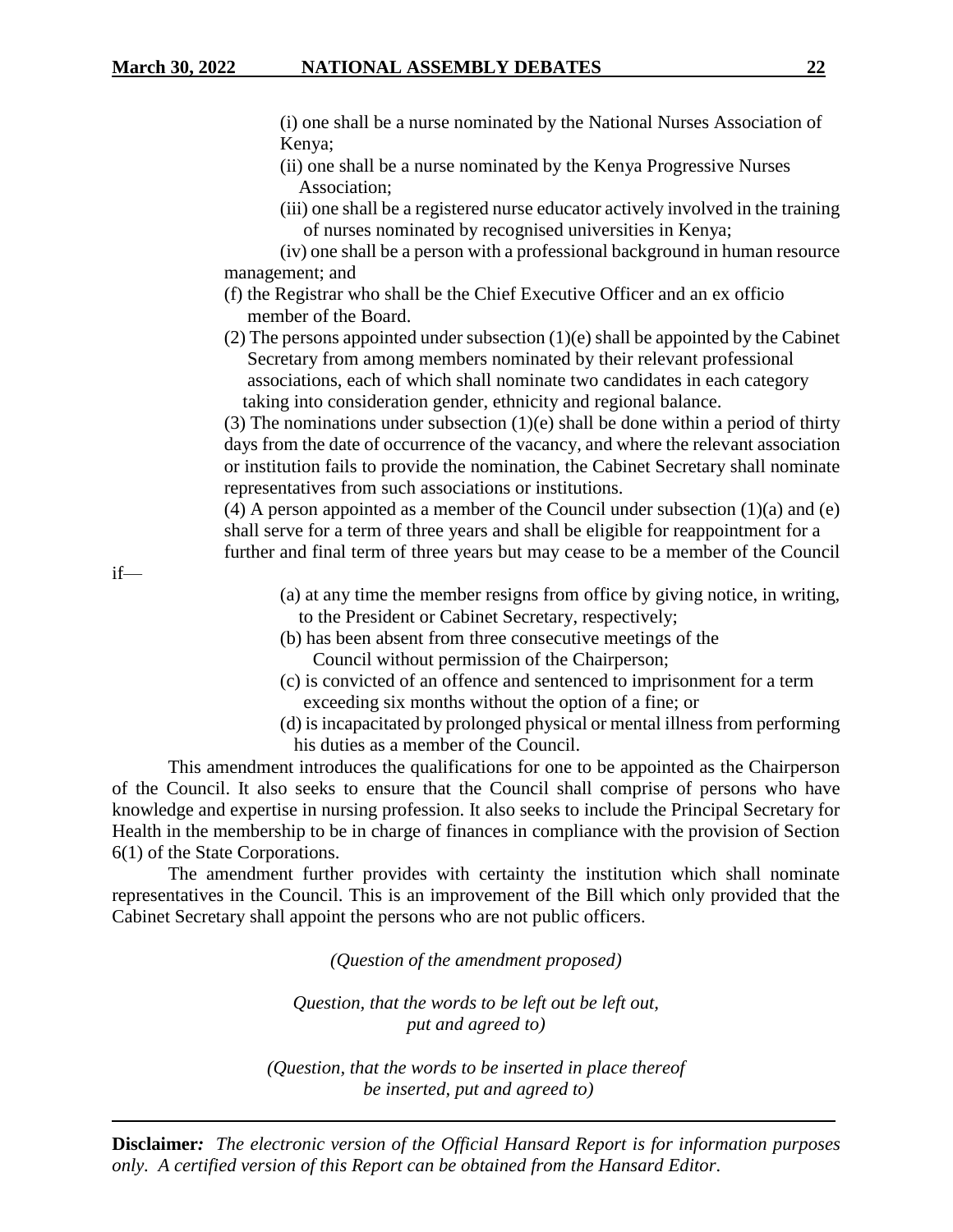*(Section 4 as amended agreed to)*

*(Sections 5(6) and 26J agreed to)*

*(Hon. (Ms.) Sabina Chege consulted a Member)*

*New Section 9A*

**The Temporary Deputy Chairlady** (Hon. (Ms.) Soipan Tuya): Chair, you should not disappear. You need to seek leave to consult.

**Hon. (Ms.) Sabina Chege** (Murang'a CWR, JP): Sorry, Hon. Temporary Deputy Chairlady. I will do that.

Hon. Temporary Deputy Chairlady, I beg to move:

THAT, the Schedule to the Bill be amended —

3. in the proposed amendments to the Nurses Act, Cap. 257−

b. by inserting the following new amendment immediately after the proposed amendment to Section 6-

New. Insert the following new section immediately after Section 9—

Corporation Secretary.

9A. (1) The Council shall competitively recruit a person qualified, in terms of the law governing the practice of public secretaries in Kenya, to serve as the Corporation Secretary.

(2) The Corporation Secretary shall—

(a) in consultation with the Chairperson of the Council, issue notices for meetings of the Council;

(b) keep, in custody, the records of the deliberations, decisions and resolutions of the Council;

(c) transmit decisions and resolutions of the Council to the Chief Executive Officer for execution, implementation and other relevant action;

(d) provide guidance to the Council on their duties and responsibilities on matters relating to governance; and

(e) perform such other duties as the Council may direct.

This amendment seeks to introduce the appointment of the Corporation Secretary by the Council who shall be responsible for the custody of the resolutions of the Council.

*(Question of the amendment proposed)*

*(Question, that the words to be inserted be inserted, put and agreed to)*

*(New Section 9A as amended agreed to)*

*(Provisions relating to the Nurses Act, Cap. 257 as amended agreed to)*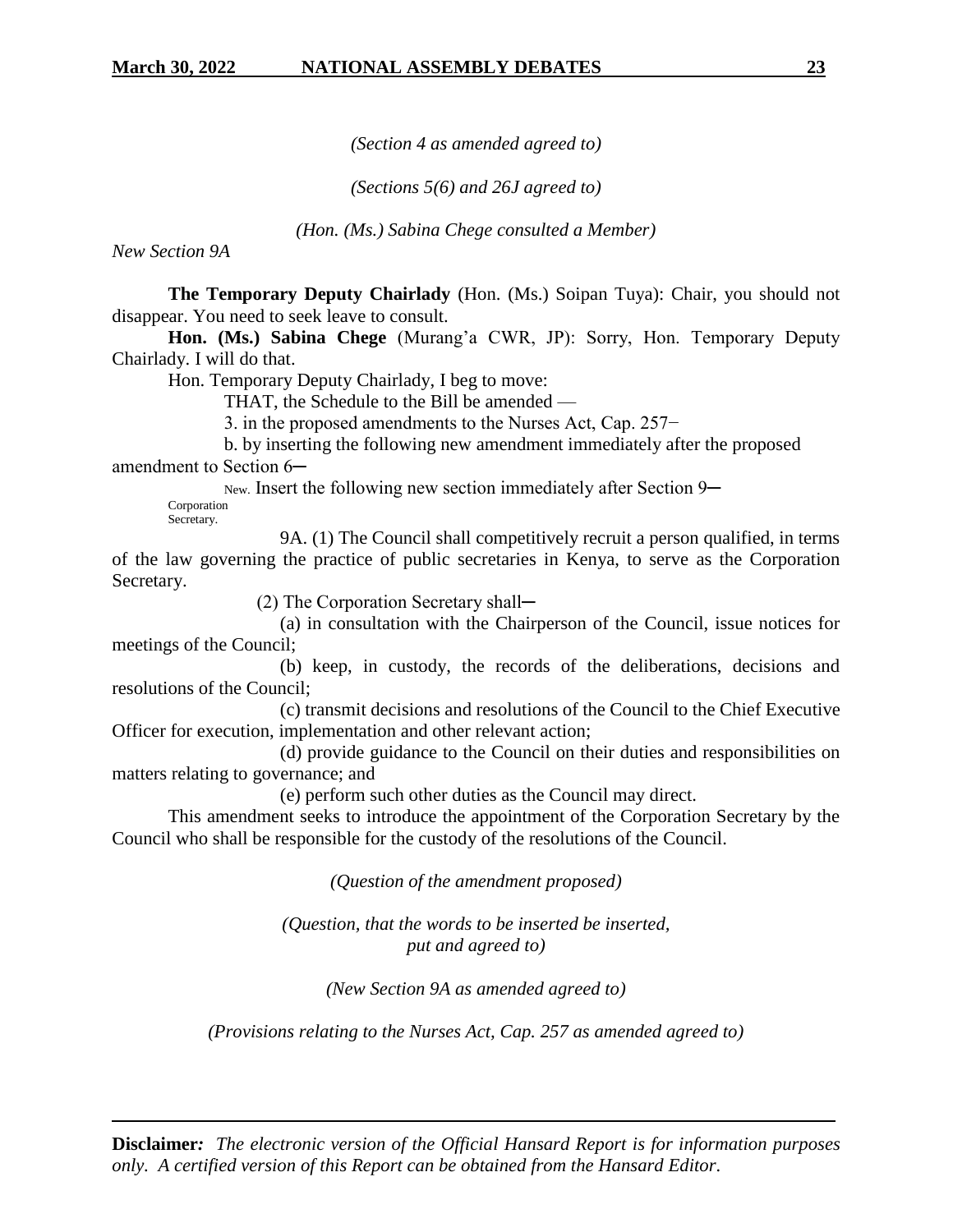PROVISIONS RELATING TO THE KENYA MEDICAL TRAINING COLLEGE ACT, CAP. 261

**The Temporary Deputy Chairlady** (Hon. (Ms.) Soipan Tuya): Chair.

**Hon. (Ms.) Sabina Chege** (Murang'a CWR, JP): Hon. Temporary Deputy Chairlady, I beg to move….

**The Temporary Deputy Chairlady** (Hon. (Ms.) Soipan Tuya): Chair, wait a minute.

**Hon. (Ms.) Sabina Chege** (Murang'a CWR, JP): Did you put the global Question for what you have finished?

**The Temporary Deputy Chairlady** (Hon. (Ms.) Soipan Tuya): Yes, we did. We have now moved to the next section.

**Hon. (Ms.) Sabina Chege** (Murang'a CWR, JP): Hon. Temporary Deputy Chairlady, I beg to move:

THAT, the Schedule to the Bill be amended —

4. by deleting the proposed amendments to the Kenya Medical Training College Act, Cap. 261−

The deletion of the proposed amendment seeks to ensure that the Director-General for Health is retained in the membership of the Board of Directors of the Kenya Medical Training College. This is necessary for the provision of technical knowledge and expertise.

*(Question of the amendment proposed)*

(*Question, that the words to be left out be left out, put and agreed to)*

*(Provisions relating to the Kenya Medical Training College Act, Cap. 261 agreed to)*

*(Hon. Temporary Deputy Chairlady consulted the Clerk-at-the-Table)*

PROVISIONS RELATING TO THE NATIONAL HOSPITAL INSURANCE FUND ACT, NO. 9 OF 1998

*First Schedule and Second Schedule* 

 **Hon. (Ms.) Sabina Chege** (Murang'a CWR, JP): Thank you, Hon. Temporary Deputy Chair. I beg to move:

THAT, the Schedule to the Bill be amended —

by deleting the proposed amendments to the National Hospital Insurance Fund Act, No. 9 of 1998–

The deletion of the proposed amendments in totality to the National Hospital Insurance Fund Act No. 8 of 1998 is necessary since the matters proposed to be amended were already contained in the National Hospital Insurance Fund (Amendment) Bill, 2021 which was passed by this House on  $21<sup>st</sup>$  December, 2021 and therefore, they were overtaken by events. So, the entire proposed amendments collapses.

*(Question of the amendment proposed)*

*(Question, that the words to be left out be left out,*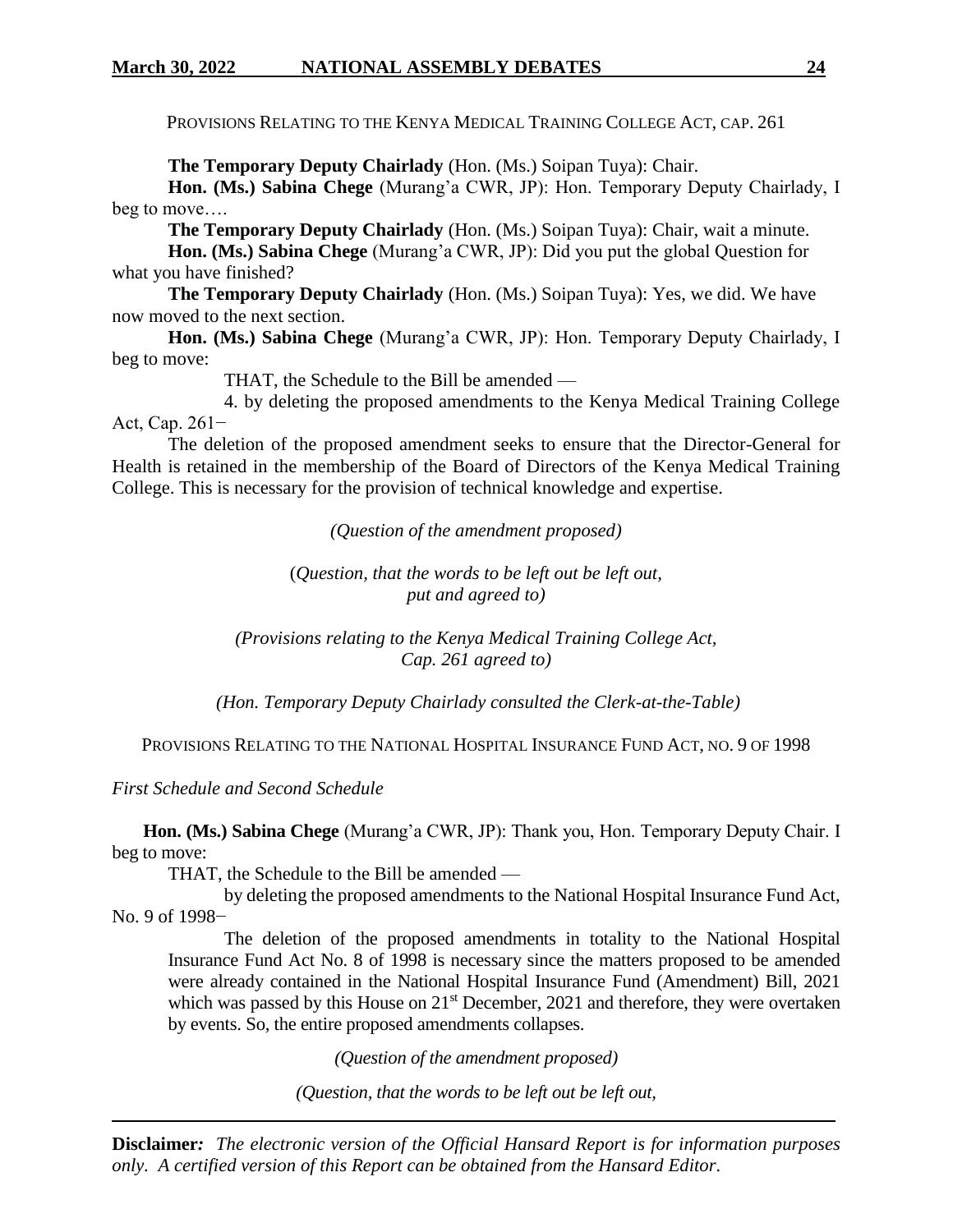*put and agreed to)*

*(Proposed amendments relating to the National Hospital Insurance Fund Act, No. 9 of 1998 deleted)*

PROVISIONS RELATING TO THE MEDICAL LABORATORY TECHNICIANS AND TECHNOLOGIES ACT NO 10 OF 1999

#### *Section 2*

**Hon. (Ms.) Sabina Chege** (Murang'a CWR, JP): Hon. Temporary Deputy Chair, I beg to move:

THAT, the Schedule to the Bill be amended —

in the proposed amendments to the Kenya Medical Laboratory Technicians and Technologists Act, No. 10 of 1999−

by deleting the proposed amendment to section 2;

This is a deletion. The Amendment in the Bill seeks to ensure that the Association of the Kenya Medical Laboratory Scientific Officers is retained as defined in the Act since there shall be a representative of the association to be included in the composition of the board. I beg to move.

*(Question of the amendment proposed)*

*(Question, that the words to be left out be left out, put and agreed to)*

*(Section 2 as amended agreed to)*

#### *Section 6*

**Hon. (Ms.) Sabina Chege** (Murang'a CWR, JP): Hon. Temporary Deputy Chair, I beg to move:

THAT, the Schedule to the Bill be amended —

- b. in the proposed amendments to the Kenya Medical Laboratory Technicians and Technologists Act, No. 10 of 1999− by deleting the proposed amendment to section 6 and inserting the following new amendment−
	- s. 6 Delete and substitute therefor the following new section−
		- Membership of the Board. 6the Registrar who shall be the Chief Executive. (1) The Board shall consist of—
			- (a) a non-executive chairperson appointed by the President and who shall-
				- (i) be a registered medical laboratory technician of good standing; and
				- (ii) have at least ten years' experience, five of which shall be in a managerial position;
			- (b) the Principal Secretary for the time being responsible for matters relating to health or a representative appointed in writing;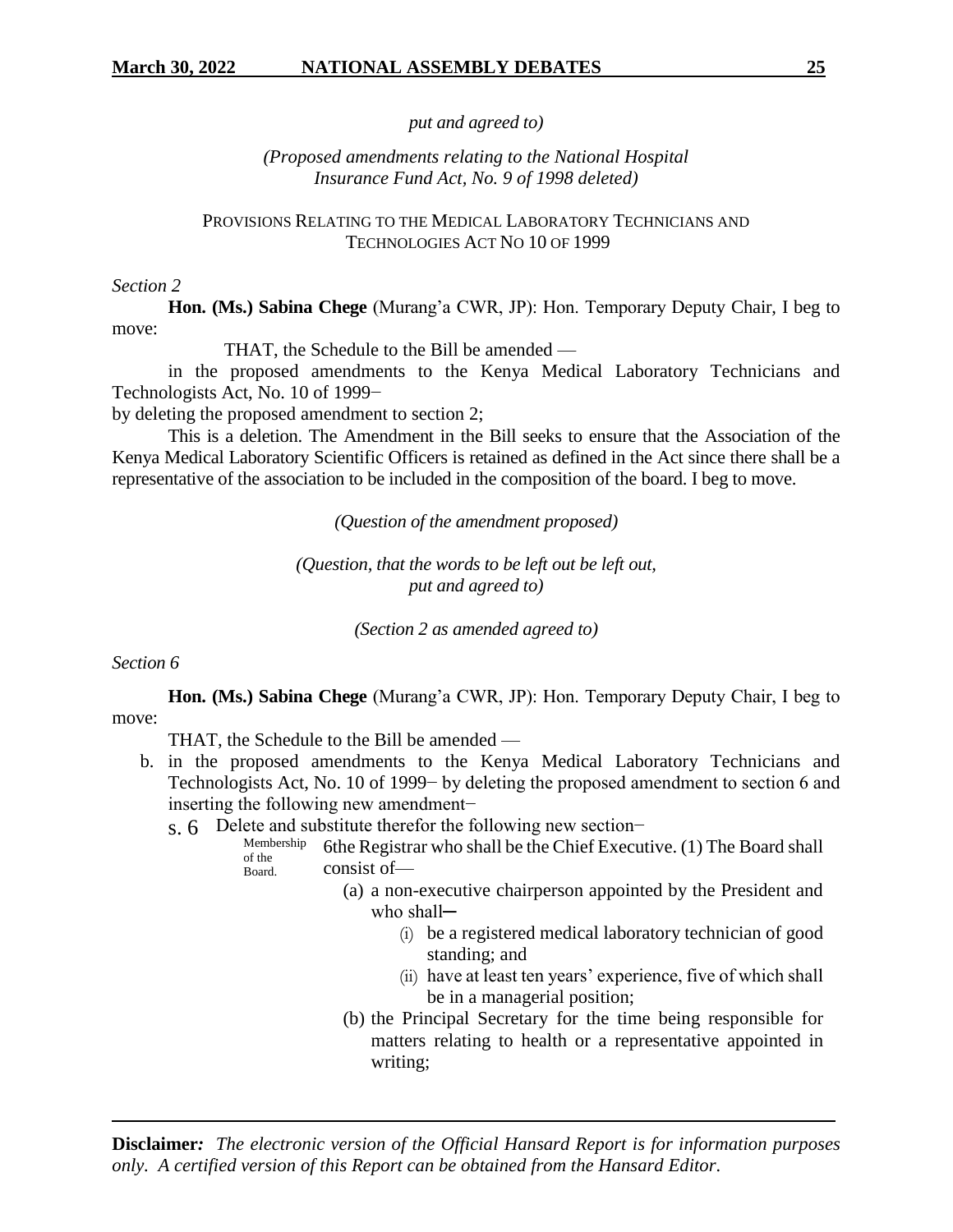- (c) the Principal Secretary for the time being responsible for matters relating to finance or a representative appointed in writing;
- (d) the Director General for health or a representative appointed in writing;
- (e) four other persons, not being public officers, appointed by the Cabinet Secretary by virtue of gender, disability and regional balance, with managerial experience of whom−
	- (i) two shall be from the medical laboratory profession nominated by the Association of Kenya Medical Laboratory Scientific Officers of whom one shall be a laboratory technologist and one shall be a laboratory technician;
	- (ii) one shall be a registered laboratory technologist nominated by a university recognized in Kenya offering medical laboratory sciences;
	- (iii) one shall be a registered laboratory technician nominated by a university recognized in Kenya offering medical laboratory sciences; and

Officer and an *ex officio* member of the Board.

(2) The persons appointed under subsection (1)(e) shall be appointed by the Cabinet Secretary from among members nominated by their relevant professional associations, each of which shall nominate two candidates in each category taking into consideration gender, ethnicity and regional balance.

(3) The nominations under subsection  $(1)(e)$  shall be done within a period of thirty days from the date of occurrence of the vacancy, and where the relevant association or institution fails to provide the nomination, the Cabinet Secretary shall nominate representatives from such associations or institutions.

 (4) A person appointed as a member of the Council under subsection (1)(a) and (e) shall serve for a term of three years and shall be eligible for reappointment for a further and final term of three years but may cease to be a member of the Council if—

- (a) at any time the member resigns from office by giving notice, in writing, to the President or Cabinet Secretary, respectively;
- (b) has been absent from three consecutive meetings of the Board without permission of the chairperson;
- (c) is convicted of an offence and sentenced to imprisonment for a term exceeding six months without the option of a fine; or
- (d) is incapacitated by prolonged physical or mental illness from performing his duties as a member of the Board.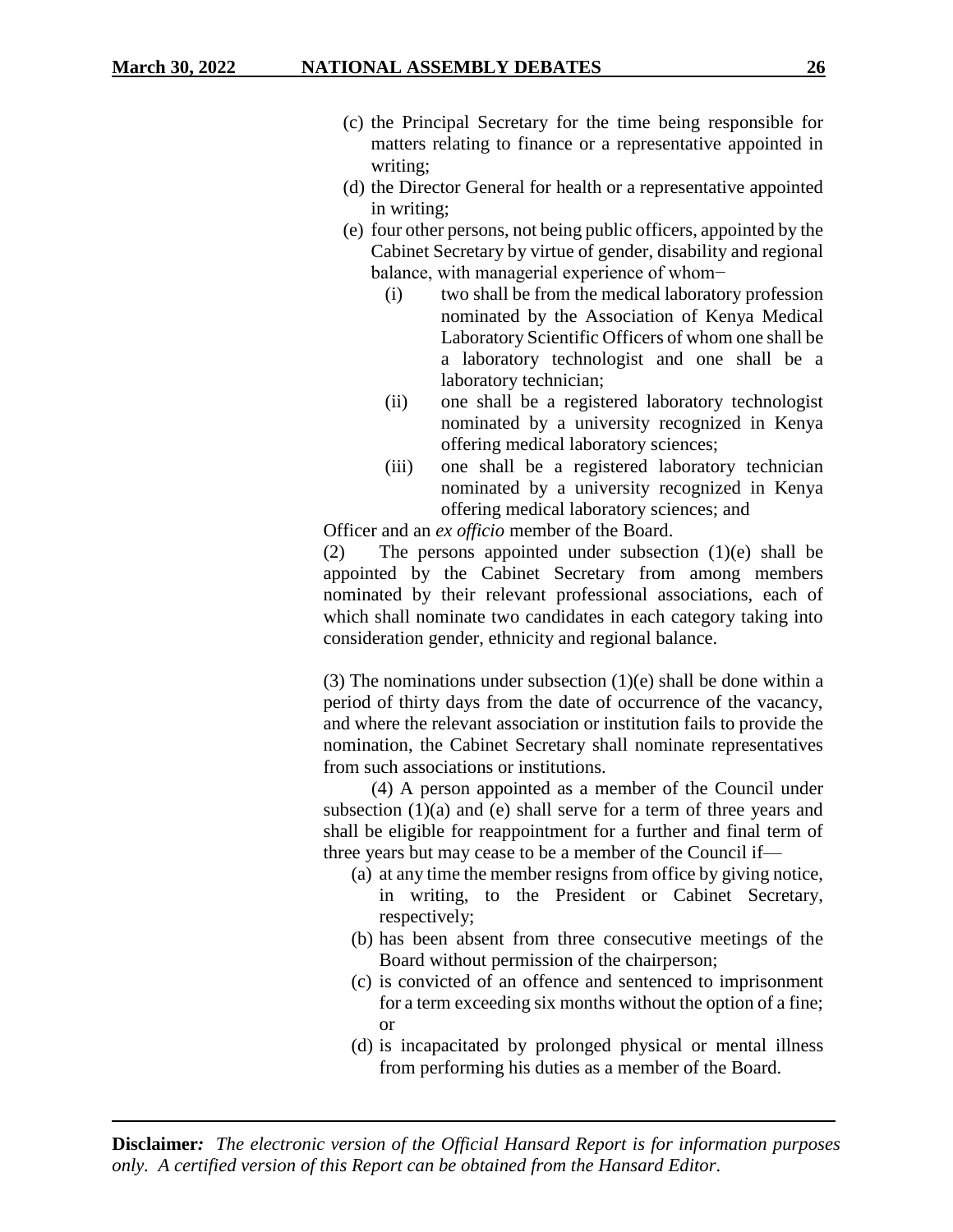c. in the proposed amendment to section  $26(1)(a)$ , by deleting the proposed new paragraph (a) and inserting the following new paragraph−

"(a) a chairperson elected from amongst the members of the Board appointed under paragraph (e) of section  $6(1)$ ."

d. in the proposed amendment to the Schedule−

i. by deleting the proposed amendment to paragraph 1 and inserting the following new amendment−

"Delete the words "or re-election, as the case may be" and substitute therefor the words "for one further term of three years."

ii. by deleting the proposed amendment to paragraph 3(4) and inserting the following new amendment−

"Delete the word "eleven" and substitute therefor the word "five".

This is deleting and substituting therefor with a New Section. This amendment introduces the qualification for one to be appointed as a Chairperson and also seeks to ensure that the board shall be compromised on persons with knowledge and expertise on matters related to medical laboratory profession. The amendment also seeks to include the Principal Secretary in charge of Health and Finance in the membership in compliance with provisions of Section 6(1) in the State Corporation Act and also seeks to include the Director General for Health in the board for purposes of technical knowledge and expertise. I beg to move.

#### *(Question of the amendment proposed)*

**The Temporary Deputy Chairlady** (Hon. (Ms.) Soipan Tuya): Hon. Ndindi.

**Hon. Ndindi Nyoro** (Kiharu, JP): Thank you, Hon. Temporary Deputy Chair. Going through the composition of the board, you notice that other than the Government officers, the other four remaining are actually drawn from one sector. The services that are being offered especially this being a Government entity should also include the real clients who are the normal citizens of Kenya. Now this looks like a club because every other person in the board is from strictly one field. Therefore, this would have been opened up even for normal people because those are the actual clients of the medical sector.

**The Temporary Deputy Chairlady** (Hon. (Ms.) Soipan Tuya): Hon. Temporary Deputy Chair, do you want to say something? Hon. Ndindi, there are no normal and abnormal people. Maybe you should have made specific recommendation. Hon. Chair, you could say something about that?

**Hon. (Ms.) Sabina Chege** (Murang'a CWR, JP): Exactly. All people are normal. Secondly, this is a laboratory board which requires high tech skills, so you may want to invite other people but they may not add a lot of value to this board. I hear Hon. Ndindi and his concern, but at this point for the medical laboratory, for this board to function, we really need high expertise on this board. So, thank you, Hon. Temporary Deputy Chair.

**The Temporary Deputy Chairlady** (Hon. (Ms.) Soipan Tuya): Member for Ndhiwa.

**Hon. Martin Owino** (Ndhiwa, ODM): I just want to add that these are regulatory boards. If there is a management board, that would be a different scenario to include others who are consumers or partakers in other ways.

*(Question, that the words to be left out be left out,*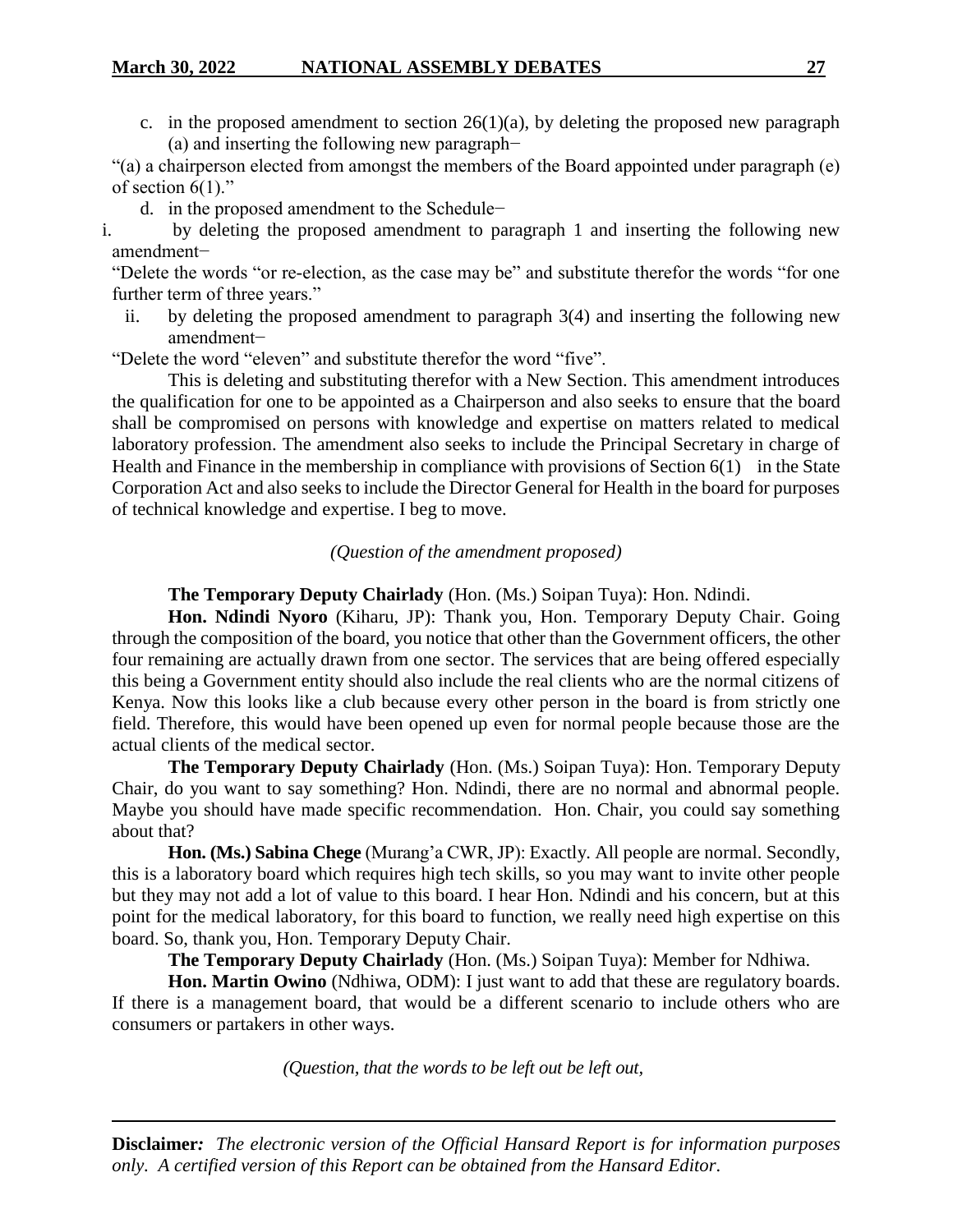*put and agreed to)*

*(Question, that the words to be inserted in place thereof be inserted, put and agreed to)* 

*(Section 6 as amended agreed to)*

*(New Section 10 A, Section 23 (2), Section 24 (4), Section 25 (2) and Section 25 (3) agreed to)*

*Section 26(1)(a)*

**Hon. (Ms.) Sabina Chege** (Murang'a CWR, JP): Hon. Temporary Deputy Chairlady, I beg to move:

THAT, the Schedule to the Bill be amended —

6. in the proposed amendments to the Kenya Medical Laboratory Technicians and Technologists Act, No. 10 of 1999-

c. in the proposed amendment to Section  $26(1)(a)$ , by deleting the proposed new paragraph (a) and inserting the following new paragraph−

"(a) a chairperson elected from amongst the members of the Board appointed under paragraph (e) of section  $6(1)$ ."

The amendment seeks to ensure that the chairperson of the disciplinary committee shall be one of the persons who is not a public officer appointed by the Cabinet Secretary to ensure the autonomy of disciplinary committees as proposed.

> *(Question, that the words to be left out be left out, put and agreed to)*

*(Question, that the words to inserted in place thereof be inserted, put and agreed to)*

*(Section 26(1) (a) as amended agreed to)*

*(Sections 26(1)(a), 35(3), 37, 39 and 40 agreed to)*

*Paragraph 1 of the Schedule*

**Hon. (Ms.) Sabina Chege** (Murang'a CWR, JP): Hon. Temporary Deputy Speaker, I beg to move:

THAT, the Schedule to the Bill be amended —

6. in the proposed amendments to the Kenya Medical Laboratory Technicians and Technologists Act, No. 10 of 1999-

d. in the proposed amendment to the Schedule−

i. by deleting the proposed amendment to paragraph 1 and inserting the following new amendment−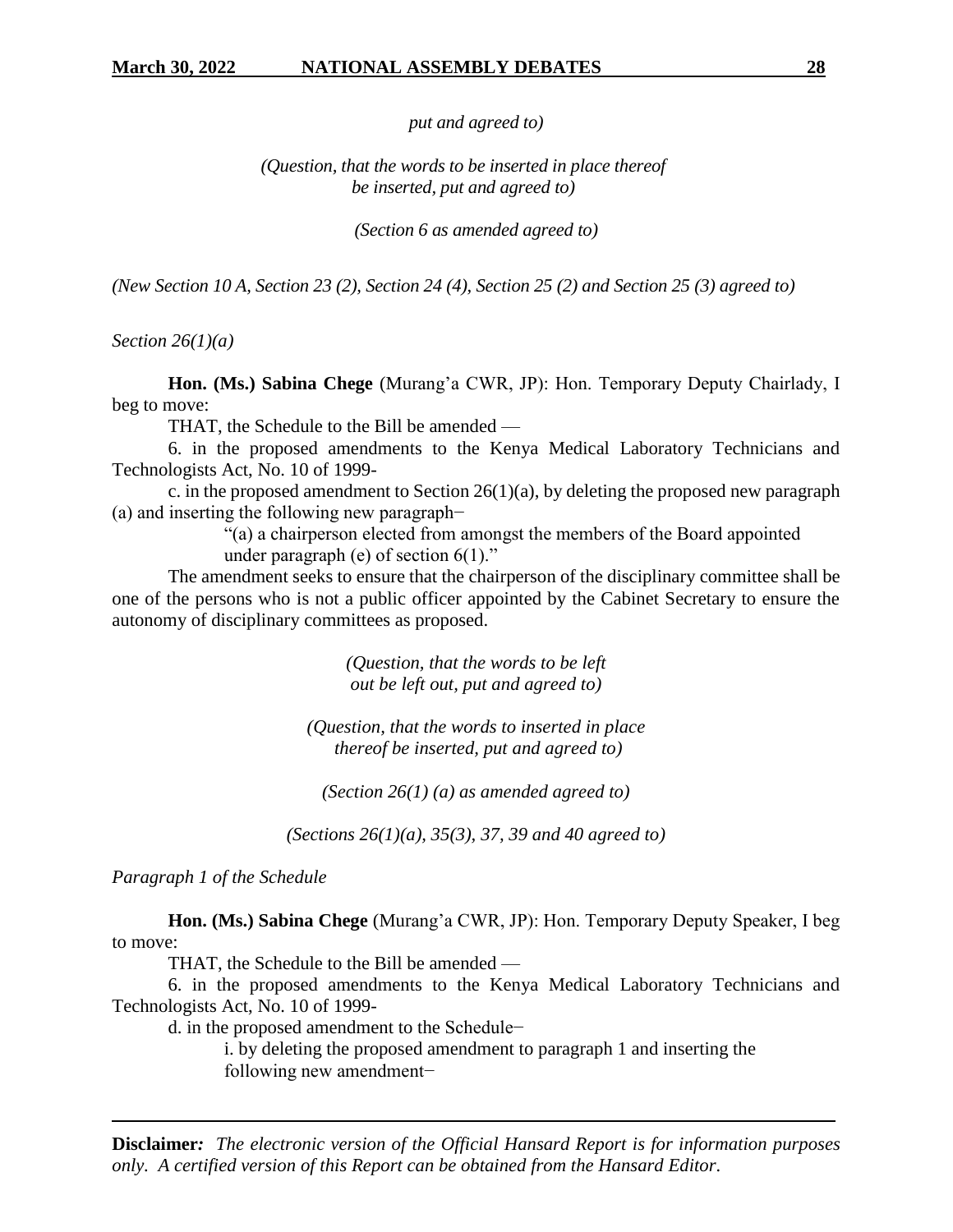"Delete the words "or re-election, as the case may be" and substitute therefor the words "for one further term of three years."

This amendment seeks to provide with certainty that the re-appointment of the board members shall be only be for a period of one further term of three years. The amendment also seeks to ensure that the quorum for the conduct of the meetings of the board shall be five members since the board will comprise of nine members.

*(Question of the amendment proposed)*

*(Question, that the words to be left out be left out, put and agreed to)*

*(Question, that the words to inserted in place thereof be inserted, put and agreed to)*

*(Paragraph 1 of the Schedule as amended agreed to)*

*(Paragraph 2 of the Schedule agreed to)*

*Paragraph 3(4) of the Schedule*

**Hon. (Ms.) Sabina Chege** (Murang'a CWR, JP): Hon. Temporary Deputy Chairlady, I beg to move:

THAT, the Schedule to the Bill be amended —

6. in the proposed amendments to the Kenya Medical Laboratory Technicians and Technologists Act, No. 10 of 1999-

d. in the proposed amendment to the Schedule−

ii. by deleting the proposed amendment to paragraph 3(4) and inserting the following new amendment−

"Delete the word "eleven" and substitute therefor the word "five".

I had included this one in my earlier explanation. That is why I got confused. It is the quorum for five members. We move from eleven to nine so the quorum becomes five because the members are going to be nine.

*(Question of the amendment proposed)*

*(Question, that the words to be left out be left out, put and agreed to)*

*(Question, that the words to inserted in place thereof be inserted, put and agreed to)*

*(Paragraph 3(4) of the Schedule as amended agreed to)*

*(Provisions relating to the Medical Laboratory, Technicians and Technologists Act, Act No.10 of 1999 as amended agreed to)*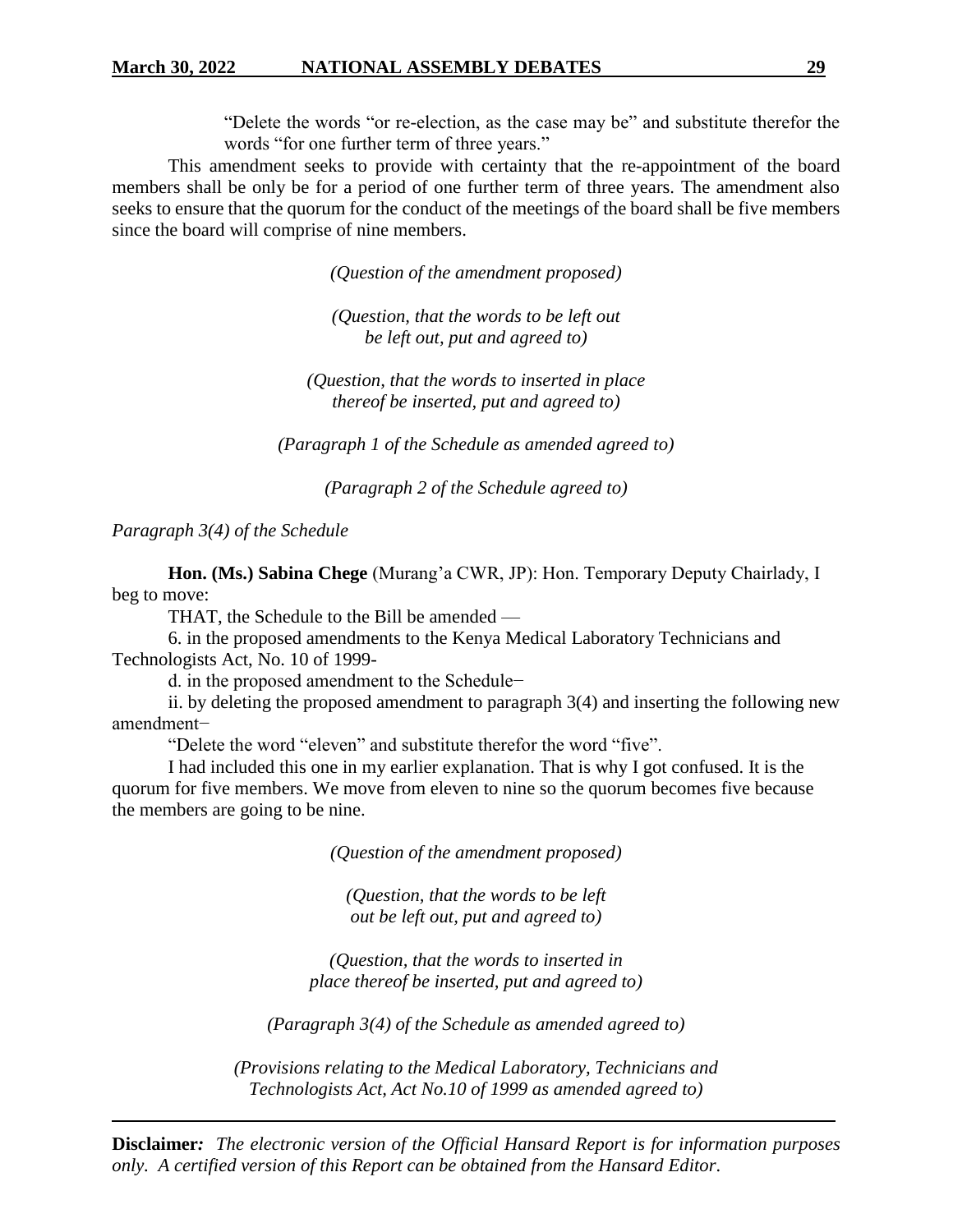### PROVISIONS RELATING TO THE TOBACCO CONTROL ACT NO.4 OF 2007

#### *Section 5*

**Hon. (Ms.) Sabina Chege** (Murang'a CWR, JP): Hon. Temporary Deputy Chairlady, I beg to move:

THAT, the Schedule to the Bill be amended —

7. in the proposed amendments to the Tobacco Control Act, No.4 of 2007:

a. by deleting the proposed amendment to section 5 and inserting the following new amendment−

s. 5 Delete and substitute therefor the following new section−

Membership of the Board.

> 5. (1) There is established a Board to be known as the Tobacco Control Board which shall consist of—

(a) a non-executive chairperson appointed by the President and who shall-

(i) have a degree in public health; and

(ii) have at least ten years' experience, five of which shall be in a managerial position;

(b) the Principal Secretary for the time being responsible for matters relating to health or a representative appointed in writing;

(c) the Principal Secretary for the time being responsible for matters relating to finance, or a representative appointed in writing;

(d) the Principal Secretary for the time being responsible for matters relating to interior and coordination of National Government or a representative appointed in writing;

(e) the Attorney-General or a representative appointed in writing;

(f) the Director General for health or a representative appointed in writing;

(g) four other persons, not being public officers, appointed by the Cabinet Secretary by virtue of gender, disability and regional balance, with managerial experience of whom−

(i) one shall be a representative of the business community in Kenya, nominated by the Kenya National Chamber of Commerce and Industry;

(ii) one representative of Consumer Federation of Kenya;

(iii) one representative from the Non-Governmental Organisations Coordination Board;

(iv) one representative from the National Environment Management Authority; and

(h) the Chief Executive Officer who shall be an ex officio member and secretary to the Board.

(2) The persons appointed under subsection  $(1)(g)$  shall be appointed by the Cabinet Secretary from among members nominated by their relevant professional associations or institutions, each of which shall nominate two candidates in each category taking into consideration gender, ethnicity and regional balance.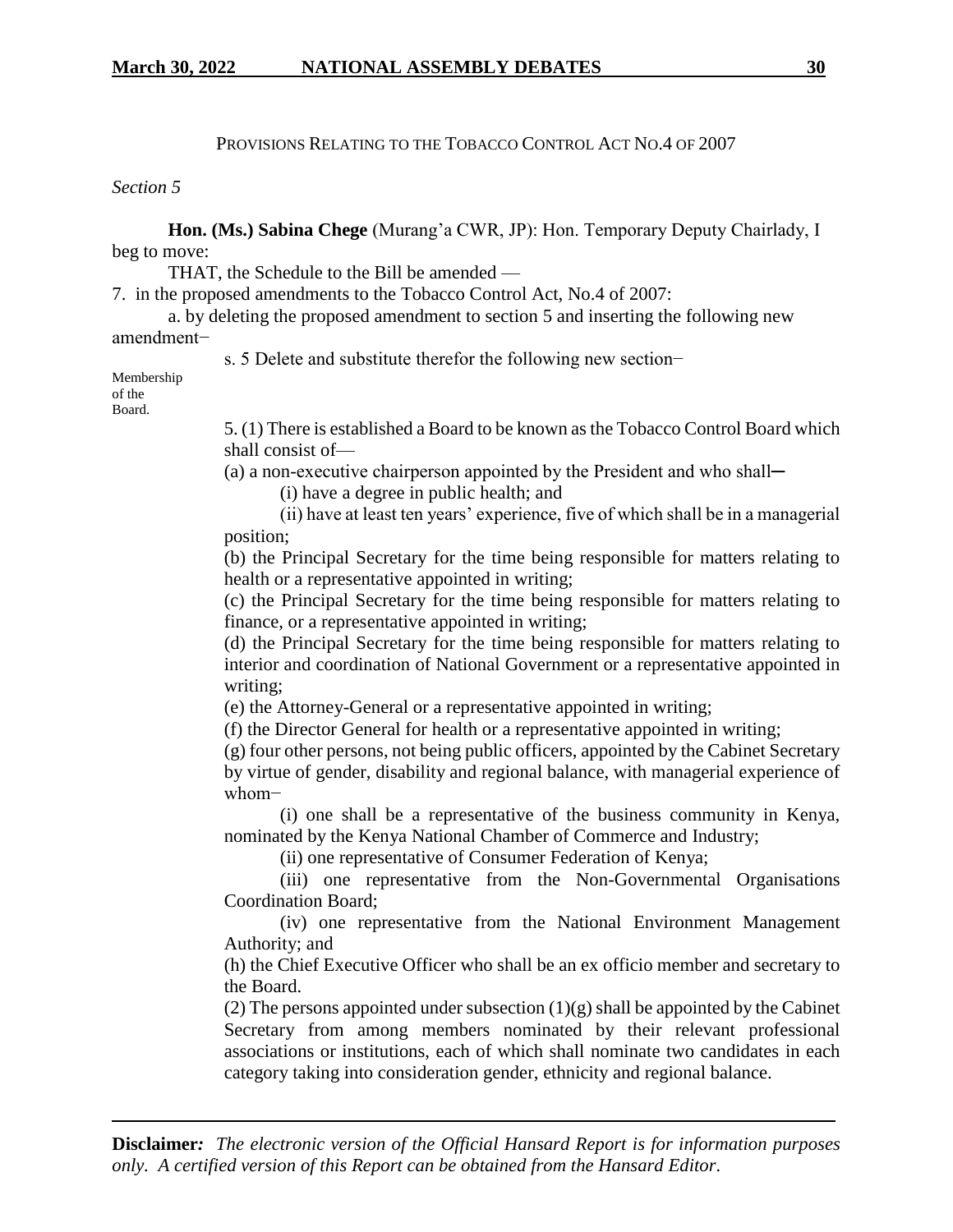(3) The nominations under subsection  $(1)$  (g) shall be done within a period of thirty days from the date of occurrence of the vacancy, and where the relevant

association or institution fails to provide the nomination, the Cabinet Secretary shall nominate representatives from such associations or institutions.

(4) No member of the Board shall directly or indirectly be affiliated to the tobacco industry or its subsidiaries.

(5) A member who fails to disclose his or her affiliation to the tobacco industry or its subsidiary commits an offence and shall be liable, on conviction, to a fine not exceeding one million shillings or imprisonment for a period not exceeding five years or both.

(6) A person appointed as a member of the Board under subsection  $(1)(a)$  and  $(g)$ , shall serve for a term of three years and shall be eligible for reappointment for a further and final term of three years but may cease to be a member of the Board if—

(a) at any time the member resigns from office by giving notice, in writing, to the President or Cabinet Secretary, respectively;

(b) has been absent from three consecutive meetings of the Board without permission of the chairperson;

(c) is convicted of an offence and sentenced to imprisonment for a term exceeding six months without the option of a fine; or

(d) is incapacitated by prolonged physical or mental illness from performing his duties as a member of the Board.

(7) The chairperson shall preside at all meetings of the Board and, in the absence for any reason of the chairperson, the other members of the Board who are present at that meeting shall choose one among their number to act as the chairperson at the meeting.

(8) Five members of the Board shall constitute a quorum at any meeting.

(9) The Board shall meet at least once in every three months.

(10) The powers of the Board shall not be affected by any vacancy in the membership thereof.

(11) The expenses of the Board shall be defrayed out of the monies appropriated by the National Assembly for that purpose.

(12) Subject to the provisions of this Act, the Board may regulate its own procedure.

This amendment introduces the qualification for one to be appointed as a chairperson and also seeks to ensure that the Board and to be specific, the Tobacco Control Board shall comprise persons having relevant expertise as well as representatives of relevant stakeholders.

The amendment further specifies the respective institutions that will nominate representatives to the Board. This amendment also seeks to include the Principal Secretaries for Health and Finance in the membership of the Board in compliance with Section 6 (1) of the State Corporations Act.

*(Question of the amendment proposed)*

*(Question, that the words to left out be left out, put and agreed to)*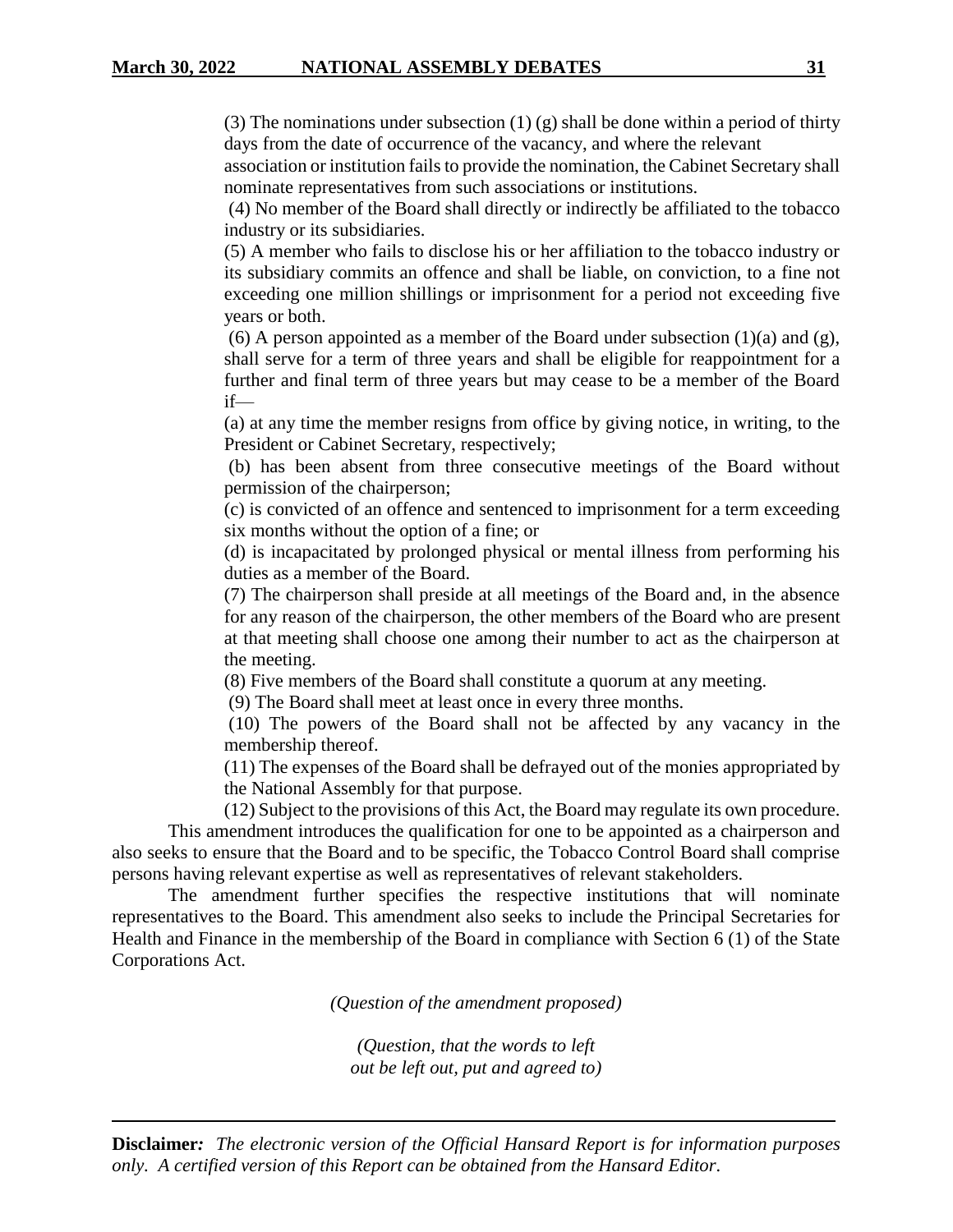*(Question, that the words to be inserted in place thereof be inserted, put and agreed to)*

*(Section 5 as amended agreed to)*

*(New Section 5A agreed to)*

*(Provisions relating to the Tobacco Control Act, Act No.4 of 2007 as amended agreed to)*

### PROVISIONS RELATING TO NUTRITIONISTS AND DIETICIANS ACT NO.18 OF 2007

*(Section 2 agreed to)*

*Section 5*

**Hon. (Ms.) Sabina Chege** (Murang'a CWR, JP): Hon. Temporary Deputy Chairlady, I beg to move:

THAT, the Schedule to the Bill be amended —

8. in the proposed amendments to the Nutritionists and Dieticians Act, No.18 of 2007-

a. by deleting the proposed amendment to section 5 and inserting the following new amendment−

s. 5 Delete and substitute therefor the following new section−

The Council of the

Institute.

5. (1) There is established the Council of the Institute which shall consist of—

 $(a)$  a non-executive chairperson appointed by the President and who shall—

(i) be a holder of a bachelors' degree in nutrition or dietetics; and

(ii) have at least ten years' experience, five of which shall be at managerial level;

(b) the Principal Secretary in the ministry for the time being responsible for health or a representative appointed in writing;

(c) the Principal Secretary in the ministry for the time being responsible for matters relating to finance or a representative appointed in writing;

(d) the Director General for health or a representative appointed in writing;

(e) four other persons, not being public officers, appointed by the Cabinet Secretary by virtue of gender, disability and regional balance, with managerial experience of whom−

(i) one shall be from the nutrition and dietetics profession of good standing nominated by the Nutrition Association of Kenya;

(ii) one shall be a registered nutrition and dietetics educator actively involved in the training of nutrition and dietetics professionals nominated by recognised universities or colleges in Kenya;

(iii) one shall be a representative of the Consumers Federation of Kenya, who shall be a holder of at least a diploma in nutrition studies;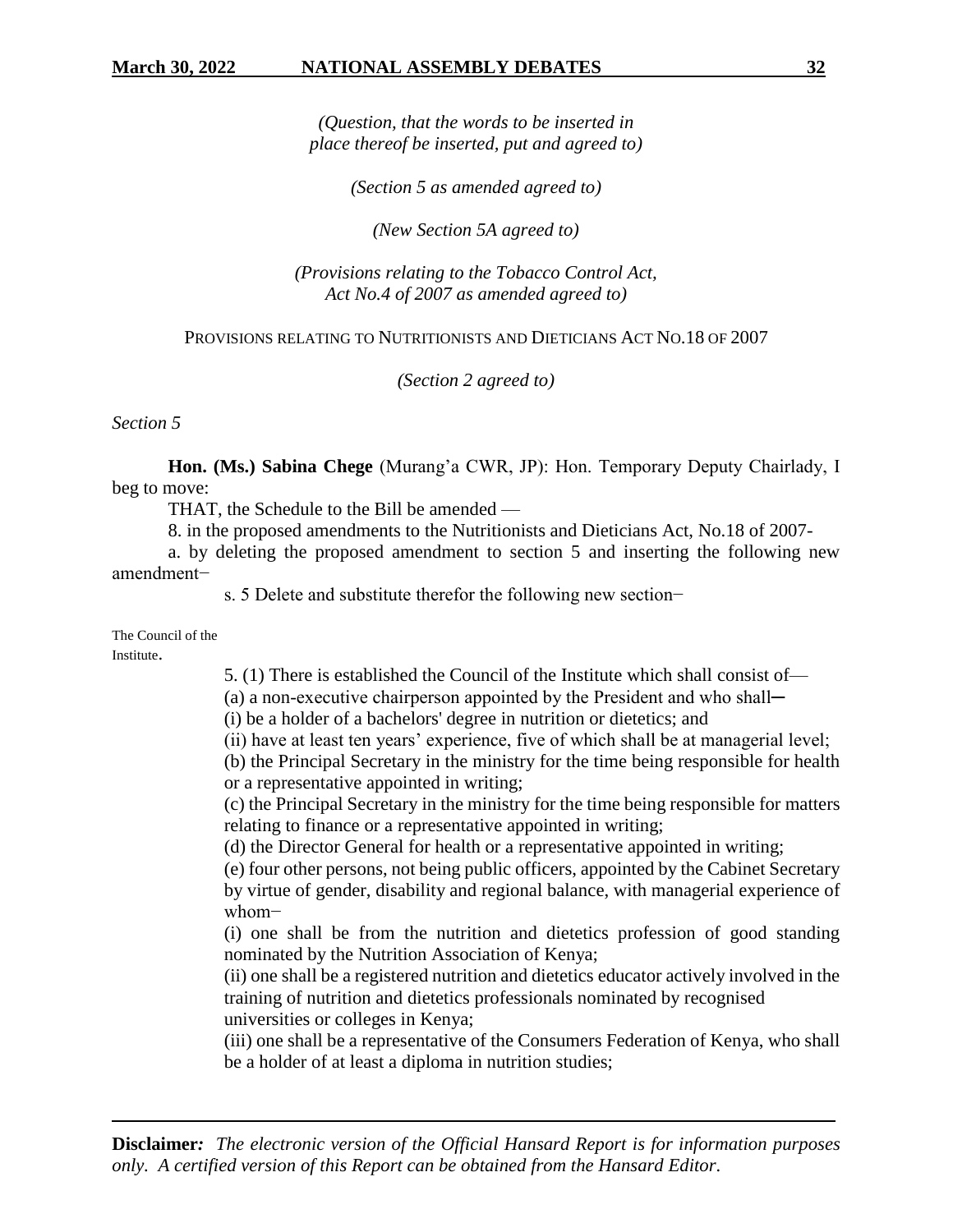(iv)one shall be a person with knowledge and experience in matters relating to accounting, business management, public health, economics, human resource, law or any other relevant field; and

(f) the Chief Executive Officer who shall be an *ex-officio* member of the Board.

(2) The persons appointed under subsection (1)(e) shall be appointed by the Cabinet Secretary from among members nominated by their relevant professional associations or institutions, each of which shall nominate two candidates in each category taking into consideration gender, ethnicity and regional balance.

(3) The nominations under subsection  $(1)(e)$  shall be done within a period of thirty days from the date of occurrence of the vacancy, and where the relevant association or institution fails to provide the nomination, the Cabinet Secretary shall nominate representatives from such associations or institutions.

(4) A person appointed as a member of the Council under subsection  $(1)(a)$  and (e), shall serve for a term of three years and shall be eligible for reappointment for a further and final term of three years but may cease to be a member of the Council if—

(a) at any time the member resigns from office by giving notice, in writing, to the President or Cabinet Secretary, respectively;

(b) has been absent from three consecutive meetings of the Council without permission of the chairperson;

(c) is convicted of an offence and sentenced to imprisonment for a term exceeding six months without the option of a fine; or

(d) is incapacitated by prolonged physical or mental illness from performing his duties as a member of the Council.

(5) The Council may establish committees consisting of members of the Council to deal with such matters as the Council may specify.

(6) Subject to the First Schedule, the Council shall regulate its own procedures.

This is on Nutritionists and Dietician Board. This amendment introduces qualification for one to be appointed as a chairperson and also seeks to ensure that the Council shall comprise of persons having relevant expertise and knowledge in matters relating to nutrition and dietetics. The amendment also seeks to include the Principal Secretary for Finance and Health in the Council in compliance with Section 6(1) of the State Corporations Act. It also seeks to include the Director General of Health for the purposes of technical expertise and also seeks to provide the grounds upon which a person may cease to become a member of the Council.

*(Question of the amendment proposed)*

**The Temporary Deputy Chairlady** (Hon. (Ms.) Soipan Tuya): Member for Ndhiwa.

**Hon. Martin Owino** (Ndhiwa, ODM): I do not know whether we will do further amendment. They seem to be only eight members. It could be odd. An odd number would be better. Right? Did I count right? They seem to be only eight.

**Hon. (Ms.) Sabina Chege** (Murang'a CWR, JP): Three plus four is seven. Then, see who is an *ex officio.* I think they are seven because we have the three plus four. The CEO is *ex officio* and the chair is non-executive. So, seven is an odd number. They are nine if we add the CEO and the non-executive chair, who will not be voting. So, we are okay. We are fine.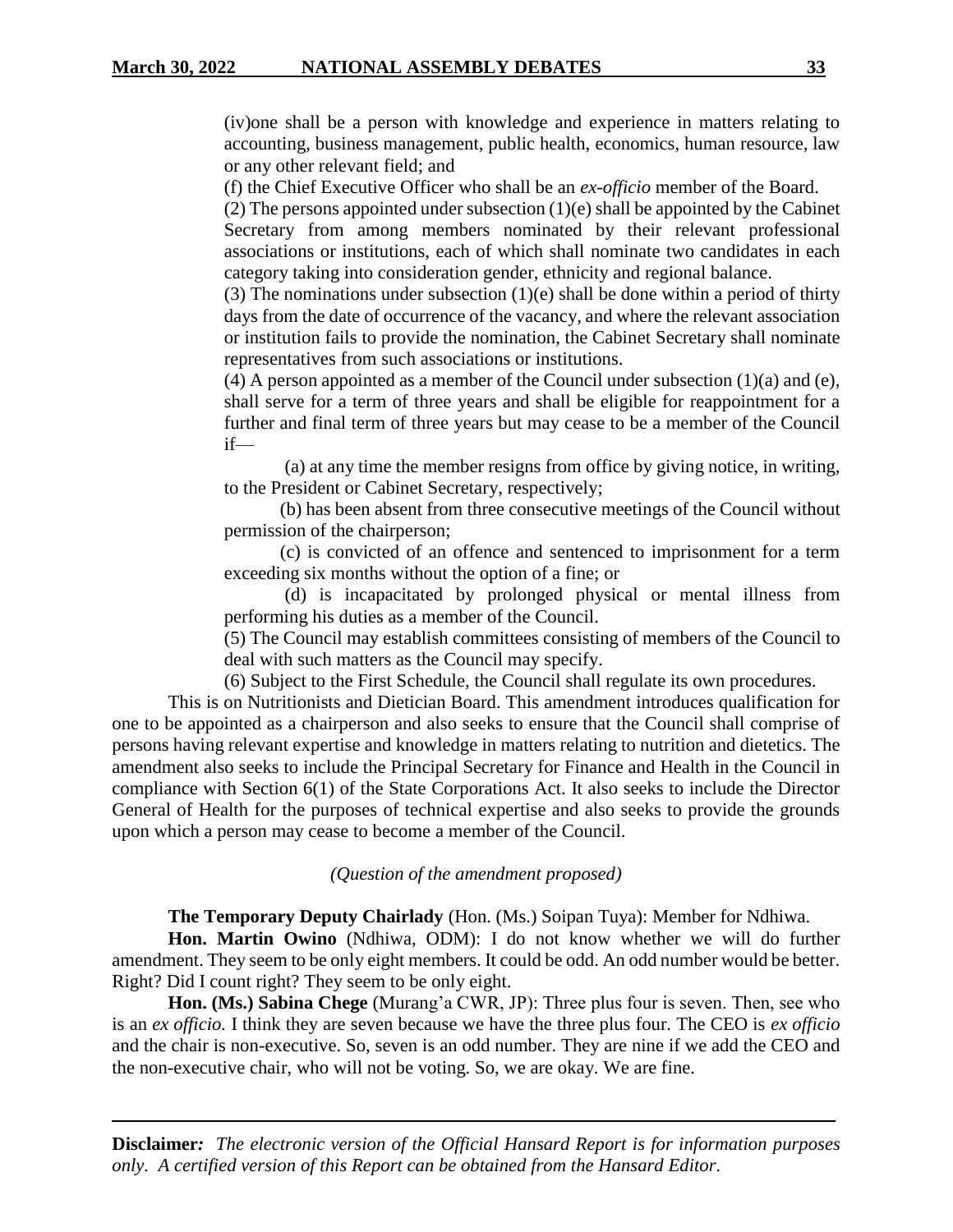*(Question, that the words to be left out be left out, put and agreed to)*

*(Question, that the words to be inserted be inserted, put and agreed to)*

*(Section 5 as amended agreed to)*

*Section 9*

**Hon. (Ms.) Sabina Chege** (Murang'a CWR, JP): I beg to move:

THAT, the Schedule to the Bill be amended—

8. in the proposed amendments to the Nutritionists and Dieticians Act, No.18 of 2007-

b. in the proposed amendment to Section 9, by deleting the words "relevant Government agencies" appearing in the proposed new section 9 and substituting therefor the words "Salaries and Remuneration Commission";

This amendment seeks to make reference to the Salaries and Remuneration Commission (SRC) as the body that is constitutionally mandated to review and determine salaries and remunerations of public officers.

*(Question of the amendment proposed)*

*(Question, that the words to be left out be left out, put and agreed to)*

*(Question, that the words to inserted in place thereof be inserted, put and agreed to)*

*(Section 9 as amended agreed to)*

*First Schedule*

**Hon. (Ms.) Sabina Chege** (Murang'a CWR, JP): I beg to move:

THAT, the Schedule to the Bill be amended—

8. in the proposed amendments to the Nutritionists and Dieticians Act, No.18 of 2007-

c. in the proposed amendment to the First Schedule, by deleting the words "two-thirds" and substituting therefor the word "five".

The word will be "five", not "seven" because the quorum will be nine—the whole Council will be nine. So, I further amend from "seven" to "five". We will delete the words "two-thirds" and substitute thereof the word "five", not "seven".

*(Question of the amendment proposed)*

*(Question, that the words to be left out be left out, put and agreed to)*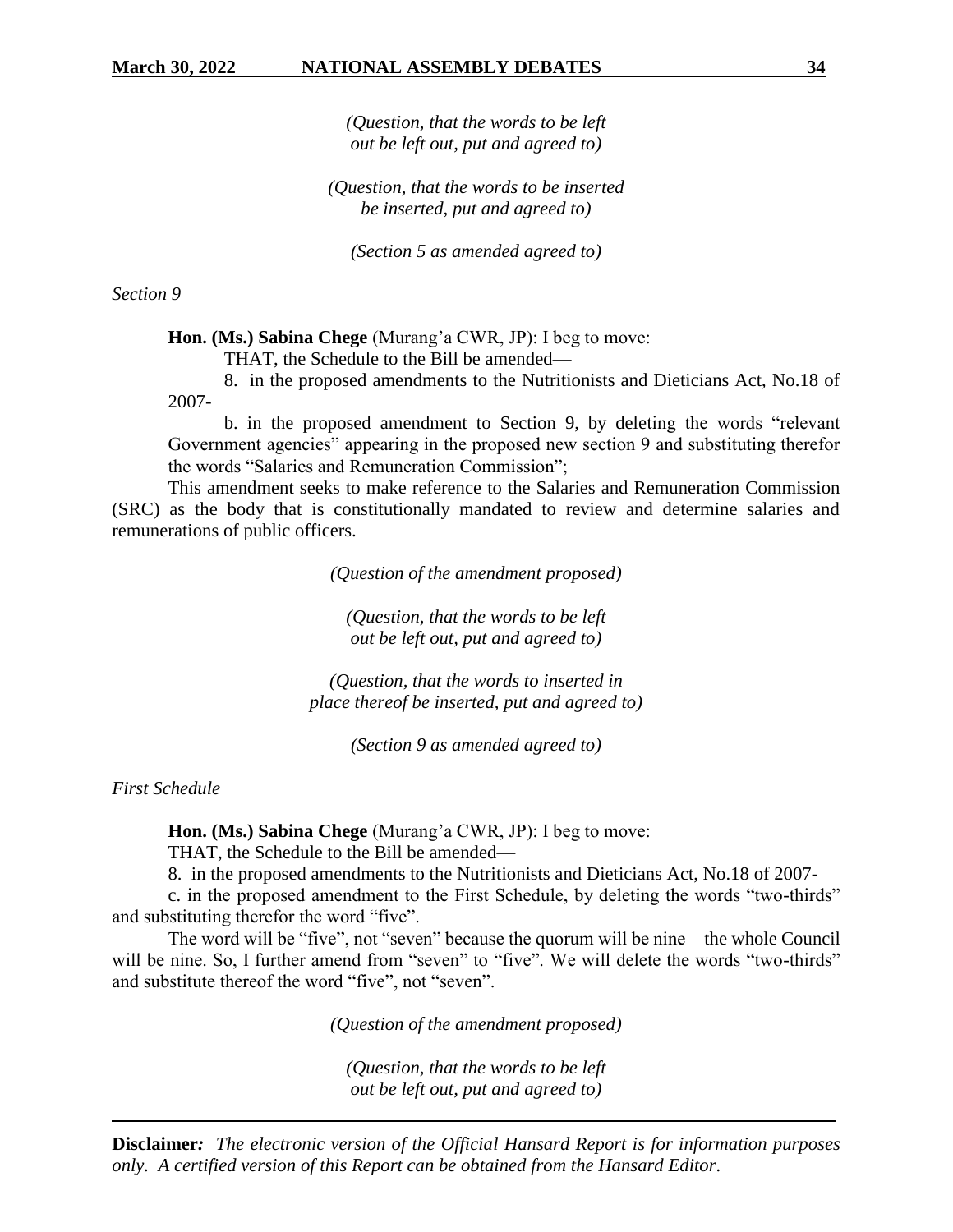*(Question, that the word to be inserted in place thereof be inserted, put and agreed to)*

*(First Schedule as amended agreed to)*

*(Provisions relating to the Nutritionists and Dieticians Act, No. 18 of 2007 as amended agreed to)*

PROVISIONS RELATING TO THE CANCER PREVENTION AND CONTROL ACT NO. 15 OF 2012

*Section 6(2)*

**Hon. (Ms.) Sabina Chege** (Murang'a CWR, JP): I beg to move:

THAT, the Schedule to the Bill be amended—

9. in the proposed amendments to the Cancer Prevention and Control Act, No.15 of 2012-

- a. by deleting the proposed amendment to Section 6(2) and inserting the following new amendment−
	- s. 6(2) Delete and substitute therefor the following new section–
		- "(2) The Board shall consist of−
			- (a) a non-executive chairperson appointed by the President and who shall─
				- (i) be a registered medical practitioner of good standing; and
				- (ii) have at least ten years' experience, five of which shall be at managerial level;
			- (b) the Principal Secretary for the time being responsible for matters relating to health or a representative appointed in writing;
			- (c) the Principal Secretary for the time being responsible for matter relating to finance, or a representative appointed in writing;
			- (d) the Attorney-General or a representative appointed in writing;
			- (e) the Director General for health or a representative appointed in writing;
			- (f) the Secretary of the National Council for Science and Technology;
			- (g) four other persons, not being public officers, appointed by the Cabinet Secretary by virtue of gender, disability, regional balance, with managerial experience of whom−
				- (i) one shall be a person nominated by the Kenya Medical Association;
				- (ii) one shall be a person, not being a Governor, nominated by the Council of County Governors;
				- (iii) one shall be a person nominated by the registered cancer associations in such manner as may be prescribed;
				- (iv) one shall be a person nominated by the Consumers Federation of Kenya; and
			- (h) the Chief Executive Officer who shall be an *ex officio* member of the Board.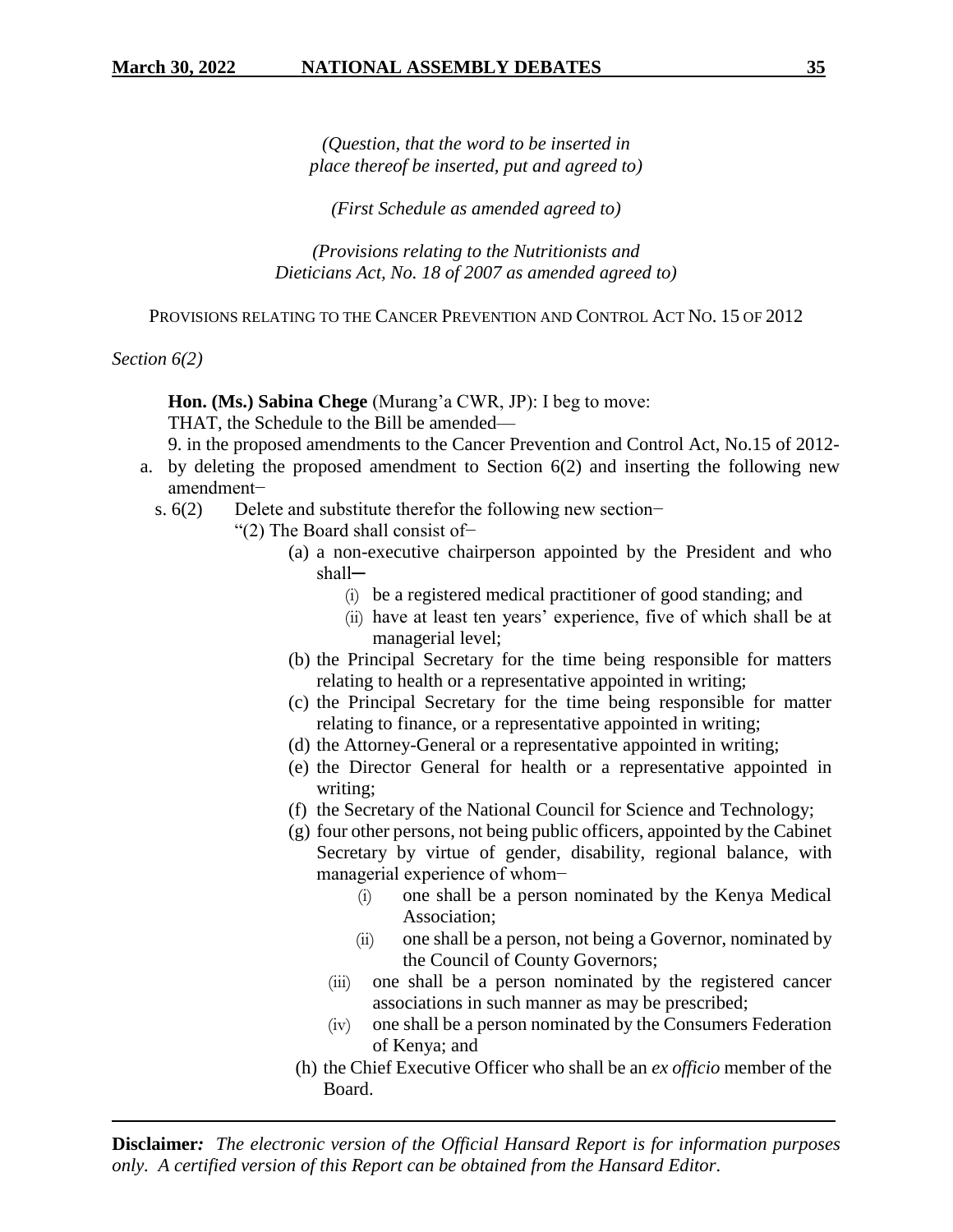New subsections. Insert the following new subsections immediately after subsection (2)—  $(2A)$  The persons appointed under subsection  $(2)(g)$  shall be appointed by the

Cabinet Secretary from among members nominated by their relevant professional associations or institutions, each of which shall nominate two candidates in each category taking into consideration gender, ethnicity and regional balance.

(2B) The nominations under subsection (2)(g) shall be done within a period of thirty days from the date of occurrence of the vacancy, and where the relevant association or institution fails to provide the nomination, the Cabinet Secretary shall nominate representatives from such associations or institutions.

This amendment introduces the qualifications for one to be appointed as a chairperson of the Cancer Prevention and Control Board. It also seeks to ensure that the board shall be comprised of members having the necessary knowledge and expertise relevant to the field to fulfil the objects and functions of the Board. It also seeks to include the PS in charge of health and the one in charge finance, in compliance with the provisions of Section 6(1) of the State Corporation Act. It also includes the Director General for health in the Board for purposes of technical expertise and provides for the manner of nomination of representatives from the various institutions.

*(Question of the amendment proposed)*

*(Question, that the words to be left out be left out, put and agreed to)*

*(Question, that the words to be inserted be inserted, put and agreed to)*

*(Section 6(2) as amended agreed to)*

*(Section 6(3) and New Section 10A agreed to)*

*(Provisions relating to the Cancer Prevention and Control Act No. 15 of 2012 as amended agreed to)*

PROVISIONS RELATING TO THE PUBLIC HEALTH OFFICERS (TRAINING, REGISTRATION AND LICENSING) ACT NO. 12 OF 2013

*Section 3(3)*

**Hon. (Ms.) Sabina Chege** (Murang'a CWR, JP): I beg to move:

THAT, the Schedule to the Bill be amended—

10. in the proposed amendments to the Public Health Officers (Training, Registration ad Licensing) Act, No.12 of 2013 -

- a. by deleting the proposed amendment to section 3(3) and inserting the following new amendment -
- s. 3(3) Delete and substitute therefor the following new subsection–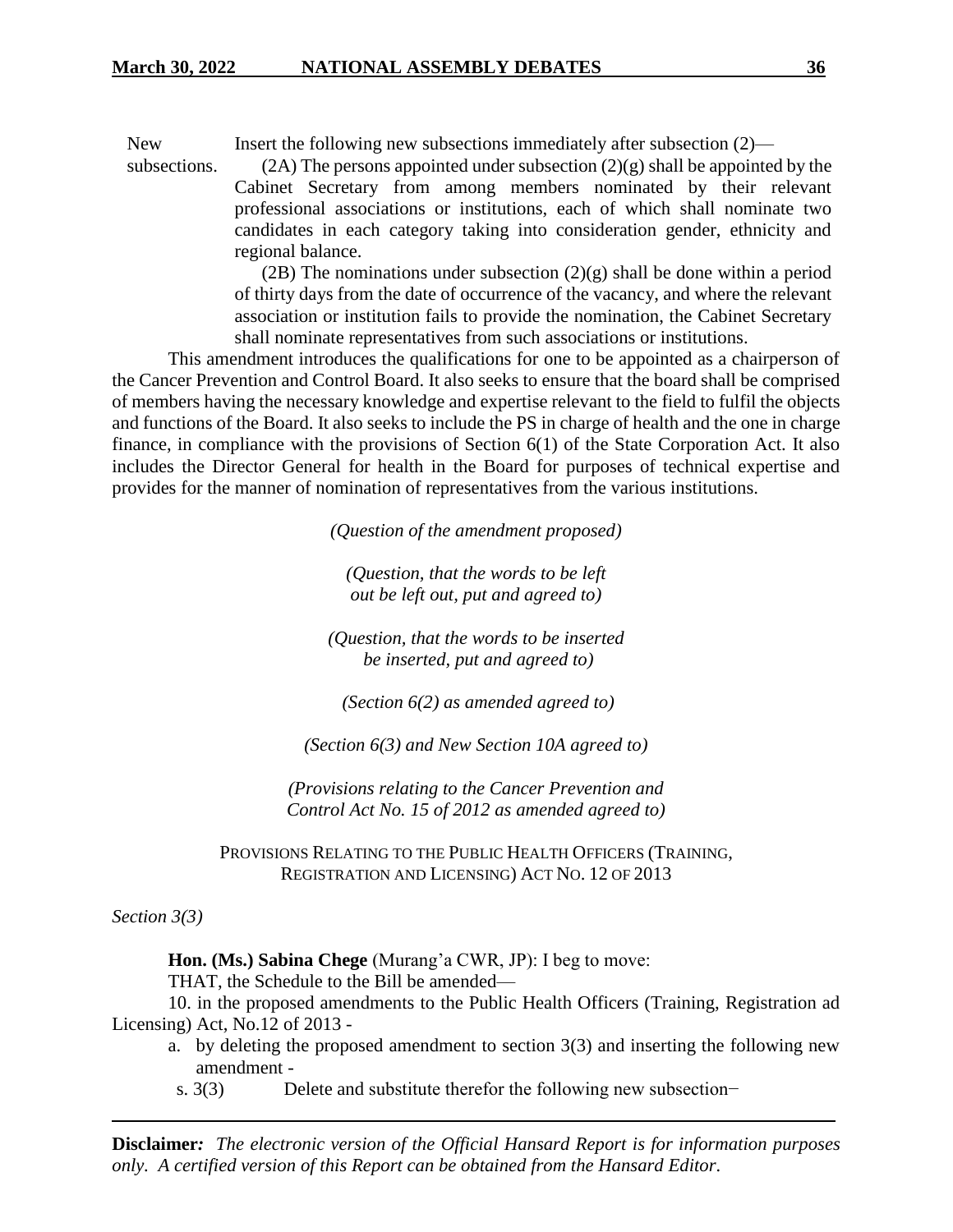- "(3) The Council shall consist of−
	- (a) a non-executive chairperson appointed by the President and who shall—
		- (i) be a registered public health officer of good standing; and
		- (ii) have at least ten years' experience, five of which shall be at managerial level;
	- (b) the Principal Secretary for the time being responsible for matters relating to health or a representative appointed in writing;
	- (c) the Principal Secretary for the time being responsible for matters relating to finance or a representative appointed in writing;
	- (d) the Director General for health or a representative appointed in writing;
	- (e) one person, not being a Governor, nominated by the Council of County Governors;
	- (f) three other persons, being practitioners of public health, and not being public officers, appointed by the Cabinet Secretary by virtue of gender, disability, regional balance and their knowledge and experience in matters relating to finance or audit, public health, business management, accounting, economics, law or any other relevant field; and
	- (g) the Registrar who shall be the Chief Executive Officer and an *ex-officio* member of the Council.

Insert the following new subsections immediately after subsection (3)—

subsections.

New

(3A) The persons appointed under subsection (3)(f) shall be appointed by the Cabinet Secretary from among members nominated by their relevant professional associations or institutions, each of which shall nominate two candidates in each category taking into consideration gender, ethnicity and regional balance.

 (3B) The nominations under subsection (3)(f) shall be done within a period of thirty days from the date of occurrence of the vacancy, and where the relevant association or institution fails to provide the nomination, the Cabinet Secretary shall nominate representatives from such associations or institutions.

This amendment introduces the qualifications for one to be appointed the chairperson of the Public Health Officers Board and also seeks to reconstitute the Board to ensure that the Council shall be comprised of members having the necessary knowledge and expertise in public health. That is relevant for fulfilling the objects and functions of the board. It also seeks to introduce the two PSs in charge of health and the one in charge of finance. It also includes in the Council the Director General for Health, and the manner of nomination of representatives from the various institutions.

> *(Question of the amendment proposed) (Question, that the words to be left out be left out, put and agreed to)*

*(Question, that the words to be inserted be inserted, put and agreed to)*

*(Section 3(3) as amended agreed to)*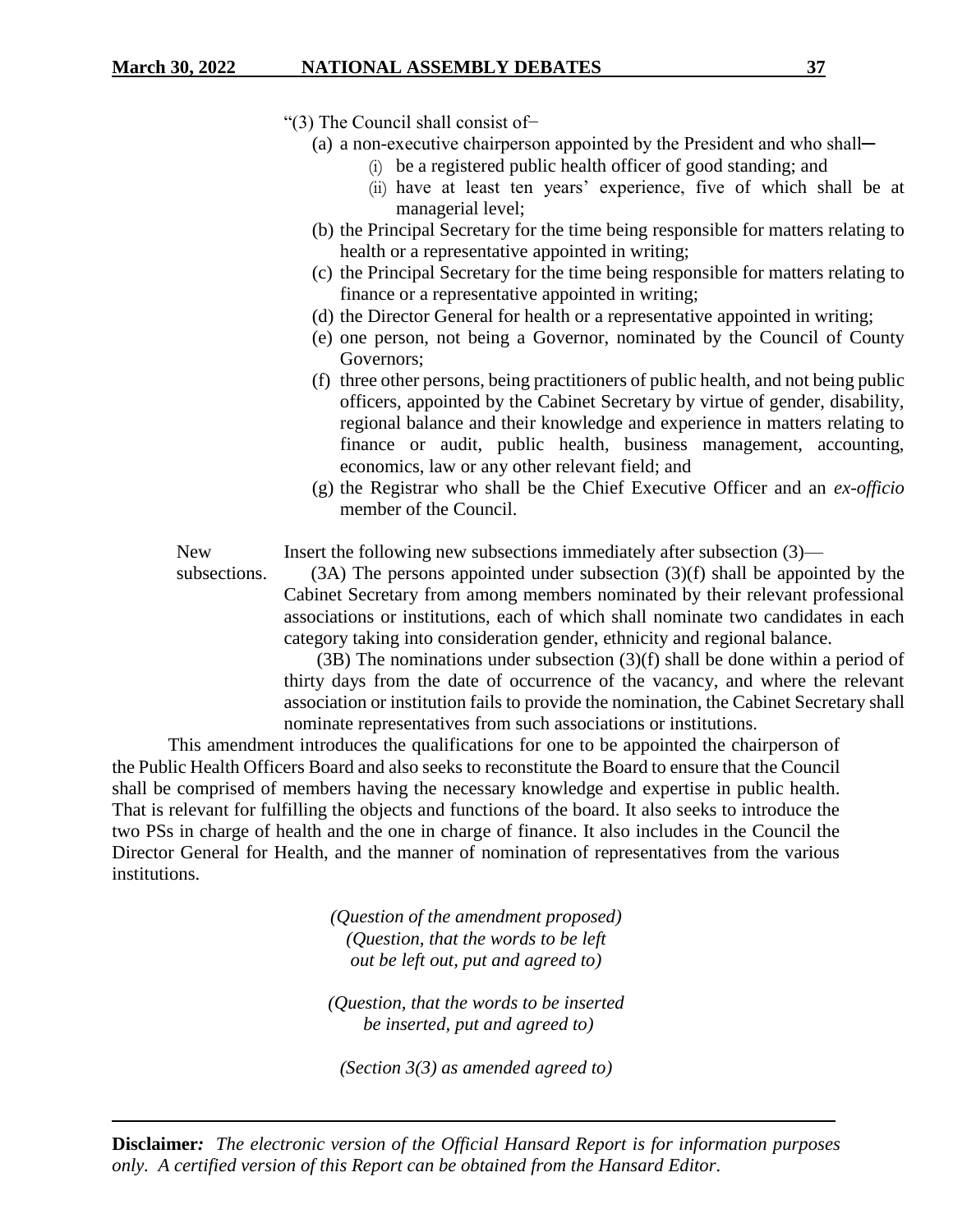*(Section 3(4) and New Section 3A agreed to)*

*Section 6*

**Hon. (Ms.) Sabina Chege** (Murang'a CWR, JP): Hon. Temporary Deputy Chairlady, I beg to move:

THAT, the Schedule to the Bill be amended—

10. in the proposed amendments to the Public Health Officers (Training, Registration ad Licensing) Act, No.12 of 2013 -

b. in the proposed amendment to section 6 -

i. by deleting the expression "(e)" appearing in the proposed new subsection (1) and substituting therefor the expression "(f)";

ii. by deleting the expression "(d)" appearing in the proposed new subsection (2) and substituting therefor the expression "(f)";

iii. by deleting the expression "(d)" appearing in the proposed new subsection

(5) and substituting therefor the expression "(f)";

This amendment is necessary for the purposes of correct referencing so as to correctly refer to the manner of appointments, term of the office and removal from office in relation to the members of the Council.

 **The Temporary Deputy Chairlady** (Hon. (Ms.) Soipan Tuya): Chair, you need to mobilise voices for the sake of your own.

*(Question of the amendment proposed)*

*(Question, that the words to be left out be left out, put and agreed to)*

*(Question, that the words to be inserted be inserted, put and agreed to)*

*(Sections 6 as amended agreed to)* 

*(Sections 7 and 23 agreed to)* 

*Paragraph 1 of the Schedule*

**Hon. (Ms.) Sabina Chege** (Murang'a CWR, JP): Thank you Hon. Temporary Deputy Chairlady, I beg to move:

THAT, the Schedule to the Bill be amended—

10. in the proposed amendments to the Public Health Officers (Training, Registration and Licensing) Act, No.12 of 2013 -

c. in the proposed amendment to the Schedule, by deleting the words "two-thirds" and substituting therefor the word "nine";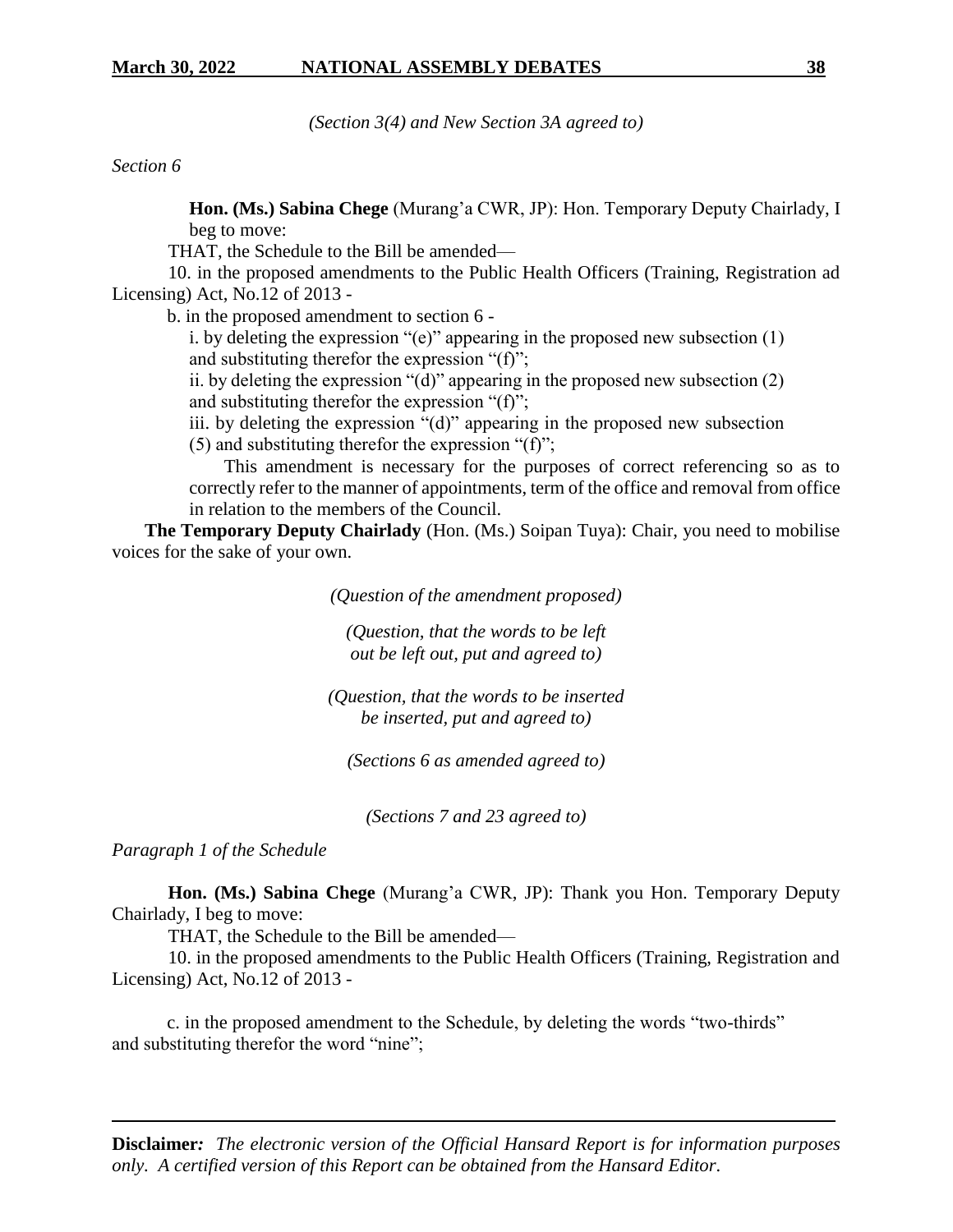I propose a further amendment to it. Instead of the word "nine" it should be the word "seven"

This seeks to ensure the quorum for the conduct of the meeting is two-thirds which is seven.

*(Hon. (Ms.) Sabina Chege consulted Hon. Amos Kimunya)*

Hon. Temporary Deputy Chairlady, upon further consultation, I beg to move: THAT, the Schedule be further amended by deleting the words "two-thirds" and substituting therefor the word "five";

*(Question of the amendment proposed)*

*(Question, that the words to be left out be left out, put and agreed to)*

*(Question, that the word to be inserted in place thereof be inserted, put and agreed to)*

*(Paragraph 1 of the Schedule as amended agreed to)*

*(Provisions relating to the Public Health Officers (Training,* 

*Registration and Licensing) Act, No. 12 of 2013 as amended agreed to)*

PROVISIONS RELATING TO THE KENYA MEDICAL SUPPLIES AUTHORITY ACT, NO. 20 OF 2013

*New Subsection 3*

**Hon. (Ms.) Sabina Chege** (Murang'a CWR, JP): Thank you Hon. Temporary Deputy Chairlady, I beg to move:

THAT, the Schedule to the Bill be amended—

11. in the proposed amendments to the Kenya Medical Supplies Authority Act, No. 20 of 2013-

a. by inserting the following amendment immediatey before the proposed amendment to section 5-

s.4 Insert the following new subsections immediately after subsection  $(2)$  —

"(3) A national or county public health facility shall, in the procurement and distribution of drugs and medical supplies, obtain all such drugs and medical supplies from the Authority subject to−

- (a) the drug being duly registered by the Board; and
- (b) the drugs and medical supplies meet the standards of quality and efficacy as authorised by the Board.

This amendment seeks to ensure that all national and county public health facilities shall procure drugs and medical supplies from the Kenya Medical Supplies Authority so as to ensure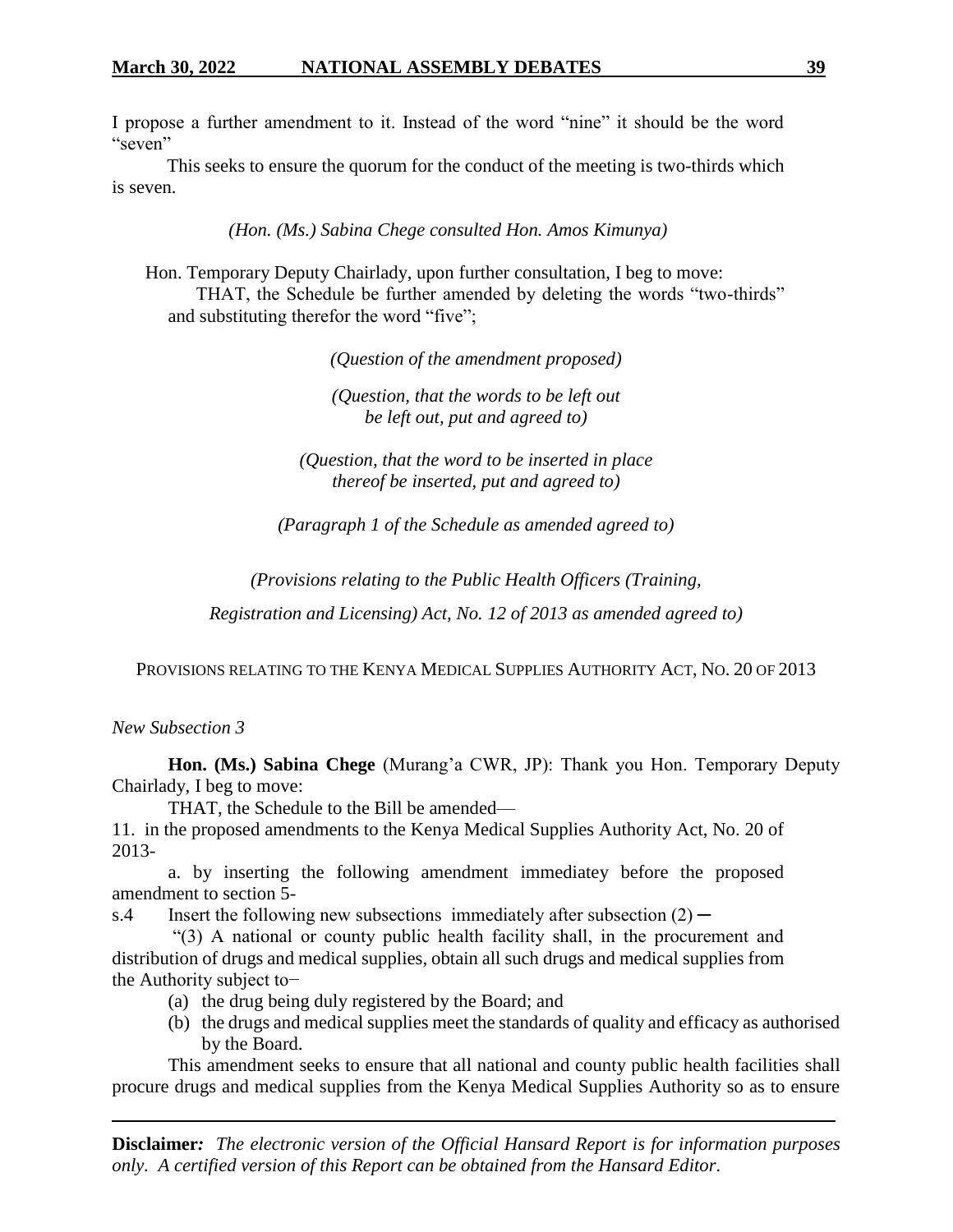quality of such drugs and medical supplies of the highest standard and that they are not compromised for the safety of Kenyans.

> *(Question of the amendment proposed) (Question, that the words to be inserted be inserted, put and agreed to) (New Subsection 3 as amended agreed to)*

#### *New Subsection 4*

 **Hon. (Ms.) Sabina Chege** (Murang'a CWR, JP): Thank you Hon. Temporary Deputy Chairlady, I beg to move:

THAT, the Schedule to the Bill be amended—

11. in the proposed amendments to the Kenya Medical Supplies Authority Act, No. 20 of 2013-

(4) A person responsible for the procurement and distribution of drugs and medical supplies in a national or county public health facility and who contravenes provisions of this section, commits an offence and is liable on conviction to a fine not exceeding two million shillings or to imprisonment for a term not exceeding five years, or to both."

This amendment seeks to ensure that all national and county public health facilities shall procure drugs and medical supplies from the Kenya Medical Supplies Authority so as to ensure quality of such drugs and medical supplies of the highest standard and that they are not compromised for the safety of Kenyans.

> *(Question of the amendment proposed) (Question, that the words to be inserted be inserted, put and agreed to)*

*(New Subsection 4 as amended agreed to)*

*Section 5(5)*

 **Hon. (Ms.) Sabina Chege** (Murang'a CWR, JP): Thank you Hon. Temporary Deputy Chairlady, I beg to move:

THAT, the Schedule to the Bill be amended—

11. in the proposed amendments to the Kenya Medical Supplies Authority Act, No. 20 of 2013-

s.5 Delete and substitute therefor the following new section−

Composition 5. (1) The Board shall consist of− of the

- Board. (a) a non-executive chairperson appointed by the President and who shall─
	- (i) be a registered medical practitioner of good standing; and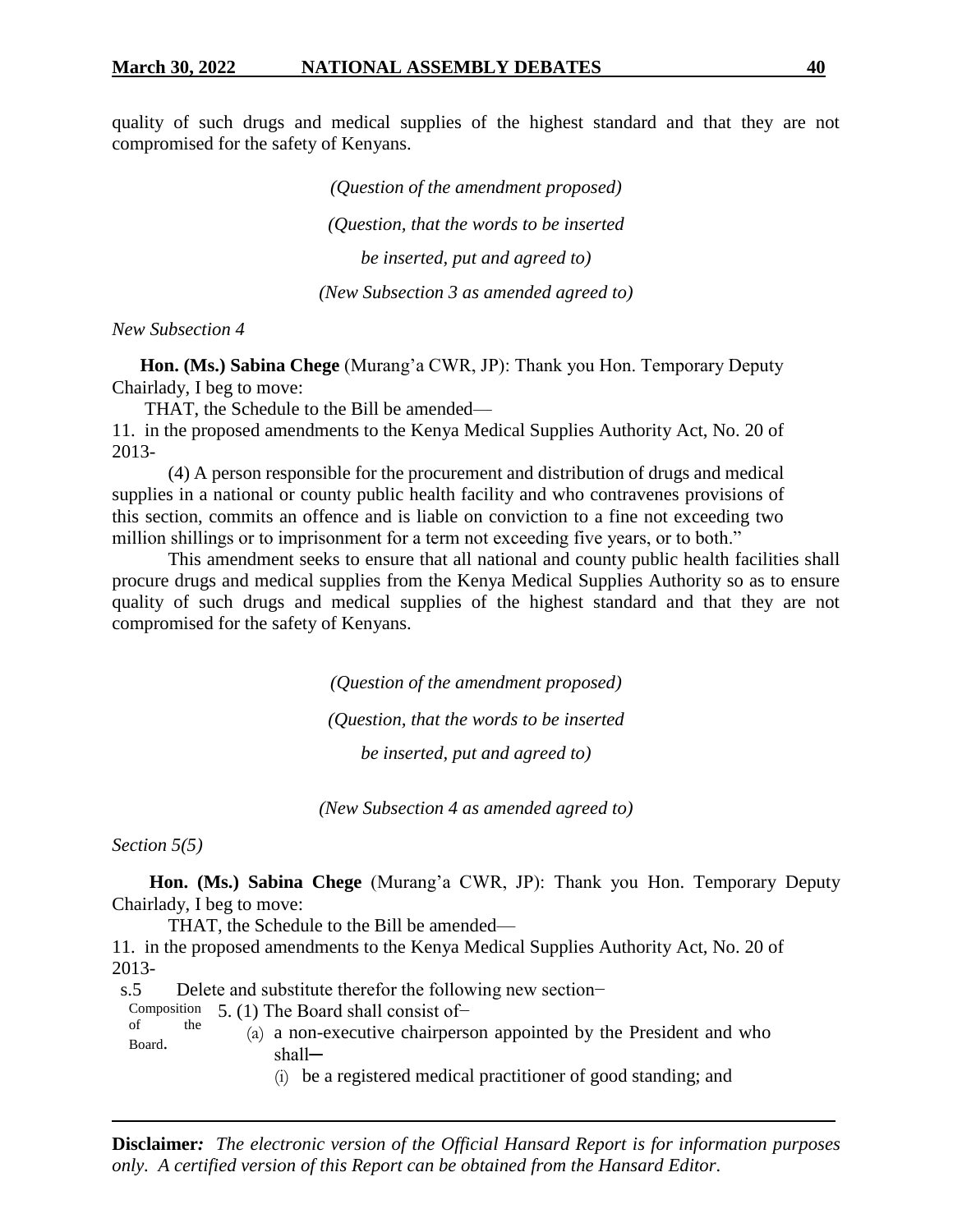- (ii) have at least ten years' experience, five of which shall be in a managerial position;
- (b) the Principal Secretary in the ministry for the time being responsible for matters relating to health, or a representative appointed in writing;
- (c) the Principal Secretary in the ministry for the time being responsible for matters relating to finance or a representative appointed in writing;
- (d) the Attorney General or a representative appointed in writing;
- (e) the Director General for health or a representative appointed in writing;
- (f) five other persons, not being public officers, appointed by the Cabinet Secretary by virtue of gender, disability, regional balance, with knowledge and experience in management of whom−
	- (i) one shall be a person, not being a Governor, nominated by the Council of County Governors;
	- (ii) two shall be pharmacists having experience in drug and medical supplies, nominated by the Pharmaceutical Society of Kenya.
	- (iii) one shall be a pharmaceutical technologist having experience in drug and medical supplies, nominated by the Kenya Pharmaceutical Association;
	- (iv) one shall be a person with knowledge and experience in matters relating to finance or audit, supply management, business management, economics, law or any other relevant field; and
- (g) the Chief Executive Officer who shall be an *ex-officio* member of the Board.

(2) The persons appointed under subsection (1)(f) shall be appointed by the Cabinet Secretary from among members nominated by their relevant professional associations or institutions, each of which shall nominate two candidates in each category taking into consideration gender, ethnicity and regional balance.

 (3) The nominations under subsection (1)(f) shall be done within a period of thirty days from the date of occurrence of the vacancy, and where the relevant association or institution fails to provide the nomination, the Cabinet Secretary shall nominate representatives from such associations or institutions.

 (4) A person appointed as a member of the Board under subsection (1)(a) and (f), shall serve for a term of three years and shall be eligible for reappointment for a further and final term of three years.

 (5) Subject to the Schedule, the Council shall regulate its own procedures.

This amendment introduces the qualification of one to be appointed as the Chairperson of KEMSA. It also seeks to ensure that the Board is comprised of members having the relevant knowledge and expertise in medical supplies. It also seeks to include Director General for Health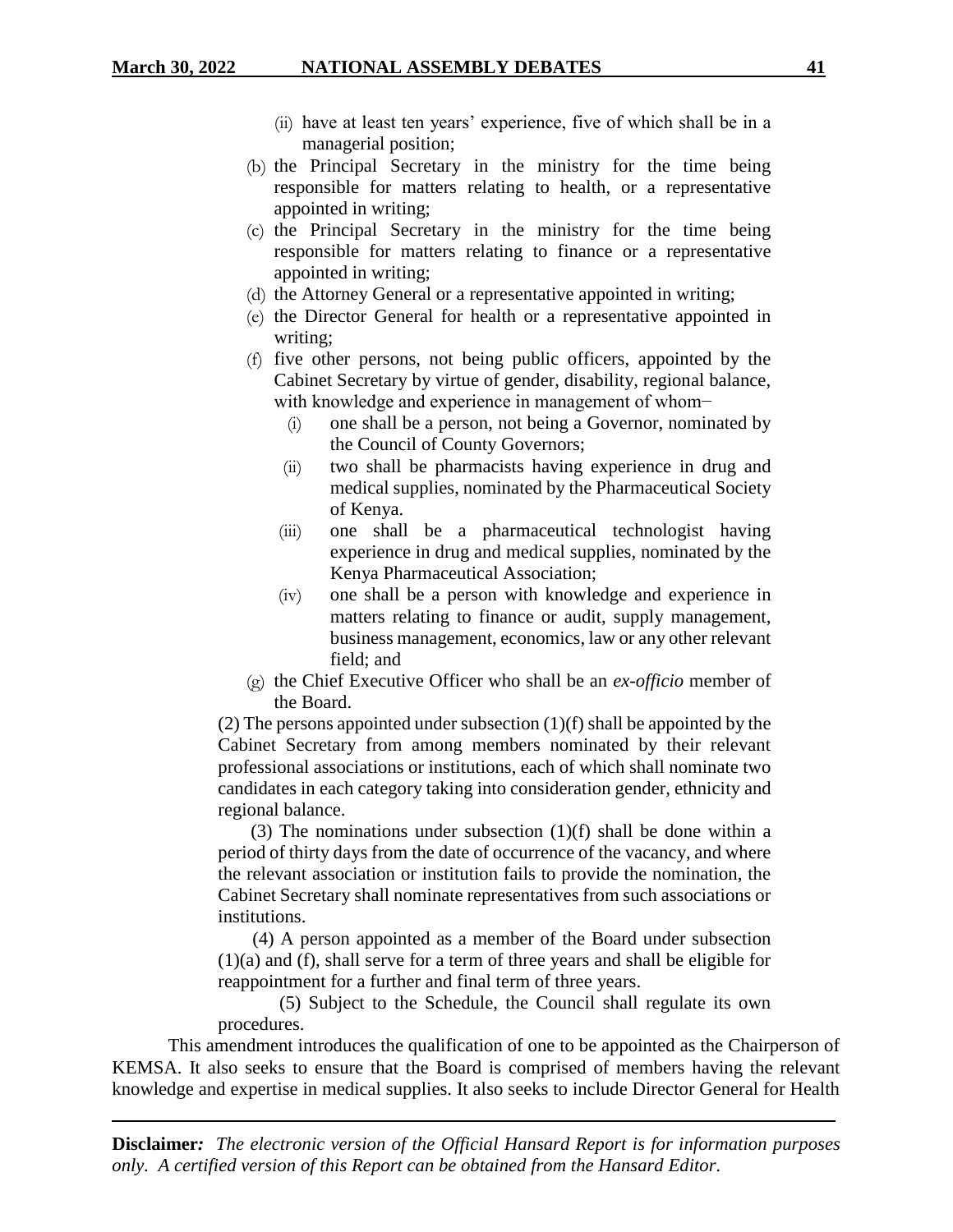in the Board for the purpose of technical expertise and specify with certainty the institutions which will nominate representatives into the membership of the Board.

> *(Question of the amendment proposed) (Question, that the words to be left out be left out, put and agreed to)*

> *(Question, that the words to be inserted be inserted, put and agreed to)*

*(Section 5(5) as amended agreed to)*

*(Provisions relating to the Kenya Medical Supplies Authority Act, No. 20 of 2013 as amended agreed to)*

PROVISIONS RELATING TO COUNSELLORS AND PSYCHOLOGISTS ACT, NO. 14 OF 2014

*(Section 2 agreed to)*

*Section 4(4)*

**Hon. (Ms.) Sabina Chege** (Murang'a CWR, JP): Hon. Temporary Deputy Chairlady, I beg to move:

THAT, the Schedule to the Bill be amended—

12. in the proposed amendments to the Counsellors and Psychologists Act, No.14 of 2014 –

 a. by deleting the proposed amendments to Section 4 and inserting the following new amendment−

s.4 Delete and substitute therefor the following new section–

Composition 4. (1) The Board shall consist of−

of the Board.

(a) a non-executive chairperson appointed by the President and who shall-

- (i) be a registered counselor or psychologist of good standing; and
- (ii) have at least ten years' experience, five of which shall be at managerial level;
- (b) the Principal Secretary in the Ministry for the time being responsible for health or a representative appointed in writing;
- (c) the Principal Secretary in the Ministry for the time being responsible for matters relating to finance or a representative appointed in writing;
- (d) the Attorney-General or a representative appointed in writing;
- (e) the Director General for health or a representative appointed in writing;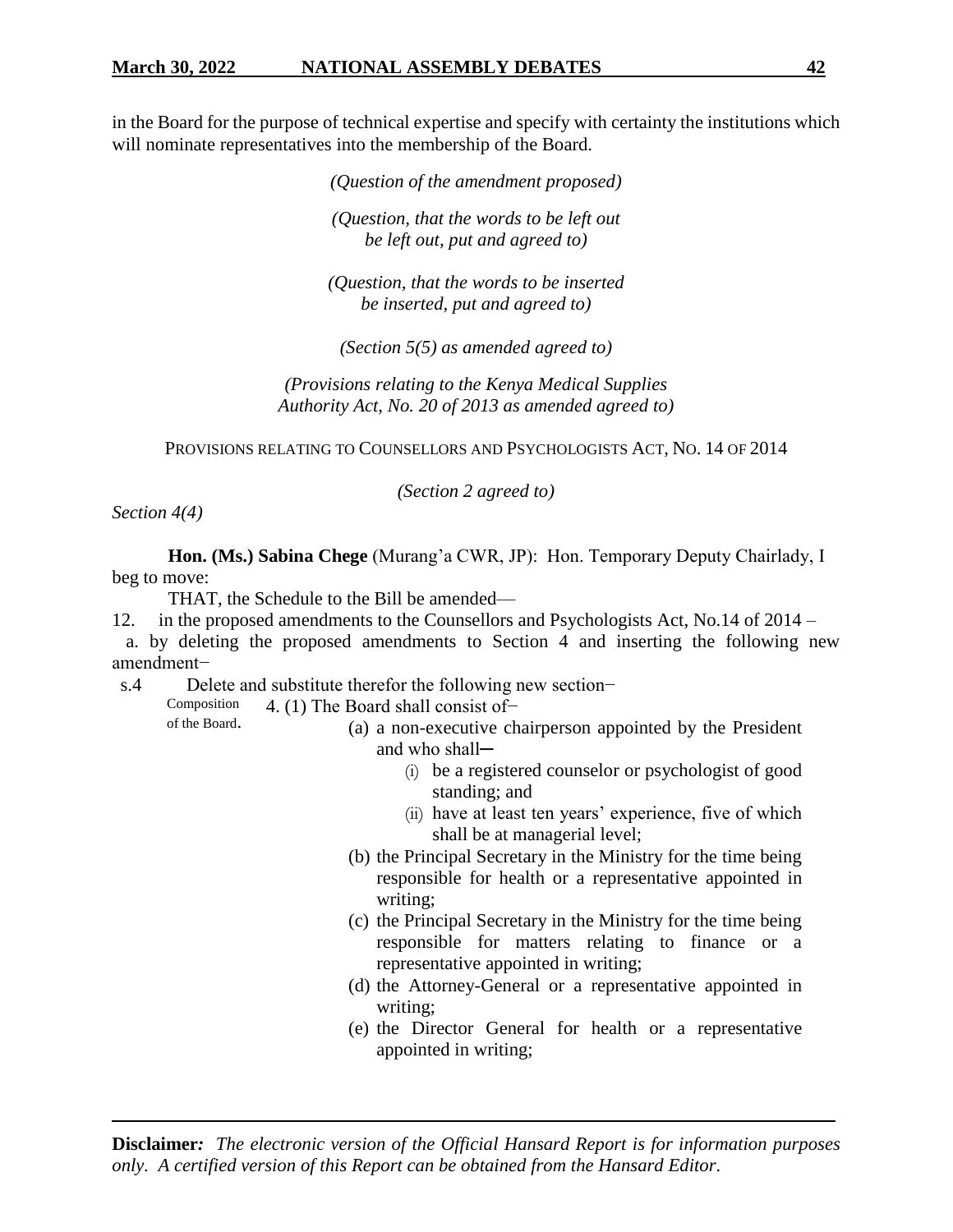- (f) four other persons, not being public officers, appointed by the Cabinet Secretary by virtue of gender, disability, regional balance, of whom−
	- (i) one shall be a representative of universities in Kenya which have the power to grant a qualification which is registerable under this Act;
	- (ii) two shall be from the counselling and psychology profession of good standing nominated from their respective association or society, of whom one shall be a counsellor and one shall be a psychologist;
	- (iii) one shall be a person with knowledge and experience in matters relating to accounting, business management, public health, economics, law or any other relevant field;
- (g) the Chief Executive Officer of the Kenya Medical Training College or a representative appointed in writing; and
- (h) Registrar who shall be the Chief Executive Officer and an *ex officio* member of the Board.

 (2) The persons appointed under subsection (1)(f) shall be appointed by the Cabinet Secretary from among members nominated by their relevant professional associations or institutions, each of which shall nominate two candidates in each category taking into consideration gender, ethnicity and regional balance.

 (3) The nominations under subsection (1)(f) shall be done within a period of thirty days from the date of occurrence of the vacancy, and where the relevant association or institution fails to provide the nomination, the Cabinet Secretary shall nominate representatives from such associations or institutions.

 (4) A person appointed as a member of the Board under subsection (1)(a) and (f), shall serve for a term of three years and shall be eligible for reappointment for a further and final term of three years.

This amendment introduces the qualification for one to be appointed the Chairperson of the Counsellors and Psychologists Board.

It also seeks that the Board comprise of members having the relevant knowledge and expertise in counselling and psychology. It also seeks to include the Director General for Health in the Board and also, specifies categories of members who shall not be public officers; and who shall be nominated by various institutions.

*(Question of the amendment proposed)*

*(Question, that the words to be left out be left out, put and agreed to)*

*(Question, that the words to be inserted*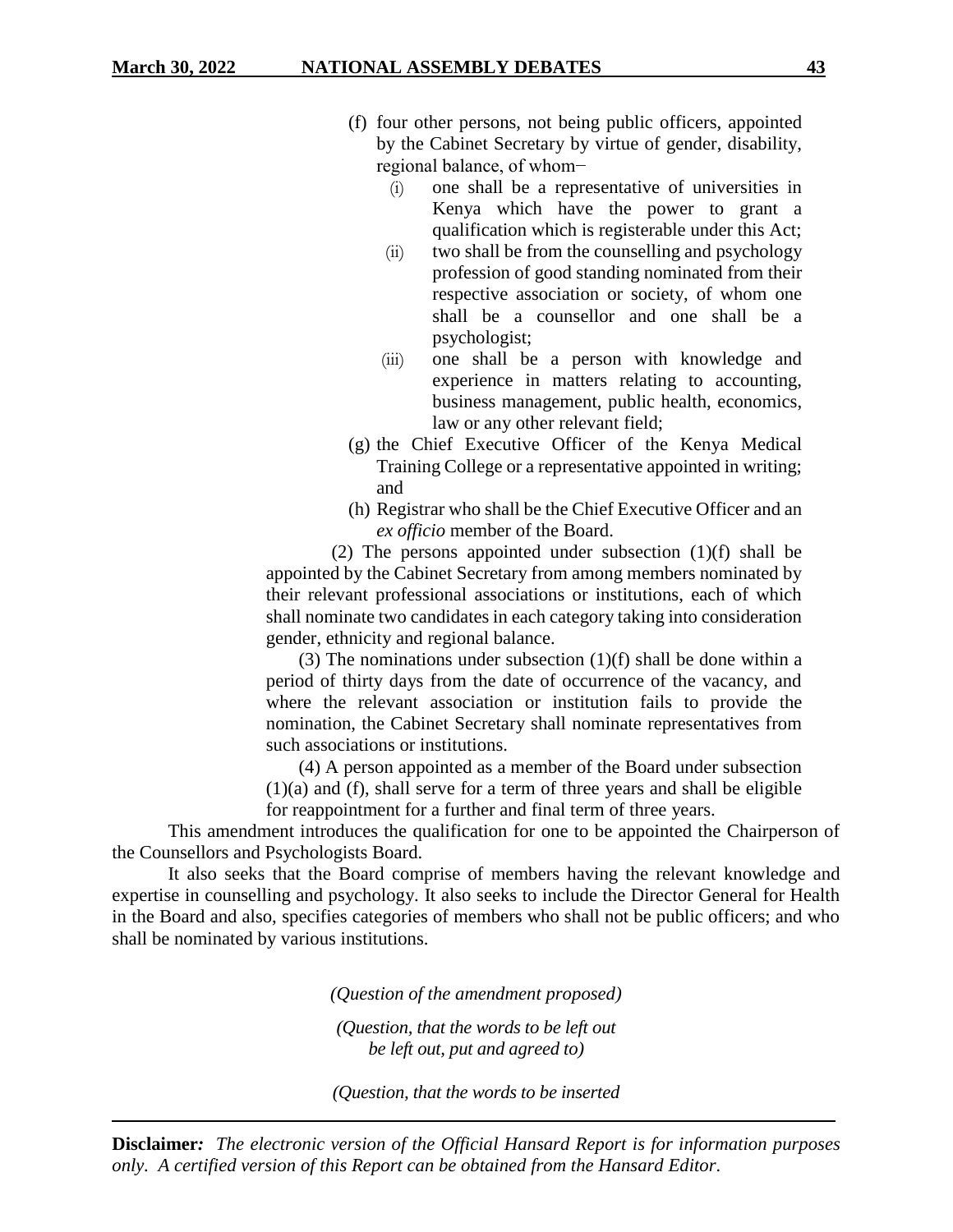*be inserted, put and agreed to)*

*(Section 4(4) as amended agreed to)*

*(Provisions relating to Counsellors and Psychologists Act, No. 14 of 2014 as amended agreed to)*

PROVISIONS RELATING TO PHYSIOTHERAPISTS ACT, NO. 20 OF 2014

*Section 6(6)*

**Hon. (Ms.) Sabina Chege** (Murang'a CWR, JP): Hon. Temporary Deputy Chairlady, I beg to move:

THAT, the Schedule to the Bill be amended—

- 13. in the proposed amendments to the Physiotherapists Act, No. 20 of 2014 –
- s.6 Delete and substitute therefor the following new section−

Composition of the Council. 6. (1) The Council shall consist of−

- (a) a non-executive chairperson appointed by the President and who shall-
	- (i) be a registered physiotherapist of good standing; and
	- (ii) have at least ten years' experience, five of which shall be at managerial level;
	- (b) the Principal Secretary in the Ministry for the time being responsible for matters relating to health, or a representative appointed in writing;
	- (c) the Principal Secretary in the Ministry for the time being responsible for matters relating to finance, or a representative appointed in writing;
	- (d) the Attorney-General or a representative appointed in writing;
	- (e) the Director General for health or a representative appointed in writing;
	- (f) five other persons, not being public officers of whom two shall be from the physiotherapy profession appointed by the Cabinet Secretary by virtue of gender, disability, regional balance, with managerial experience of whom−
		- (i) one shall be a physiotherapist who shall be a representative of universities in Kenya which have the power to grant a qualification which is registerable under this Act;
		- (ii) one shall be a person with disability nominated by the National Council of Persons with Disability;
		- (iii) two shall be from the physiotherapy profession of good standing nominated from their respective association or society;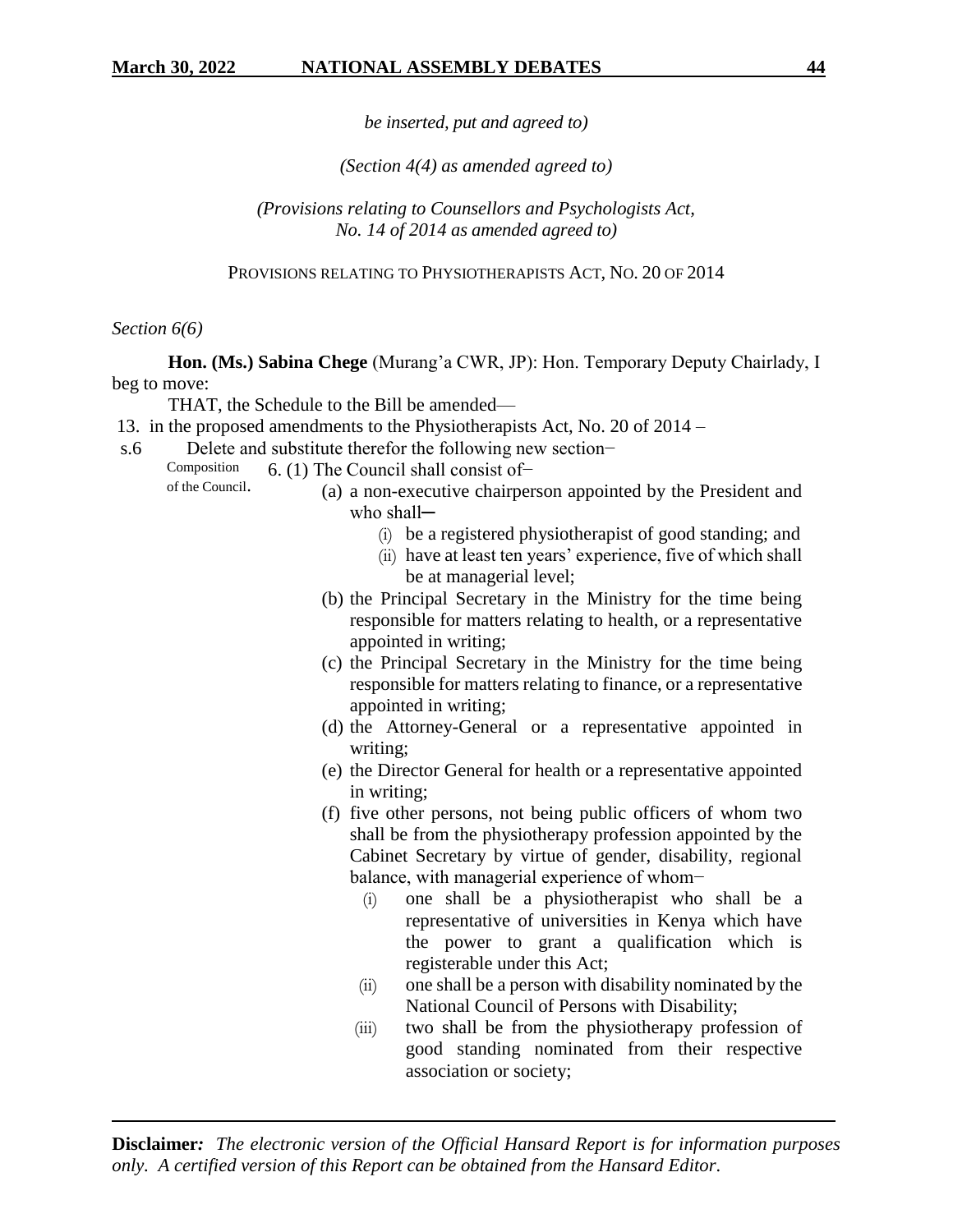- (iv) one shall be a person with knowledge and experience in matters relating to accounting, business management, public health, economics, law or any other relevant field; and
- (g) the Registrar who shall be the Chief Executive Officer and an *ex officio* member of the Board.

(2) The persons appointed under subsection (1)(f) shall be appointed by the Cabinet Secretary from among members nominated by their relevant professional associations or institutions, each of which shall nominate two candidates in each category taking into consideration gender, ethnicity and regional balance.

(3) The nominations under subsection  $(1)(f)$  shall be done within a period of thirty days from the date of occurrence of the vacancy, and where the relevant association or institution fails to provide the nomination, the Cabinet Secretary shall nominate representatives from such associations or institutions.

 (4) A person appointed as a member of the Board under subsection (1)(a) and (f), shall serve for a term of three years and shall be eligible for reappointment for a further and final term of three years.

This amendment introduces the qualification for one to be appointed the Chairperson of the Board. This is Physiotherapists Board. It also seeks to ensure that the Board is comprised of Members who are having the relevant knowledge and expertise in physiotherapy. It also includes the Director General for Health in the Council and specifies the institutions which shall nominate the five representatives who shall not be public officers.

*(Question of the amendment proposed)*

*Question, that the words to be left out be left out, put and agreed to)*

*(Question, that the words to be inserted inserted, put and agreed to)*

*(Section 6(6) as amended agreed to)*

*(Section (6(10)(3)(a) and New Section 10A agreed to)*

*(Provisions relating to Physiotherapists Act, No. 20 of 2014 as amended agreed to)*

PROVISIONS RELATING TO HEALTH RECORDS AND INFORMATION MANAGERS ACT, NO.15 OF 2016.

*Section 2*

**Hon. (Ms.) Sabina Chege** (Murang'a CWR, JP): Hon. Temporary Deputy Chairlady, I beg to move: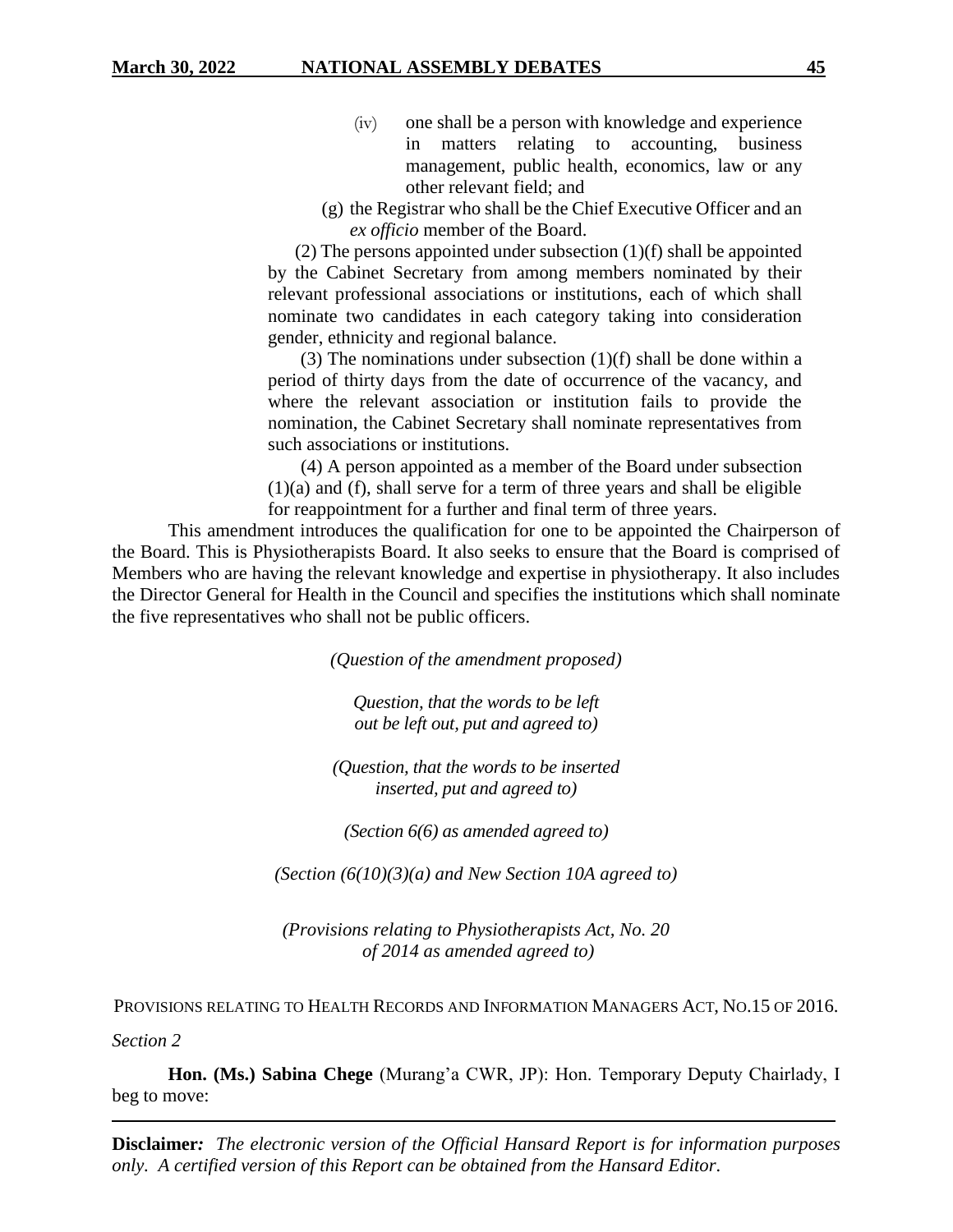THAT, the Schedule to the Bill be amended—

14. in the proposed amendments to the Health Records and Information Managers Act, No.15 of  $2016 -$ 

a. by deleting the proposed amendment to section 2;

 The justification is to retain the Association of Medical Records Officers of Kenya as defined in the Act since the association nominates a member to the Board.

*(Question of the amendment proposed)*

*Question, that the words to be left out be left out, put and agreed to)*

*(Section 2 as amended agreed to)*

*Section 7*

**Hon. (Ms.) Sabina Chege** (Murang'a CWR, JP): Hon. Temporary Deputy Chairlady, I beg to move:

THAT, the Schedule to the Bill be amended—

14. in the proposed amendments to the Health Records and Information Managers Act, No.15 of  $2016 -$ 

 b. by deleting the proposed amendment to section 7 and inserting the following new amendment− Delete and substitute therefor the following new section−

Composition 7. (1) The Board shall consist of−

s. 7 of the Board. (a) a non-executive chairperson appointed by the President and who shall-

- (i) have a minimum of a bachelors' degree in health records or information management from a university recognised in Kenya; and
- (ii) have at least ten years' experience, five of which shall be at managerial level;
- (b) the Principal Secretary in the Ministry for the time being responsible for matters relating to health, or a representative appointed in writing;
- (c) the Principal Secretary in the Ministry for the time being responsible for matters relating to finance, or a representative appointed in writing;
- (d) the Attorney-General or a representative; appointed in writing;
- (e) the Director General for health or a representative appointed in writing;
- (f) five other persons, not being public officers, appointed by the Cabinet Secretary by virtue of gender, disability, regional balance, with knowledge and expertise in management of whom−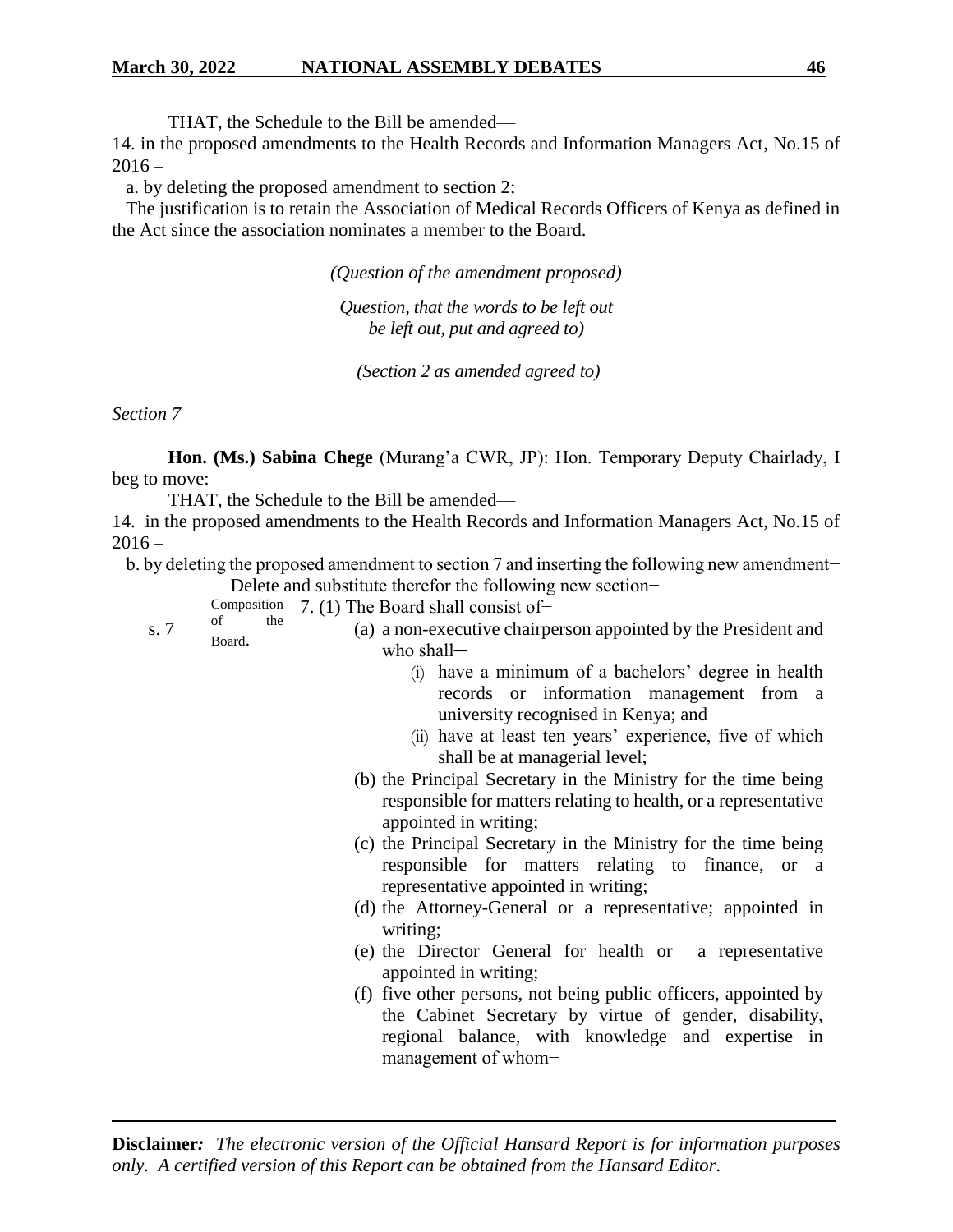- (i) two shall be representatives nominated by universities and colleges offering training in health records and information technology, health informatics and digital health;
- (ii) two shall be from the health records and information management profession of good standing nominated from the Association for Medical Records Officers;
- (iii) one shall be a person with knowledge and experience in matters relating to accounting, business management, public health, economics, law or any other relevant field; and
- (g) the Registrar who shall be the Chief Executive Officer and an *ex officio* member of the Board.

(2) The persons appointed under subsection (1)(f) shall be appointed by the Cabinet Secretary from among members nominated by their relevant professional associations or institutions, each of which shall nominate two candidates in each category taking into consideration gender, ethnicity and regional balance.

(3) The nominations under subsection  $(1)(f)$  shall be done within a period of thirty days from the date of occurrence of the vacancy, and where the relevant association or institution fails to provide the nomination, the Cabinet Secretary shall nominate representatives from such associations or institutions.

(4) A person appointed as a member of the Board under subsection (1) (a) and (f), shall serve for a term of three years and shall be eligible for reappointment for a further and final term of three years.

This amendment introduces qualifications for one to be appointed to be the Chairperson of the Board. It also seeks to ensure that the Board is comprised of members having relevant knowledge and expertise in health records and information management. It also seeks to include Director General in the Board. It also specifies the various institutions that will nominate their representatives to the Board.

*(Question of the amendment proposed)*

*Question, that the words to be left out be left out, put and agreed to)*

*(Question, that the words to be inserted be inserted, put and agreed to)*

*(Section 7 as amended agreed to)*

*(Section 10, New Section 14A and Section 28(1) agreed to) (Provisions relating to Health Records and Information Managers*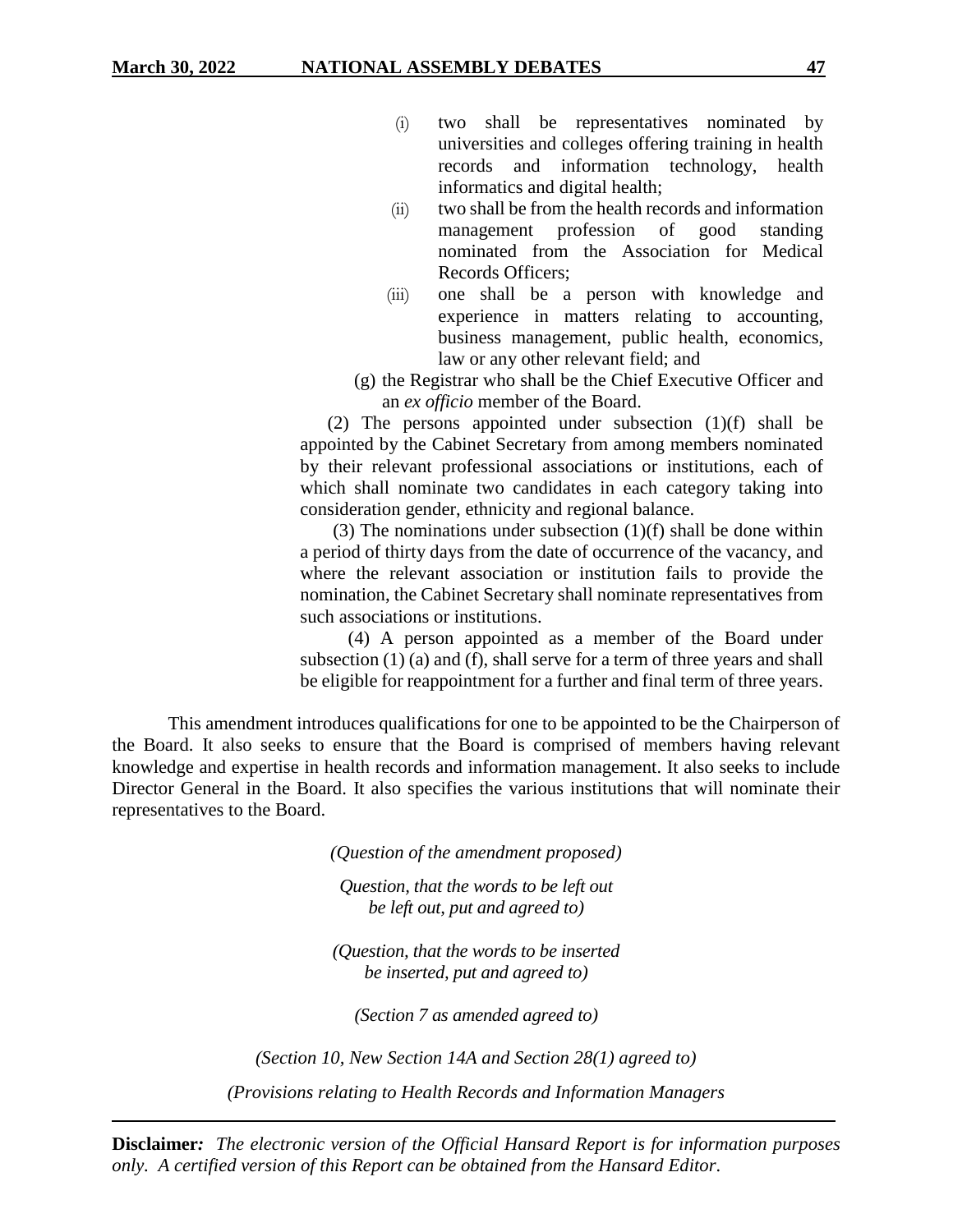*Act, No. 15 of 2016 as amended agreed to)*

PROVISIONS RELATING TO CLINICAL OFFICERS (TRAINING, REGISTRATION AND LICENSING) ACT, NO. 20 OF 2017

*Section 2*

**The Temporary Deputy Chairlady** (Hon. (Ms.) Soipan Tuya): Hon. Chairlady.

**Hon. (Ms.) Sabina Chege** (Murang'a CWR, JP): Thank you, Hon. Temporary Deputy Chairlady. I beg to move:

THAT, the Schedule to the Bill be amended–

15. in the proposed amendment to the Clinical Officers (Training, Registration and Licensing Act, No.20 of 2017–

(a) by deleting the proposed amendment to section 2.

This amendment seeks to retain the Kenya Clinical Officers Association as defined in the Act since the Association nominates a member to the Council. I move.

*(Question of the amendment proposed)*

*(Question, that the words to be left out be left out, put and agreed to)*

*(Section 2 as amended agreed to)*

*Section 4*

**The Temporary Deputy Chairlady** (Hon. (Ms.) Soipan Tuya): Hon. Chairlady. **Hon. (Ms.) Sabina Chege** (Murang'a CWR, JP): Thank you, Hon. Temporary Deputy

Chairlady. I beg to move:

THAT, the Schedule to the Bill be amended—

b. by deleting the proposed amendment to section 4 and inserting the following new amendment−

S.4 Delete and substitute therefore the following new section—

Composition of the Council. 4. (1) The Council shall consist of−

(a) a non-executive chairperson appointed by the President and who shall-

> (i) be a registered clinical officer of good standing; and,

(ii) have, at least, ten years' experience, five of which shall be at managerial level;

(b) the Principal Secretary in the Ministry for the time being responsible for matters relating to health, or a representative appointed in writing;

(c) the Principal Secretary in the Ministry for the time being responsible for matters relating to finance, or a representative appointed in writing;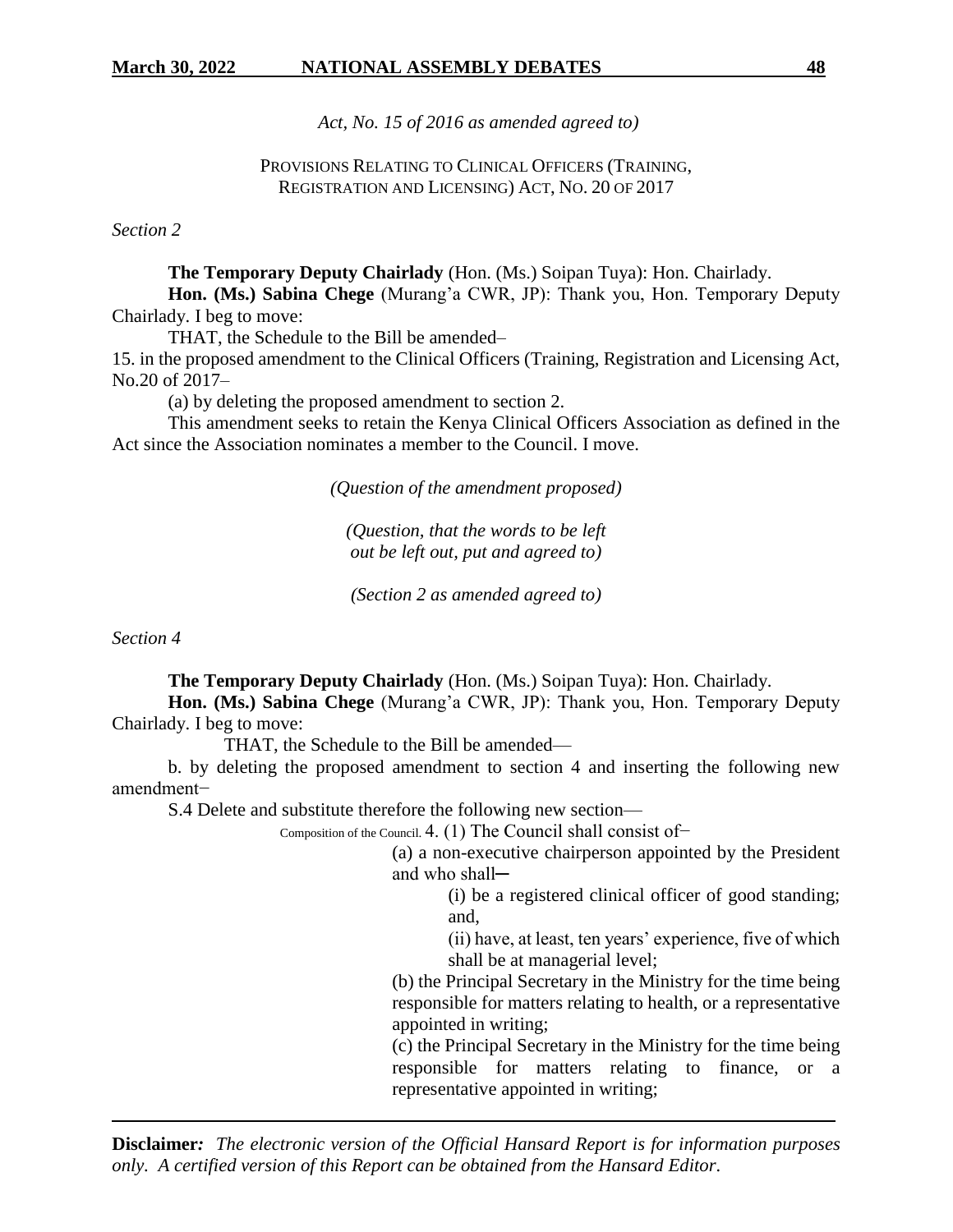(d) the Attorney-General or his/her representative appointed in writing;

(e) the Director-General for Health or a representative appointed in writing;

(f) four other persons, not being public officers, appointed by the Cabinet Secretary by virtue of gender, disability and regional balance, with managerial experience of whom−

(i) two shall be clinical officers nominated by the Kenya Clinical Officers Association;

(ii) one shall be a clinical medicine educator actively involved in the training of clinical officers nominated by recognised universities in Kenya which have the power to grant a qualification which is registerable;

(iii) one shall be a person with a professional background in with knowledge and experience in matters relating to accounting, business management, public health, economics, law or any other relevant field;

(g) the Chief Executive Officer of the Kenya Medical Training College or a representative appointed in writing; and,

(h) the Registrar who shall be the Chief Executive Officer and an *ex officio* member of the Board.

(2) The persons appointed under subsection (1)(f) shall be appointed by the Cabinet Secretary from among members nominated by their relevant professional associations or institutions, each of which shall nominate two candidates in each category taking into consideration gender, ethnicity and regional balance.

(3) The nominations under subsection (1)(f) shall be done within a period of thirty days from the date of occurrence of the vacancy, and where the relevant association or institution fails to provide the nomination, the Cabinet Secretary shall nominate representatives from such associations or institutions.

(4) A person appointed as a member of the Council under subsections  $(1)(a)$  and  $(f)$  of this section, shall serve for a term of three years and shall be eligible for re-appointment for a further and final term of three years.

(5) A person appointed as a member of the Council under subsection  $(1)(a)$  and  $(f)$  may cease to be a member of the Council if—

> (a) at any time the member resigns from office by giving notice, in writing, to the President or Cabinet Secretary, respectively;

> (b) has been absent from three consecutive meetings of the Council without permission of the chairperson;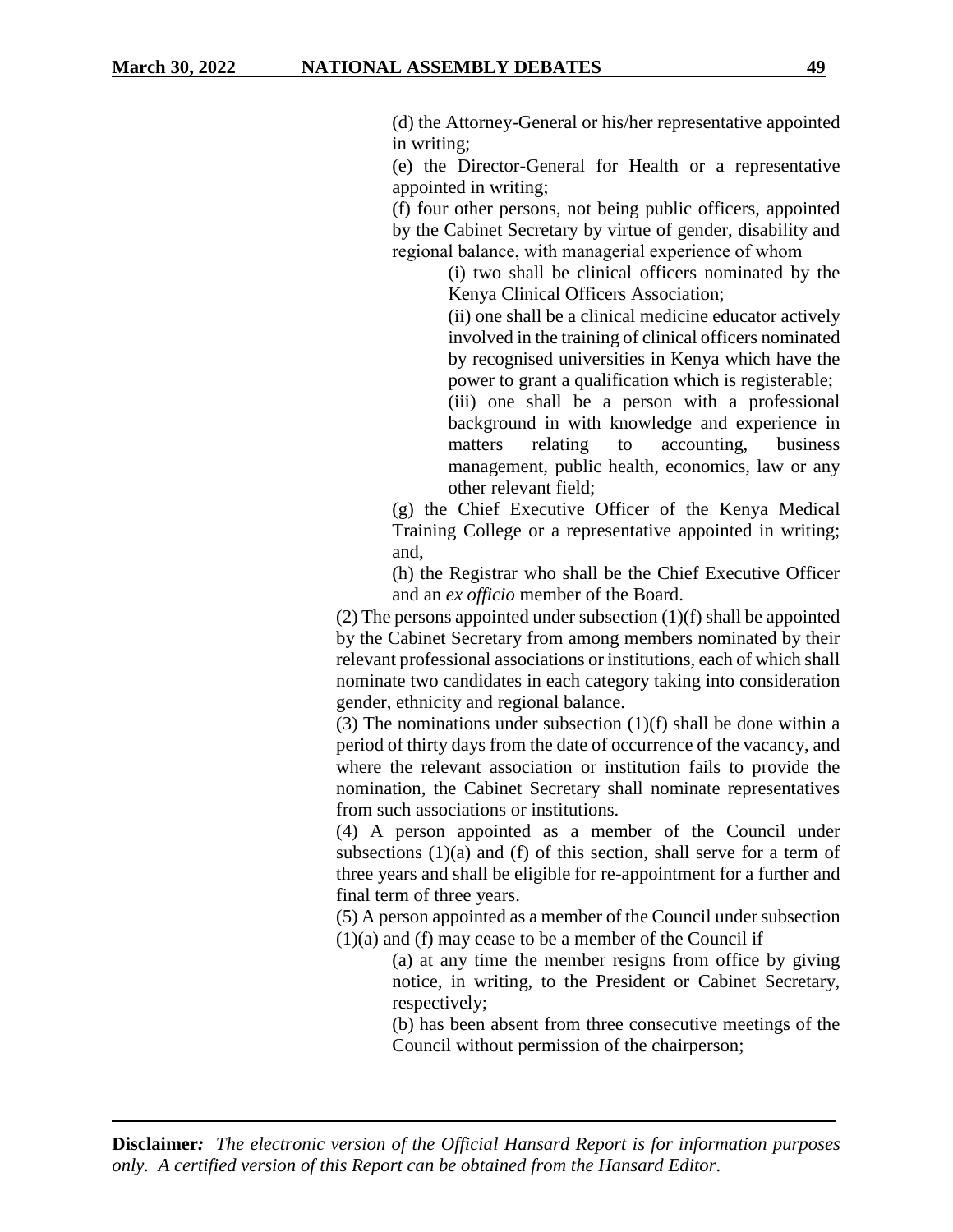(c) is convicted of an offence and sentenced to imprisonment for a term exceeding six months without the option of a fine; or,

(d) is incapacitated by prolonged physical or mental illness from performing his duties as a member of the Council.

This amendment introduces qualification for one to be appointed as a Chairperson of the Board. It also seeks to ensure that the Board is composed of people who have relevant knowledge and expertise in clinical medicine. It also introduces the application of the PFM Act. The amendment also specifies institutions that shall nominate representatives to the Council. I beg to move.

*(Question of the amendment proposed)*

*(Question, that the words to be left out be left out, put and agreed to)*

*(Section 4 as amended agreed to)*

*(New sections 8A and 24(2) agreed to)*

*First Schedule*

**The Temporary Deputy Chairlady** (Hon. (Ms.) Soipan Tuya): Hon. Chairlady.

**Hon. (Ms.) Sabina Chege** (Murang'a CWR, JP): Thank you, Hon. Temporary Deputy Chairlady. I beg to move:

> THAT, the Schedule to the Bill be amended in the proposed amendment to the First Schedule, by deleting the words "two-thirds" and substituting therefor the word "five".

This amendment seeks to set the quorum for conduct of meetings of the Council at five members since it will comprise of nine members. I move.

*(Question of the amendment proposed)*

*(Question, that the words to be left out be left out, put and agreed to)*

*(Question, that the word to be inserted in place thereof be inserted, put and agreed to)*

*(First Schedule as amended agreed to)*

*(Provisions relating to the Clinical Officers (Training, Registration and Licensing Act as amended agreed to)*

PROVISIONS RELATING TO THE HEALTH ACT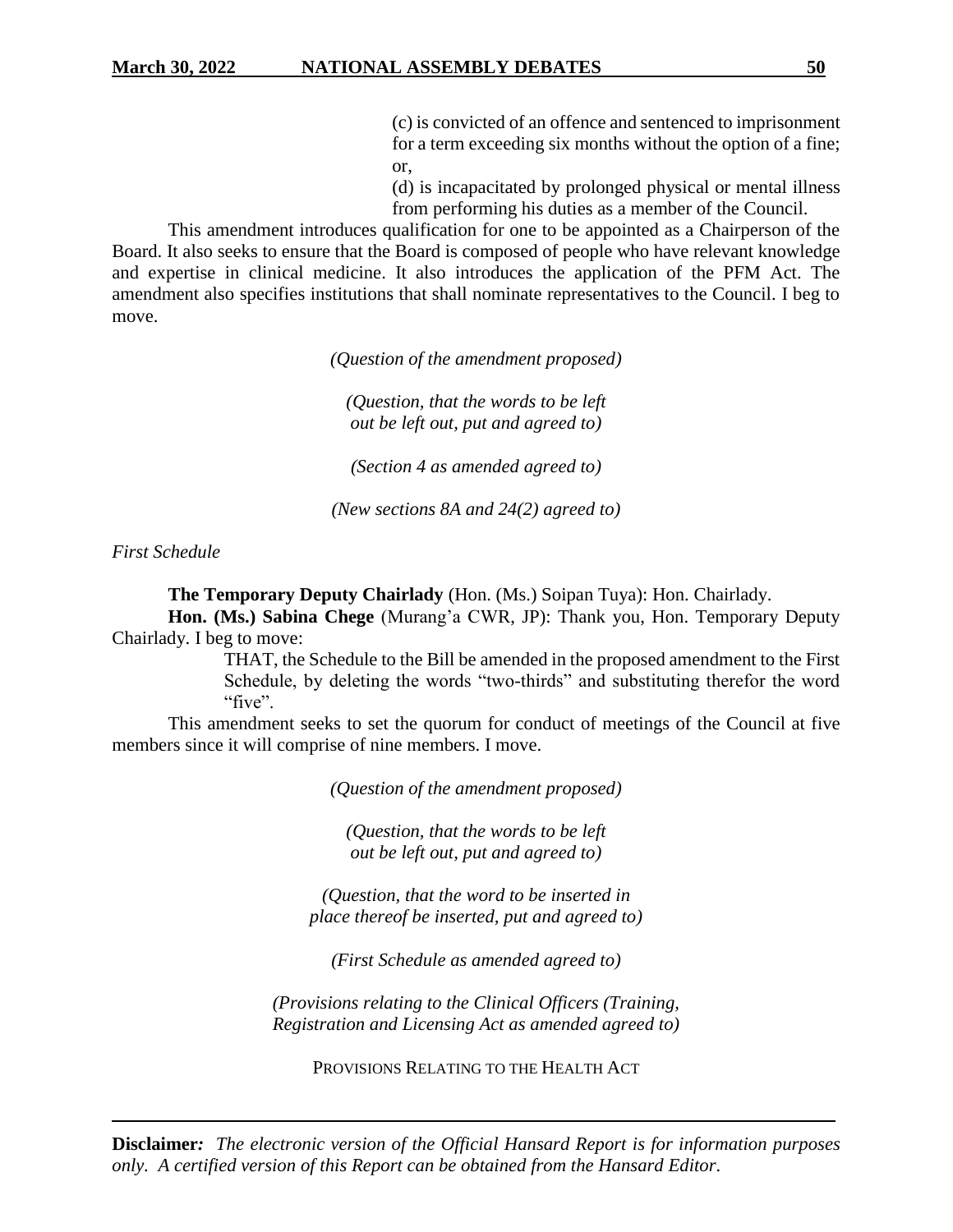*Section 30(1)(e)*

**The Temporary Deputy Chairlady** (Hon. (Ms.) Soipan Tuya): Hon. Chairlady.

**Hon. (Ms.) Sabina Chege** (Murang'a CWR, JP): Hon. Temporary Deputy Chairlady, I beg to move:

THAT, the Schedule to the Bill be amended—

16. in the proposed amendment to the Health Act, No.21 of 2017–

a. by deleting the proposed amendment to section  $30(1)(e)$ .

The deletion of the proposed amendment will retain the Director-General for Health in the membership of the Kenya Health and Human Resources Advisory Council since the Director-General is the technical adviser to the Government in all matters relating to health. I beg to move.

*(Question of the amendment proposed)*

*(Question, that the words to be left out be left out, put and agreed to)*

*(Section 30(1)(e) as amended agreed to)*

*(Section 30(1)(i) agreed to)*

*Section 33(2)*

**The Temporary Deputy Chairlady** (Hon. (Ms.) Soipan Tuya): Hon. Chairlady.

**Hon. (Ms.) Sabina Chege** (Murang'a CWR, JP): Hon. Temporary Deputy Chairlady, I beg to move:

THAT, the Schedule to the Bill be amended—

b. in the proposed amendment to section 33(2) by deleting the word "Authority" and substituting therefor the word "Council".

This is to replace the word 'Authority' with the word 'Council'. I beg to move.

*(Question of the amendment proposed)*

*(Question, that the word to be left out be left out, put and agreed to)*

*(Question, that the word to be inserted in place thereof be inserted, put and agreed to)*

*(Section 33(2) as amended agreed to)*

*(New section 33A agreed to)*

*Section 46(1)*

**The Temporary Deputy Chairlady** (Hon. (Ms.) Soipan Tuya): Hon. Chairlady.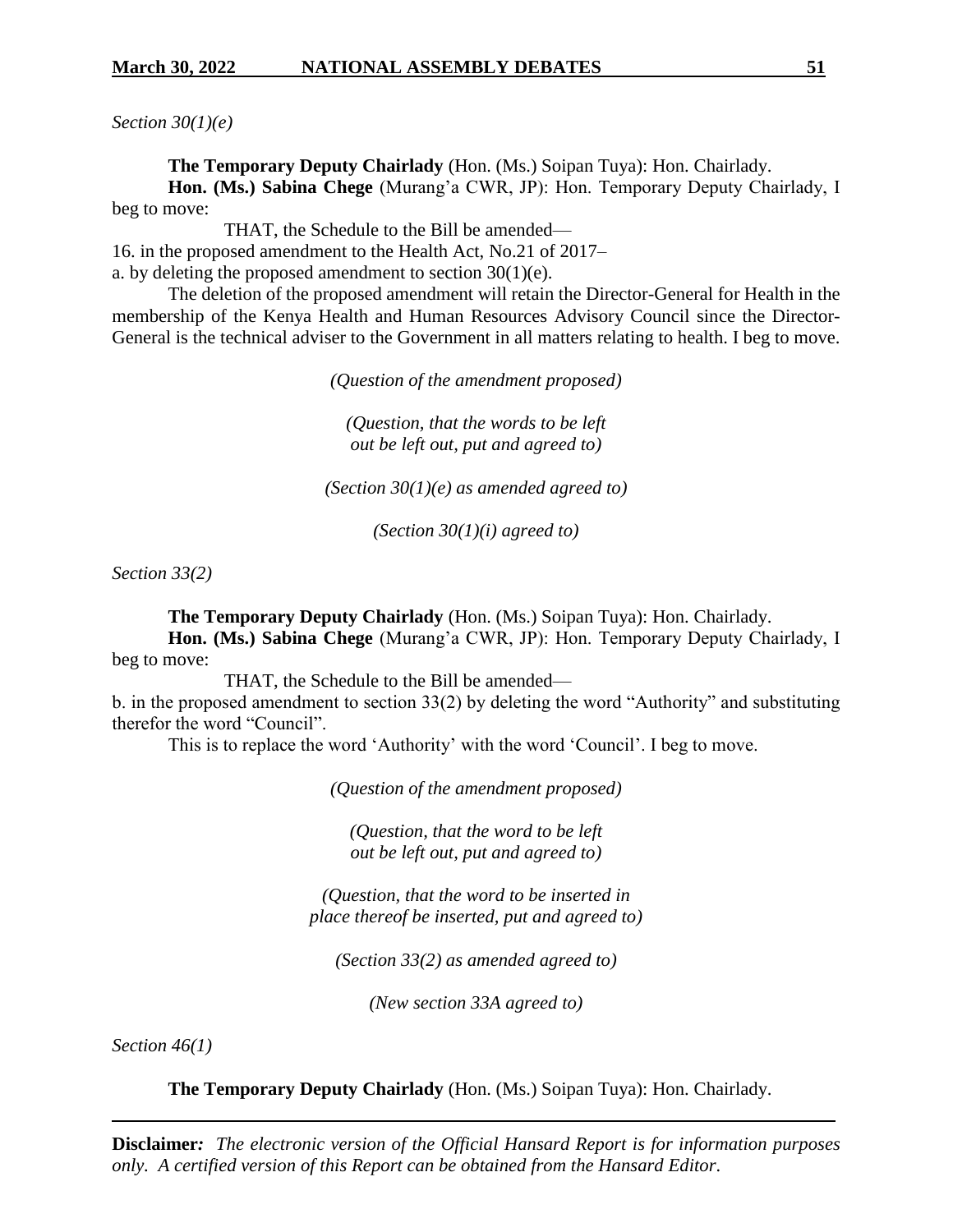**Hon. (Ms.) Sabina Chege** (Murang'a CWR, JP): Hon. Temporary Deputy Chairlady, I beg to move:

THAT, the Schedule to the Bill be amended—

c. in the proposed amendments to section 46(1)—

(i) by deleting the proposed new paragraph (a) and substituting therefor the following new paragraph−

"(a) a chairperson appointed by the Cabinet Secretary who shall be a health professional with ten years' experience and who meets the requirements of Chapter Six of the Constitution and has knowledge and experience in matters related to human resource management;"

(ii) by deleting paragraph (d) of the proposed new section  $46(1)$  and inserting the following new paragraph−

"(d) one representative nominated by the Council of County Governors;"

(iii) by deleting the proposed new subsection (1A) and inserting the following new subsections—

> (1A) The persons appointed under subsections (1)(e), (f) and (g) shall be appointed by the Cabinet Secretary from among members nominated by their relevant professional associations or institutions, each of which shall nominate two candidates in each category taking into consideration gender, ethnicity and regional balance.

> (1B) The nominations under subsection (1)(e), (f) and (g) shall be done within a period of thirty days from the date of occurrence of the vacancy, and where the relevant association or institution fails to provide the nomination, the Cabinet Secretary shall nominate representatives from such associations or institutions.

This amendment seeks to retain the qualification of the Chairperson of the Kenya Health Professionals Oversight Authority as originally contained in the Health and further enhances it by providing for 10 years' experience. The amendment also seeks to remove the Attorney-General from the membership of the Authority and instead retains a representative of a person nominated by the Council of County Governors. This is necessary owing to the fact that health is a concurrent function of the national and county governments. It also seeks to provide for the manner of nomination of representatives to the Authority by various institutions. I beg to move.

*(Question of the amendment proposed)*

*(Question, that the words to be left out be left out, put and agreed to)*

*(Question, that the words to be inserted in place thereof be inserted, put and agreed to)*

*(Section 46(1) as amended agreed to)*

*First Schedule*

**The Temporary Deputy Chairlady** (Hon. (Ms.) Soipan Tuya): Hon. Chairlady.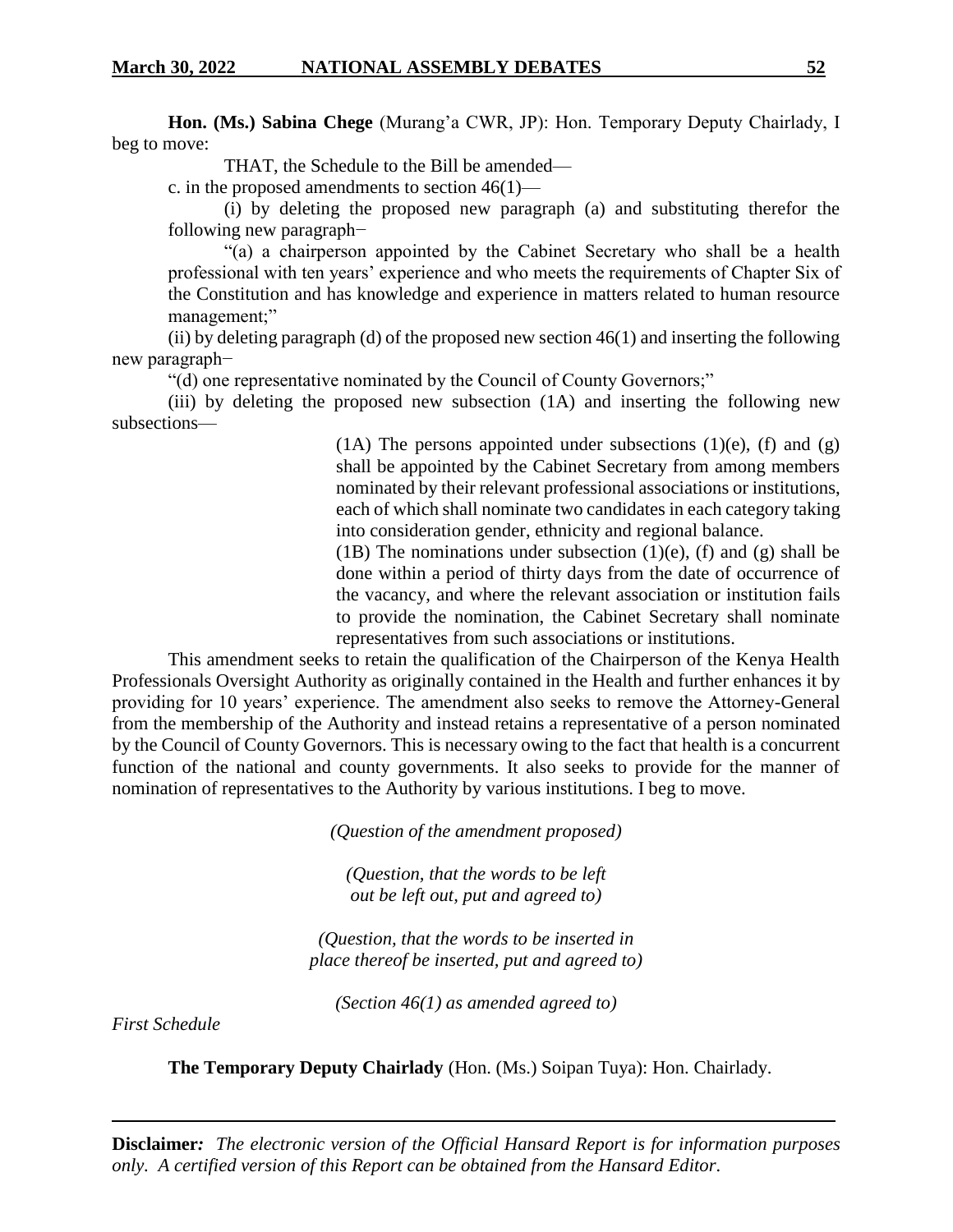**Hon. (Ms.) Sabina Chege** (Murang'a CWR, JP): Hon. Temporary Deputy Chairlady, I beg to move:

THAT, the Schedule to the Bill be amended—

d. by deleting the proposed amendments to the First Schedule.

This amendment seeks to ensure that persons in charge of various levels of health facilities shall be only those in the medical profession so as to ensure efficient management and administration of public health services. I beg to move.

*(Question of the amendment proposed)*

*(Question, that the words to be left out be left out, put and agreed to)*

*(Proposed amendments to the First Schedule deleted)*

*(First Schedule agreed to)*

*(Provisions relating to the Health Act, No. 21 of 2017 as amended agreed to)*

*New Clause*

*(Hon. Temporary Deputy Chairlady consulted with the Clerk-at-the-Table)*

**The Temporary Deputy Chairlady** (Hon. (Ms.) Soipan Tuya): I now call upon the Mover to move the new clause.

**Hon. (Ms.) Sabina Chege** (Murang'a CWR, JP): Hon. Temporary Deputy Chairlady, I beg to move:

THAT, the Bill be amended by inserting the following new clause immediately after Clause 2─

Transition. 3.(1) in this section, "Board" includes any Council proposed to be reconstituted under this Act.

(2) At the commencement of this Act, any person who, immediately before

the commencement of this Act was a member or staff of any of the Boards proposed to be reconstituted under this Act shall be deemed to be a member or staff of the re-constituted Board for the unexpired period of his or her term of service.

(3) At the commencement of this Act, all the funds, assets and other property, both movable and immovable, which immediately before such date were vested in any of the Boards shall by virtue of this sub-section, vest in the new Board under this Act.

(4) At the commencement of this Act, all rights, powers and liabilities, whether arising under any written law or otherwise which immediately before such date were vested in, imposed on or enforceable against any Board shall, by virtue of this sub-section, be deemed to be vested in, imposed on or enforceable against the respective new Board.

(5) Any reference in any written law or in any document or instrument to any of the Boards shall on and after the appointed day, be construed to be a reference to the respective new Boards.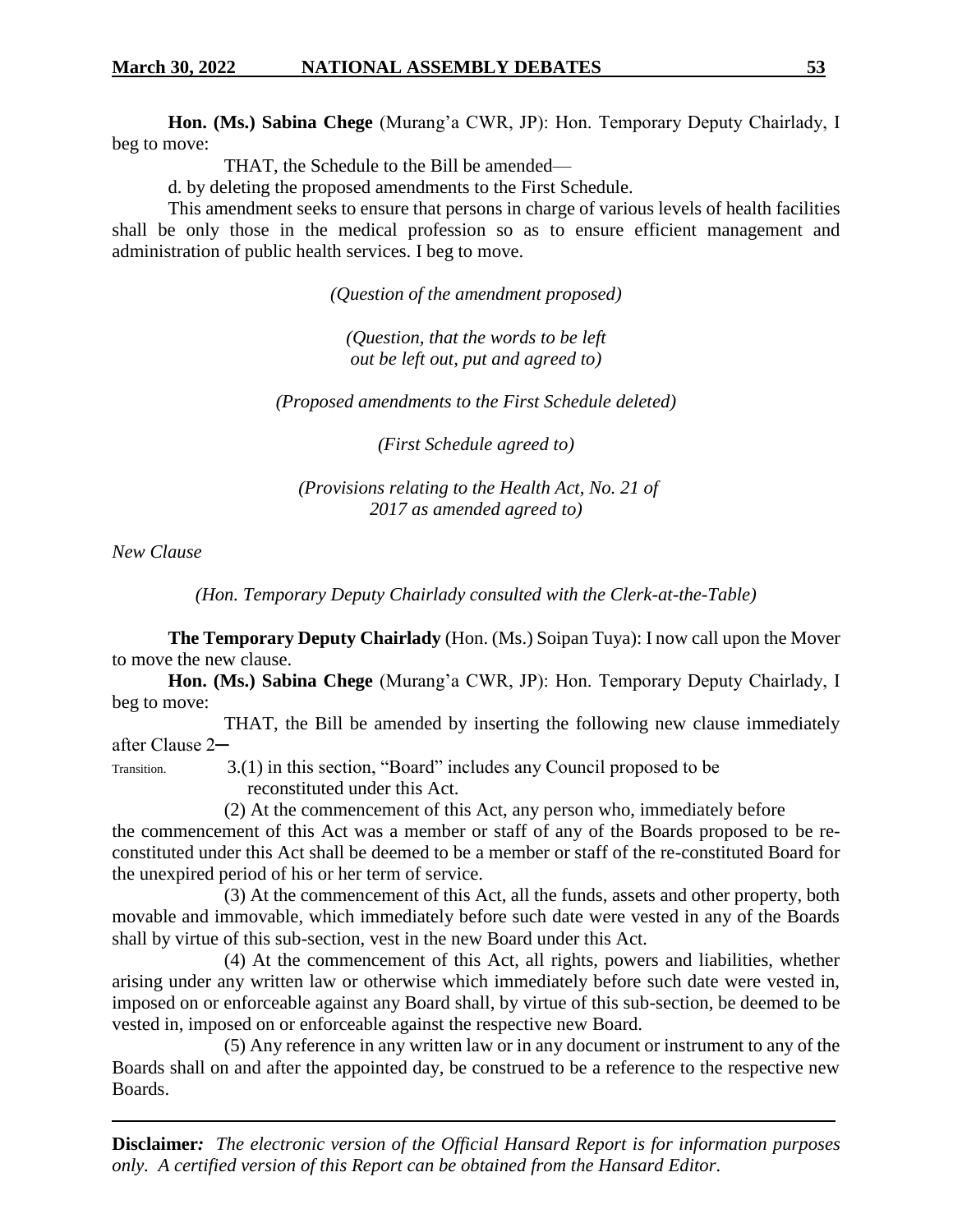**The Temporary Deputy Chairlady** (Hon. (Ms.) Soipan Tuya): Do you want to give an explanation?

**Hon. (Ms.) Sabina Chege** (Murang'a CWR, JP): Hon. Temporary Deputy Chairlady, this new clause introduces the transition provisions. This will ensure that there will be seamless transition from the former Boards and Councils to the new ones as they will be re-constituted as proposed in the Bill.

*(Question of the new clause proposed)*

*(New clause read the First Time)*

*(Question, that the new clause be read a Second Time, proposed)*

*(Question, that the new clause be read a Second Time, put and agreed to)*

*(The new clause was read a Second Time)*

*(Question, that the new clause be added to the Bill, put and agreed to)*

*(Title agreed to)*

*(Clause 1 agreed to)*

**The Temporary Deputy Chairlady** (Hon. (Ms.) Soipan Tuya): I now call upon the Mover to report to the House. Leader of the Majority Party.

**Hon. Amos Kimunya** (Kipipiri, JP): Hon. Temporary Deputy Chairlady, I beg to move that the Committee doth report to the House its consideration of the Health Laws (Amendment) Bill (National Assembly Bill No. 2 of 2021), and its approval thereof with amendments.

*(Question proposed)*

*(Question put and agreed to)*

*(The House resumed)*

*[The Temporary Deputy Speaker (Hon. Christopher Omulele) in the Chair]*

### **REPORT**

THE HEALTH LAWS (AMENDMENT) BILL

**The Temporary Deputy Speaker** (Hon. Christopher Omulele): Chair.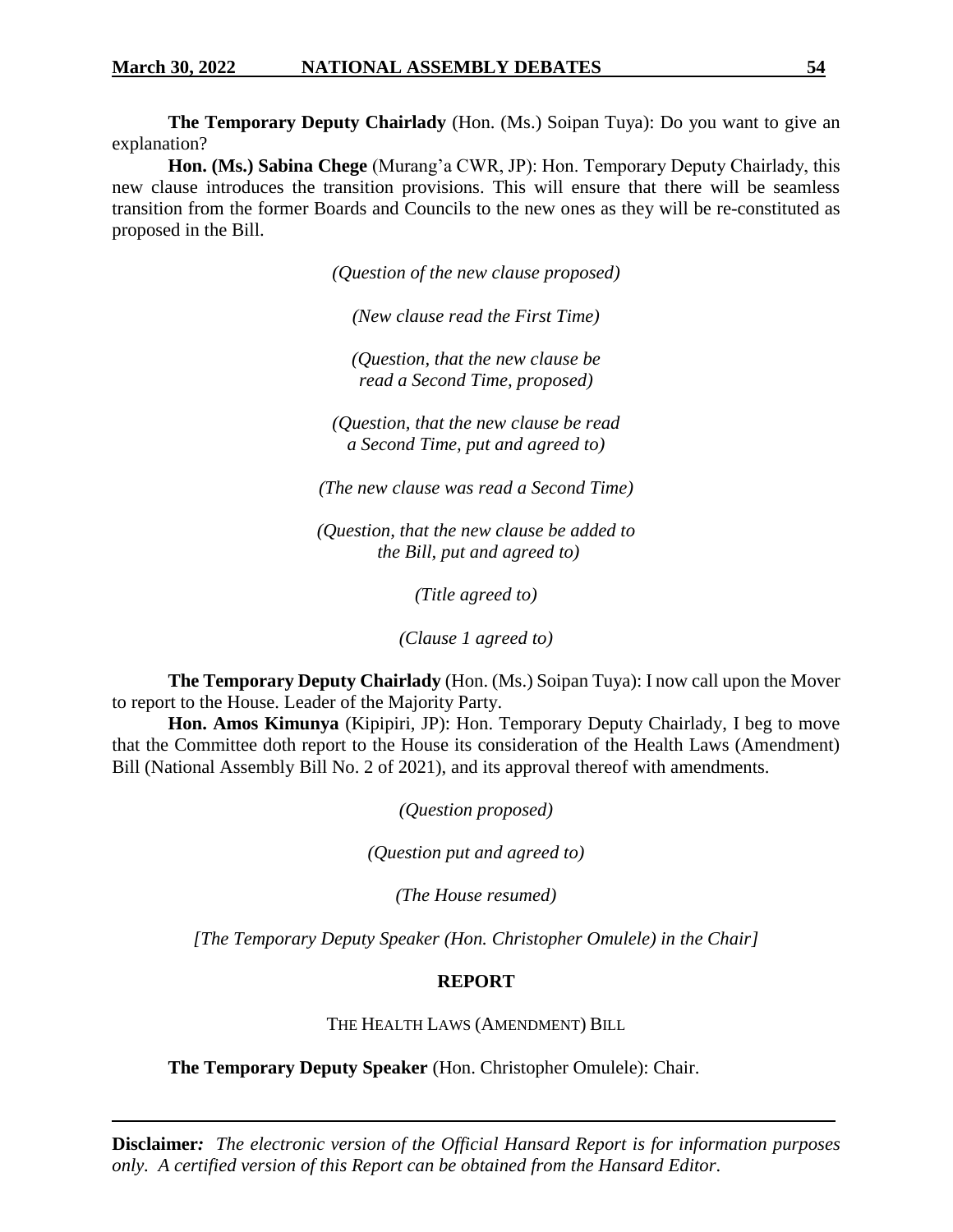**Hon. (Ms.) Soipan Tuya** (Narok CWR, JP): Hon. Temporary Deputy Speaker, I beg to report that a Committee of the whole House has considered the Health Laws (Amendment) Bill (National Assembly Bill No. 2 of 2021), and approved the same with amendments.

**The Temporary Deputy Speaker** (Hon. Christopher Omulele): Very well. The Mover!

**Hon. Amos Kimunya** (Kipipiri, JP): Hon. Temporary Deputy Speaker, I beg to move that the House agrees with the Committee in the said Report. I request the Chair of the Departmental Committee on Health, Hon. Sabina Chege, to second.

**The Temporary Deputy Speaker** (Hon. Christopher Omulele): Hon. Sabina Chege.

**Hon. (Ms.) Sabina Chege** (Murang'a CWR, JP): Thank you, Hon. Temporary Deputy Speaker. I second. I want to really thank the Members who are here who have helped us to move this Bill. I also want to thank the Temporary Deputy Chairlady and her team. We had many clauses. However, they took us through well. I thank my Vice-Chair, the Members of my Committee who are here and the Members of this House who, despite the busy schedule, got time to come and move these amendments that are very important in the medical field and health sector.

Thank you, Hon. Temporary Deputy Speaker. I second.

**The Temporary Deputy Speaker** (Hon. Christopher Omulele): I could not have put it better than that.

#### *(Question proposed)*

**Hon. Jimmy Angwenyi** (Kitutu Chache North, JP): Put the Question.

**The Temporary Deputy Speaker** (Hon. Christopher Omulele): Hon. Angwenyi, I would have really loved to do that. However, for a good reason, I will defer it until that business is set down on the Order Paper again. I direct that we move on to the next business on the Order Paper.

*(Putting of the Question deferred)*

#### **BILL**

#### *Second Reading*

#### THE ELECTIONS (AMENDMENT BILL)

**The Temporary Deputy Speaker** (Hon. Christopher Omulele): Leader of the Majority Party.

**Hon. Amos Kimunya** (Kipipiri, JP): Hon. Temporary Deputy Speaker, I beg to that the Elections (Amendment) Bill, (National Assembly Bill No. 3 of 2022), be now read a Second Time.

The principal objective of this Bill is to amend the Elections Act, No. 24 of 2011 to meet a number of ends. It seeks to align the provisions of the Elections Act of 2011 with the Political Parties (Amendment) Bill (National Assembly Bill No. 56 of 2021), which was passed recently in this House. It brought a couple of changes in the way the political parties relate with one another, the way members relate with the political parties and the reporting of political parties to the Registrar. It also defined the role of the Registrar of Political Parties vis-à-vis the Independent Electoral and Boundaries Commission (IEBC). This means that we need to bring some amendments. The Political Parties Act also introduced a coalition political party for the first time. Having introduced what is now a coalition political party, the existing electoral laws in the Election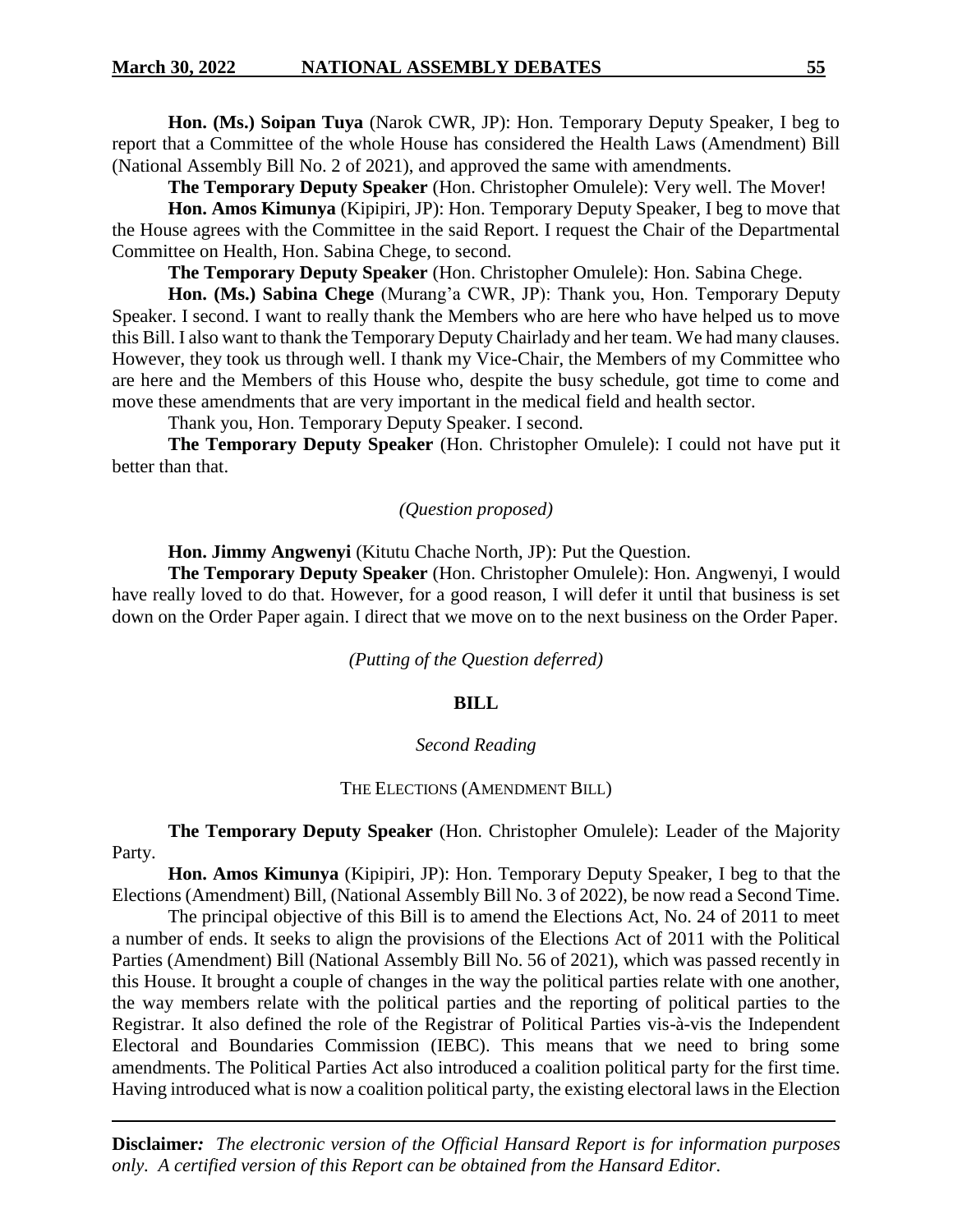Act do not recognise that. So, we need to change the definition in the election law now to also include this new creation - the coalition political parties, and also to provide for how that coalition political party will submit its nomination rules. The current requirements for nomination rules apply to the generic party and not to the coalition political parties.

The Bill also seeks an amendment to bar what would be called clientism and gerrymandering voter transfers. I know the Committee has a different view on that but one of the amendments in this Bill is to require that for you to transfer to a new constituency, or to register in a different area from one you are in, you need to show you have a stake in that area so that we end this situation where, close to elections, I will go to my neighbouring constituency and pick all the people from my clan and transport them to my constituency so that they can vote for me. Immediately after that, they move back to their constituency. They will be going there asking for bursaries and all that from somebody they never voted for. They have no interest in Kipipiri, but they will come specifically to vote for me but, eventually, go back to Nakuru and other places where I transported them from. This denies the rightful people of Kipipiri their representation because their representative was actually voted for by outsiders.

About two weeks ago, this House pronounced itself in terms of the other amendments. For a nominee to be nominated into the county assemblies, you must show you have an interest in that county assembly. Going by the same logic, I would hope that the House will also look at stopping this issue of voter mass movement around the voter transfers. I know the Committee has something to do with Article 38 and they will tell us on that.

It also seeks to align the electoral law like I said, Elections Act No. 24, with the judgment of the Supreme Court in the Presidential Election Petition No. 1 of 2017 and also in the High Court decision in the Katiba Institute and Others *versus* the Attorney General of 2018. The court made some certain pronouncements that challenged the validity of some of the provisions within the Act and declared some of them constitutionally invalid. So, they exist in books on electoral law and yet, they have been invalidated by the courts and this Bill intends to remove them so that anyone downloading the Act from the Kenya Law Reports Website does not refer to those Acts that have been invalidated. It is unfair keeping those things in the Act and yet, they have been nullified already by the courts. So, this is basically a clean-up exercise.

Most importantly, this Bill also requires the electoral commission to establish a complementary mechanism for transmission of election results whose details will be provided in the regulations. If I go into each of this and more systematically, there are various amendments that seek to align with the provisions of the Political Parties Act. They include Clauses 2, 5, 7, 8, 9, 10, 11, 12, 13, 14, 18 and 19, which are basically about alignment of the responsibilities of the Registrar of Political Parties *vis-à-vis* the IEBC because of the distinction in their various roles. One sorts out the political parties to the time they get their candidates. The candidates then get to IEBC, and IEBC takes over. So, even some nomenclature is changing between what a nomination is, who does a nomination and who does registration of candidates. So, a number of that is purely to clean up the Act so that we make the right references to it.

Clause 2 proposes to amend Section 2, again, to provide for the updated definition. I said earlier that a political party should include a coalition political party. Clauses 7, 8 and 9 make amendments with the provision of elections that refer to the nomination of candidates to the positions of the president, member of parliament, governor and member of county assemblies to align with the Political Parties Act that refers to registration of candidates by the Commission. So, the nomination will be by the political parties which will be within the preserve of the Registrar of Political Parties and then the Commission will register the candidates to contest elections. There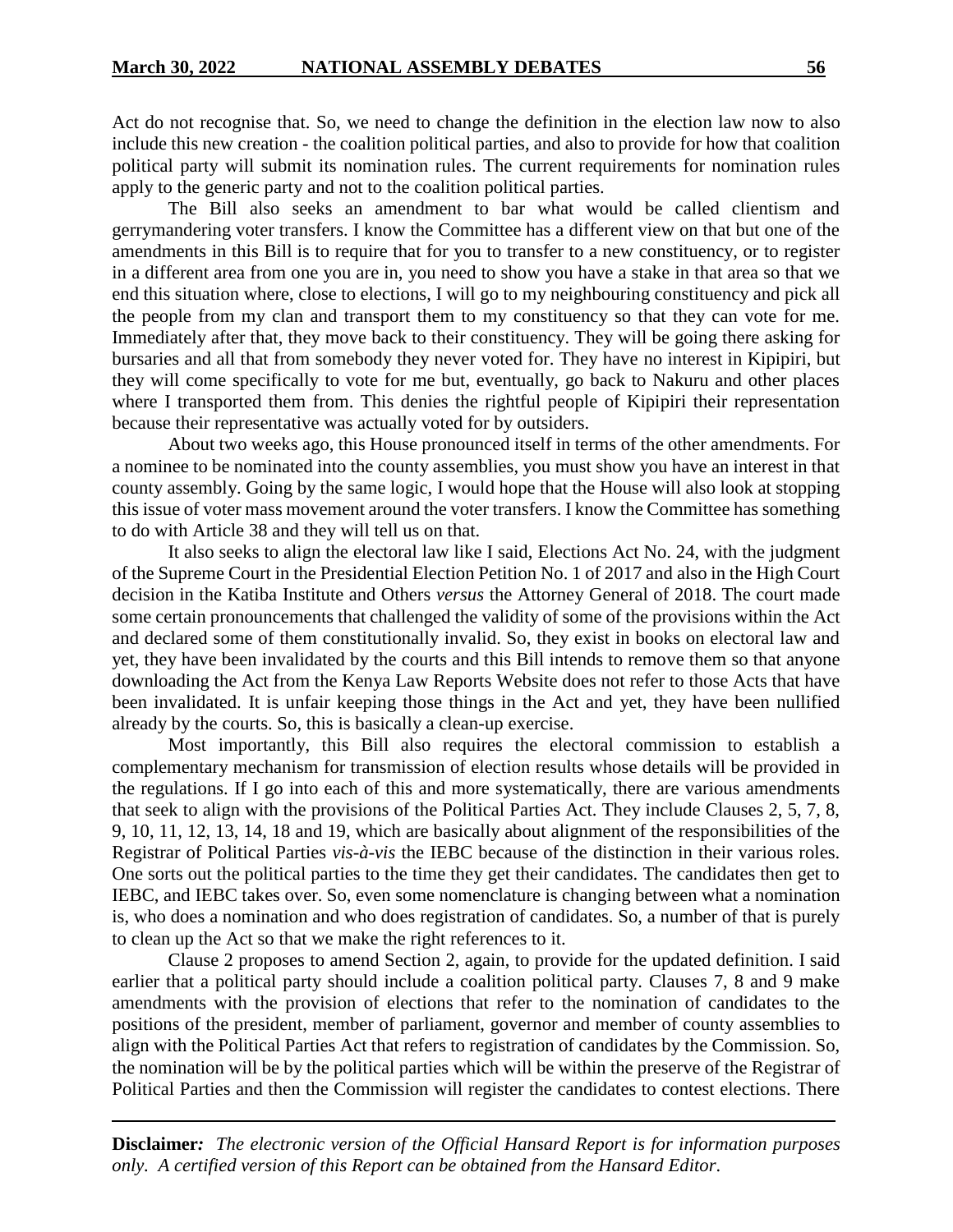will be no nomination by the IEBC for people to vie and register as candidates. That distinction is important so that when you are talking nominations, you are talking of party primaries, and when you are now talking of registration of candidates, you are talking of eligibility to vie in the election having been passed on by the political parties to IEBC.

I mentioned the issue of voter movement and I do not want to go through that again. I know it is a point having read the Committee Report. I know there are issues about Article 38 and giving a person the right to vie and a voter the right to choose a person of their choice. However, I think we also need to look at the bigger public interest - why people are being elected in to Parliament to represent the rights of people within those defined constituencies. Like I said, my worry which I think is the worry of IEBC and other stakeholders is: If half of the voters were to migrate just before the election into a constituency for purposes of voting a specific person and then go back to their constituency, it denies the rightful ordinary residents of that constituency their fair representation. I am sure the lawyers in the House will guide us. The fact that we will have rights should not interfere with the rights of others. So, it is important, much as you look at the individual rights of a person to elect a person of their choice, let this House also look at how we can protect the rights of the ordinary residents in a constituency from being interfered with by people who have just come in for purposes of voting a person and then they move out.

For the next five years, it will be the residents to suffer the problems associated with the wrong choice, and not the people who came in to vote. It is something that we need to look into. It cuts both ways and it is something we need to carefully look through.

I remember this provision used to be there in law. How it got out, I am not quite sure. In the past, when you wanted to register youth, you would be required to show proof that you actually had an interest in the area where you wanted to register. So, the Bill is saying that a voter must demonstrate that they are ordinary residents; that they are carrying on a business or they are employed or possess other properties in the electoral units. It basically means that they have an interest to protect by getting there to vote, and to get a representative vote for those interests. We represent the interests of the people. The senators represent the interests of the counties. So, if half of the people who come to vote for the Senator of Nyandarua County have no interest in Nyandarua County, when a person is brought to Senate, whose interest will they be representing? It will not be for the people of Nyandarua, but of the people who voted them in. So, it is something that I urge this House to address and look into with an open mind.

In terms of the alignment with court judgments, again, this Bill intends to delete provisions especially in Section 39 of the Act. The ones for deletion are 1(d), 1(e), 1(f) and 1(g). They were declared unconstitutional hence they have no business staying in the statute books. That is for clean-up purposes only.

If you look at the current Section  $39(1)(c)$  which, perhaps, was also the subject of the....

**Hon. (Ms.) Odhiambo-Mabona** (Suba North, ODM): On a point of order, Hon. Temporary Deputy Speaker.

**The Temporary Deputy Speaker** (Hon. Christopher Omulele): Leader of the Majority Party, just hold on for a second. The Hon. Member for Suba North, what is out of order?

**Hon. (Ms.) Odhiambo-Mabona** (Suba North, ODM): Thank you Hon. Temporary Deputy Speaker for giving me the opportunity. *(Technical hitch)* The electronic system is seeking to frustrate me.

Hon. Temporary Deputy Speaker, if you actually read the title of the Bill, it is Elections (Amendment) Bill (National Assembly Bill No.3 of 2022). We realise that we are going to go